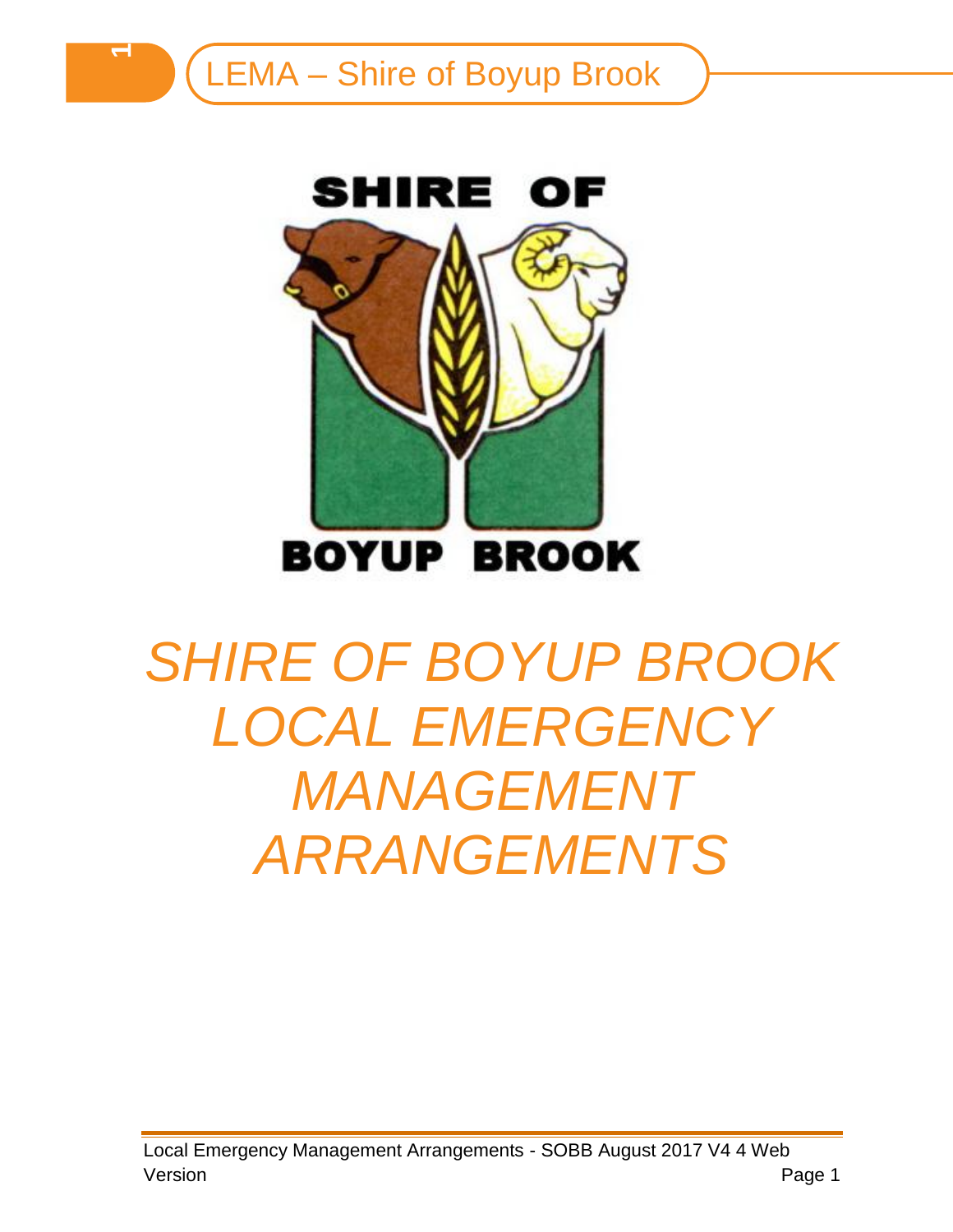# **Table of Contents**

| Department of Primary Industries and Regional Development - Agriculture and Food |  |
|----------------------------------------------------------------------------------|--|
|                                                                                  |  |
| Department of Biodiversity, Conservation and Attractions (DBCA) 24               |  |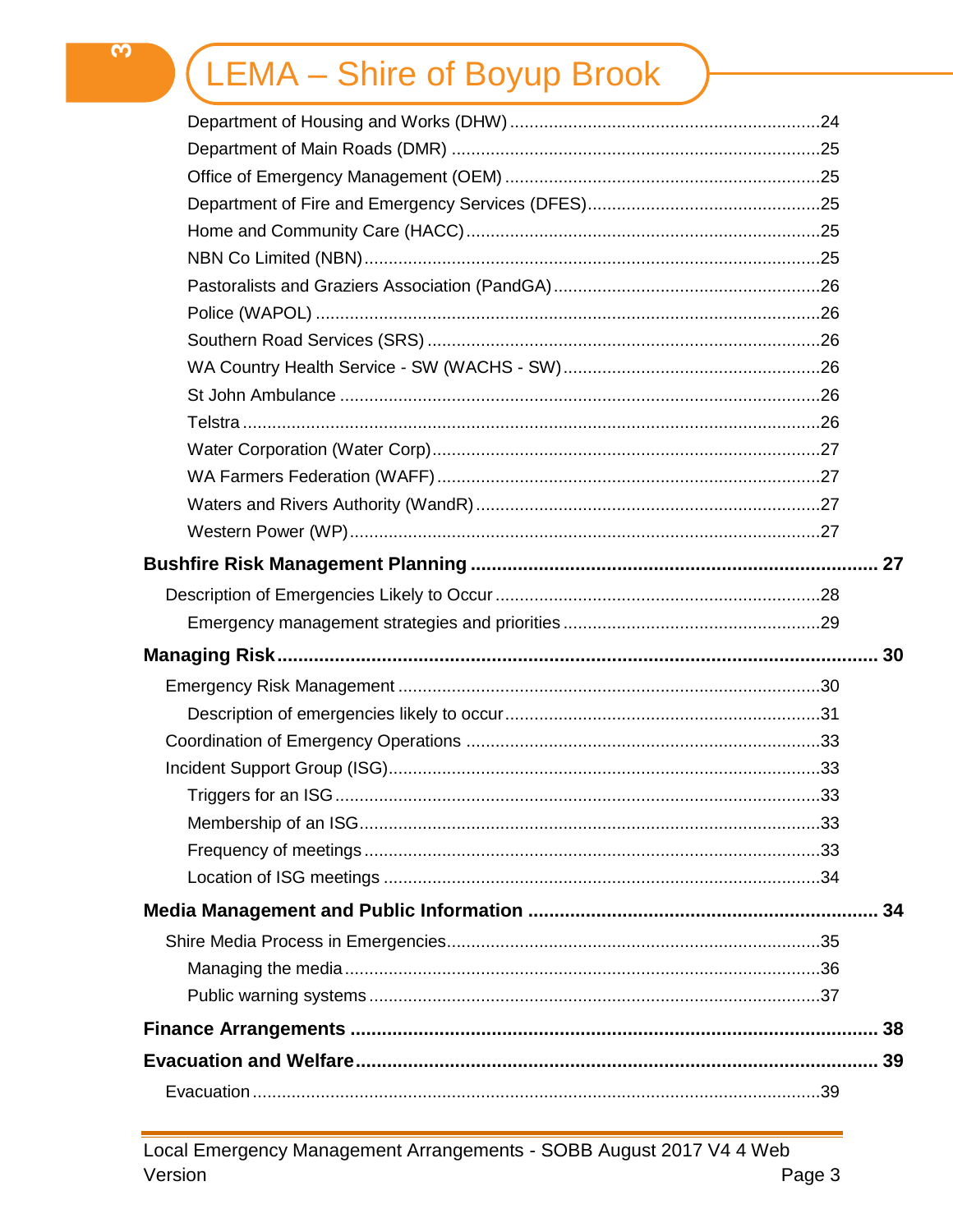| Appendix 6. Map of the DistrictAppendix 7. Local Evacuation Plan 57 |  |
|---------------------------------------------------------------------|--|
|                                                                     |  |
|                                                                     |  |
|                                                                     |  |
|                                                                     |  |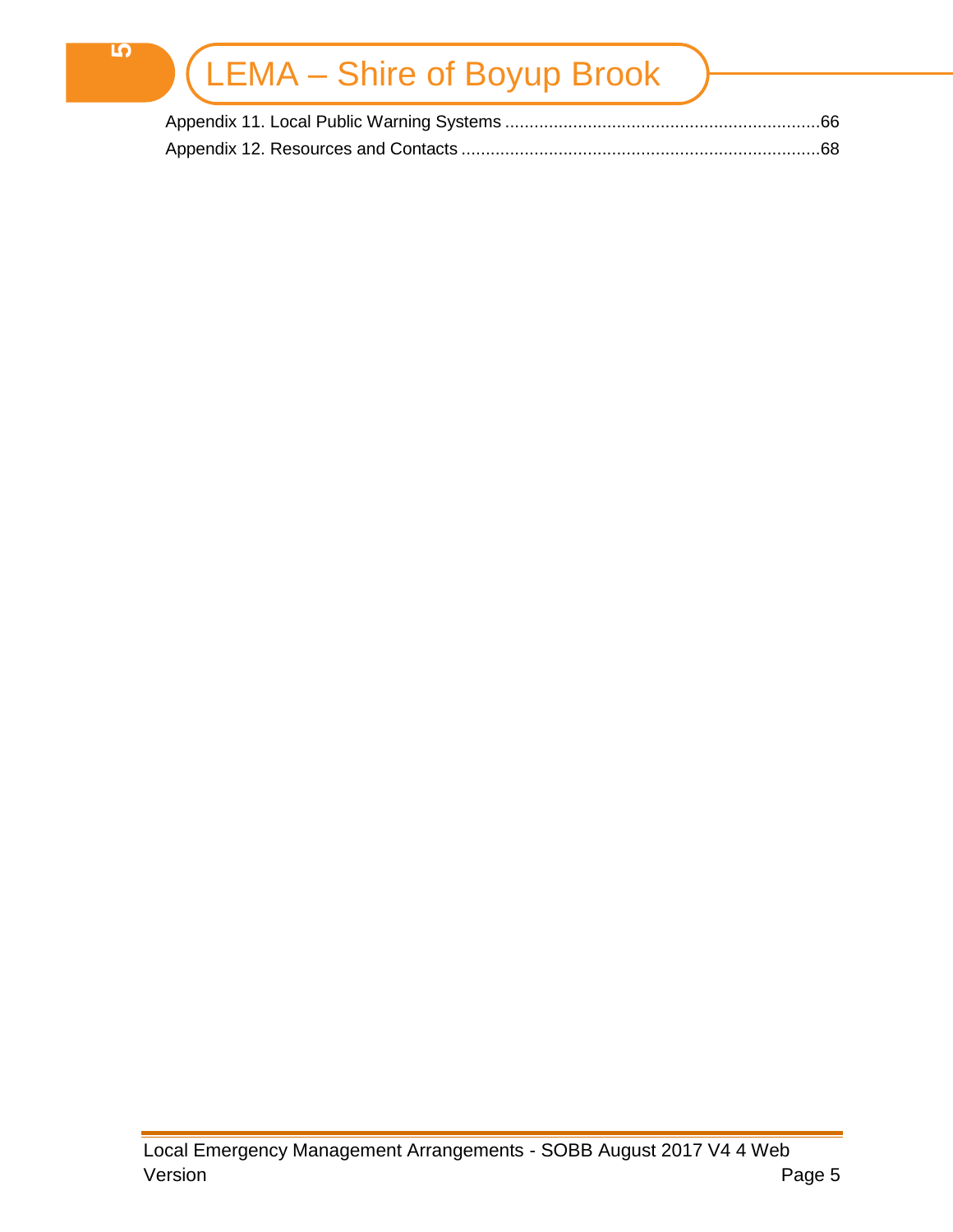## <span id="page-5-0"></span>**Welcome Message**

Western Australia is subject to a variety of hazards that have the potential to cause loss of life and/or damage and destruction. These hazards result from events of both natural and manmade origin. The Emergency Management Act 2005 (EM Act) formalises Western Australia's emergency management arrangements.

Under the EM Act, local governments are required to have local emergency management arrangements and establish an effective and collaborative Local Emergency Management Committee (LEMC). Local governments are the closest level of government to their communities and have access to specialised knowledge about the local environment and demographic features of their communities. The development and management of effective local emergency management arrangements and LEMC enhance the community's resilience and preparedness for emergencies through strategies that apply prevention/mitigation, preparedness, response and recovery measures.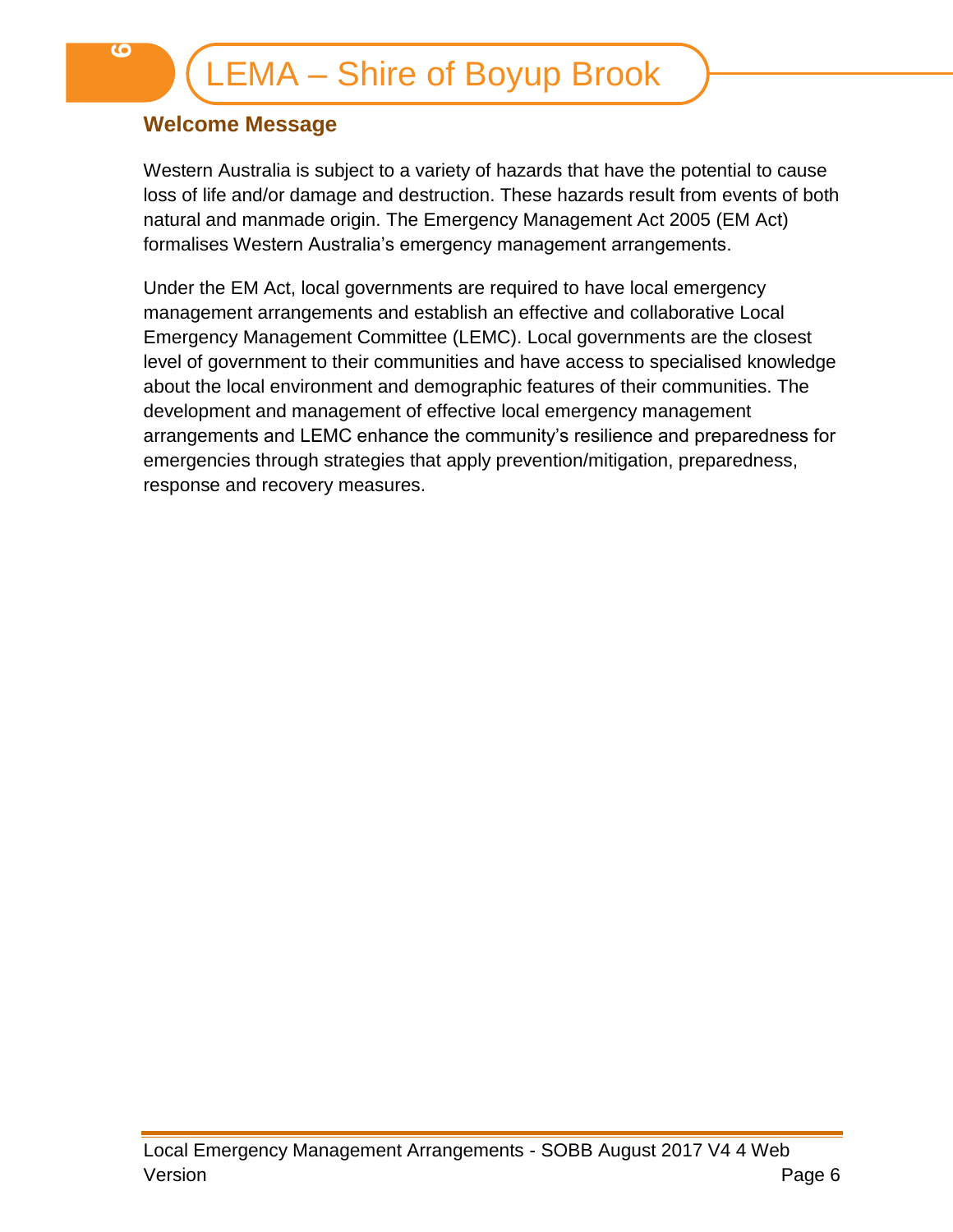



## <span id="page-6-0"></span>**Local Emergency Management Arrangements Endorsement**

These arrangements have been produced and issued under the authority of S. 41(1) of the *[Emergency Management Act 2005](http://www.slp.wa.gov.au/pco/prod/FileStore.nsf/Documents/MRDocument:27597P/$FILE/Emergency%20Management%20Act%202005%20-%20%5b00-g0-02%5d.pdf?OpenElement)*, endorsed by the Shire of Boyup Brook Local Emergency Management Committee and the Council of the Shire of Boyup Brook. The Arrangements have been tabled for noting with the South West District Emergency Management Committee and State Emergency Management Committee.

|                                         | 23/08/2017 |
|-----------------------------------------|------------|
| Chair Cr Graham Aird (Boyup Brook LEMC) | Date       |
|                                         |            |
|                                         | 16/11/2017 |
| <b>Endorsed by Council</b>              | Date       |
| <b>Council Resolution 150/17</b>        |            |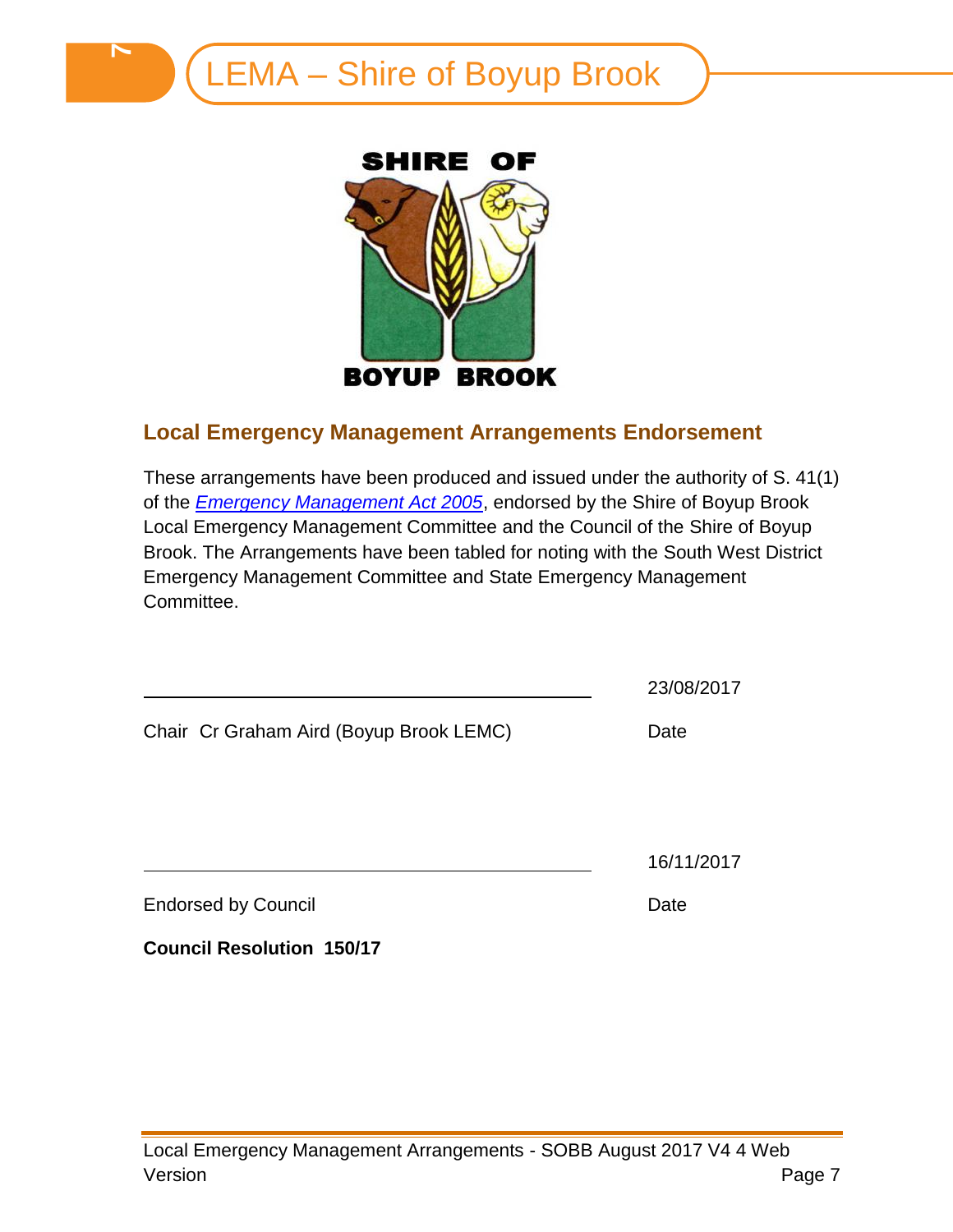# <span id="page-7-0"></span>**Distribution List**

| <b>Organisation</b> | <b>Number of copies</b>                  |   |  |
|---------------------|------------------------------------------|---|--|
| 01                  | <b>Chairman LEMC</b>                     | 1 |  |
| 02                  | <b>Local Recovery Coordinator</b>        | 1 |  |
| 03                  | <b>DFES Boyup Brook</b>                  | 1 |  |
| 04                  | St John Ambulance                        | 1 |  |
| 05                  | <b>Boyup Brook Health Services</b>       | 1 |  |
| 06                  | <b>Boyup Brook Medical Service</b>       | 1 |  |
| 07                  | Boyup Brook Bush Fire Brigade            | 1 |  |
| 08                  | Boyup Brook Bush Fire Brigade            | 1 |  |
| 09                  | Department of Agriculture & Food         | 1 |  |
| 10                  | <b>Department of Communities</b>         | 1 |  |
| 11                  | <b>Department of Communities</b>         | 1 |  |
| 12                  | <b>OEM</b>                               | 1 |  |
| 13                  | <b>DEMC</b>                              |   |  |
| 14                  | Boyup Brook Police                       |   |  |
| 15                  |                                          |   |  |
| 16                  | Public Library *<br>Shire of Boyup Brook | 1 |  |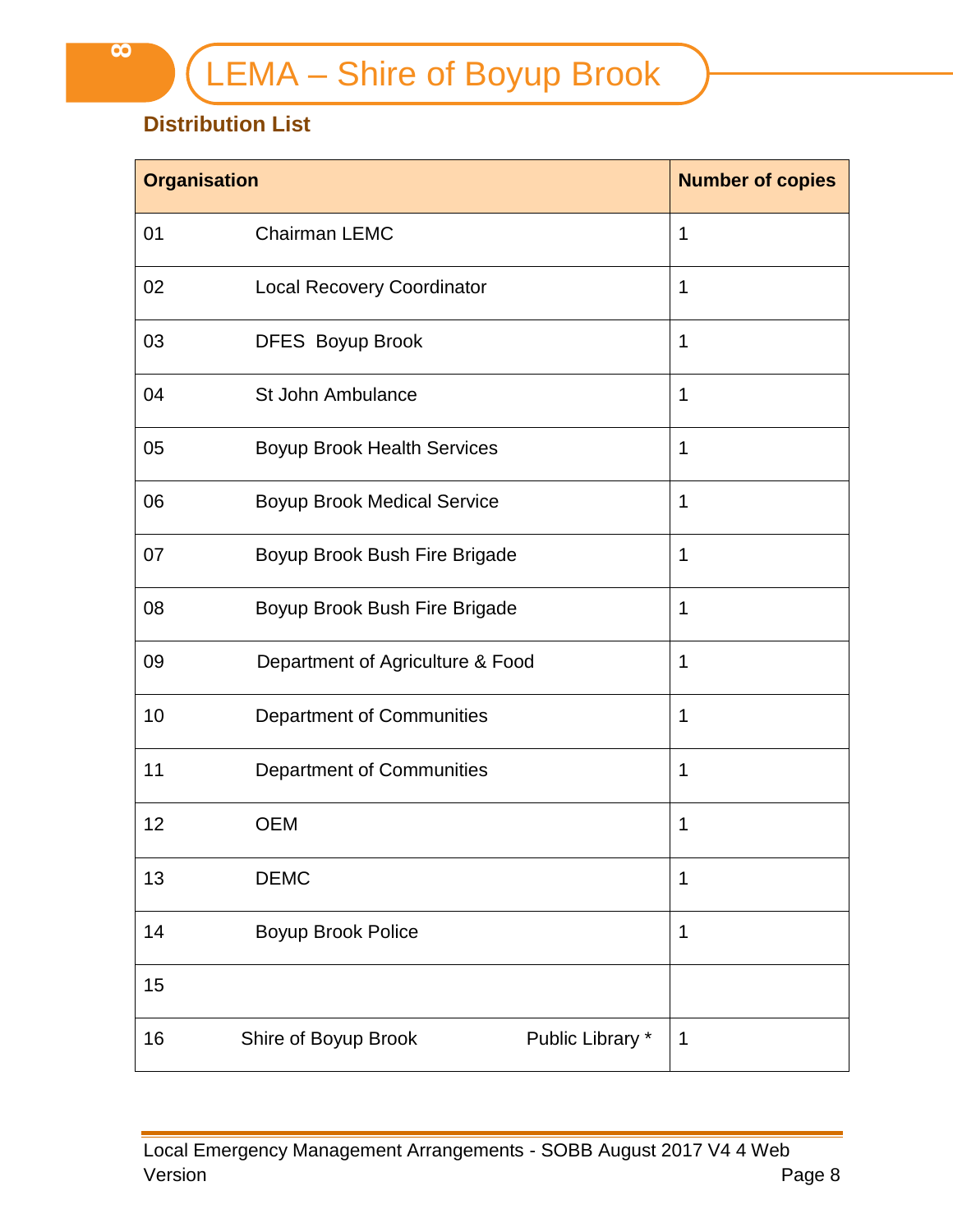17 MASTER Shire of Boyup Brook (LEMC EO) 1

## <span id="page-8-0"></span>**Amendment Record**

Suggestions and comments from the community and stakeholders can help improve the arrangements and subsequent amendments.

Feedback can include;

- 1. What you do or do not like about the arrangements;
- 2. Unclear or incorrect expression;
- 3. Out of date information or practices;
- 4. Inadequacies;
- 5. Errors, omissions or suggested improvements.

To provide feedback on the arrangements, copy the relevant section of this document, mark the proposed changes and forward it to:

The Chairperson Local Emergency Management Committee Shire of Boyup Brook PO Box 2 BOYUP BROOK WA 6244

Or alternatively you may email to: [shire@boyupbrook.wa.gov.au](mailto:shire@boyupbrook.wa.gov.au)

| <b>Number</b> | <b>Date</b> | <b>Amendment summary</b>            | <b>Author</b> |
|---------------|-------------|-------------------------------------|---------------|
|               | 29/09/2017  | LEMA full review - New OEM Template | D Winter      |
| 2             |             |                                     |               |
| 3             |             |                                     |               |
| 4             |             |                                     |               |
| 5             |             |                                     |               |

**9**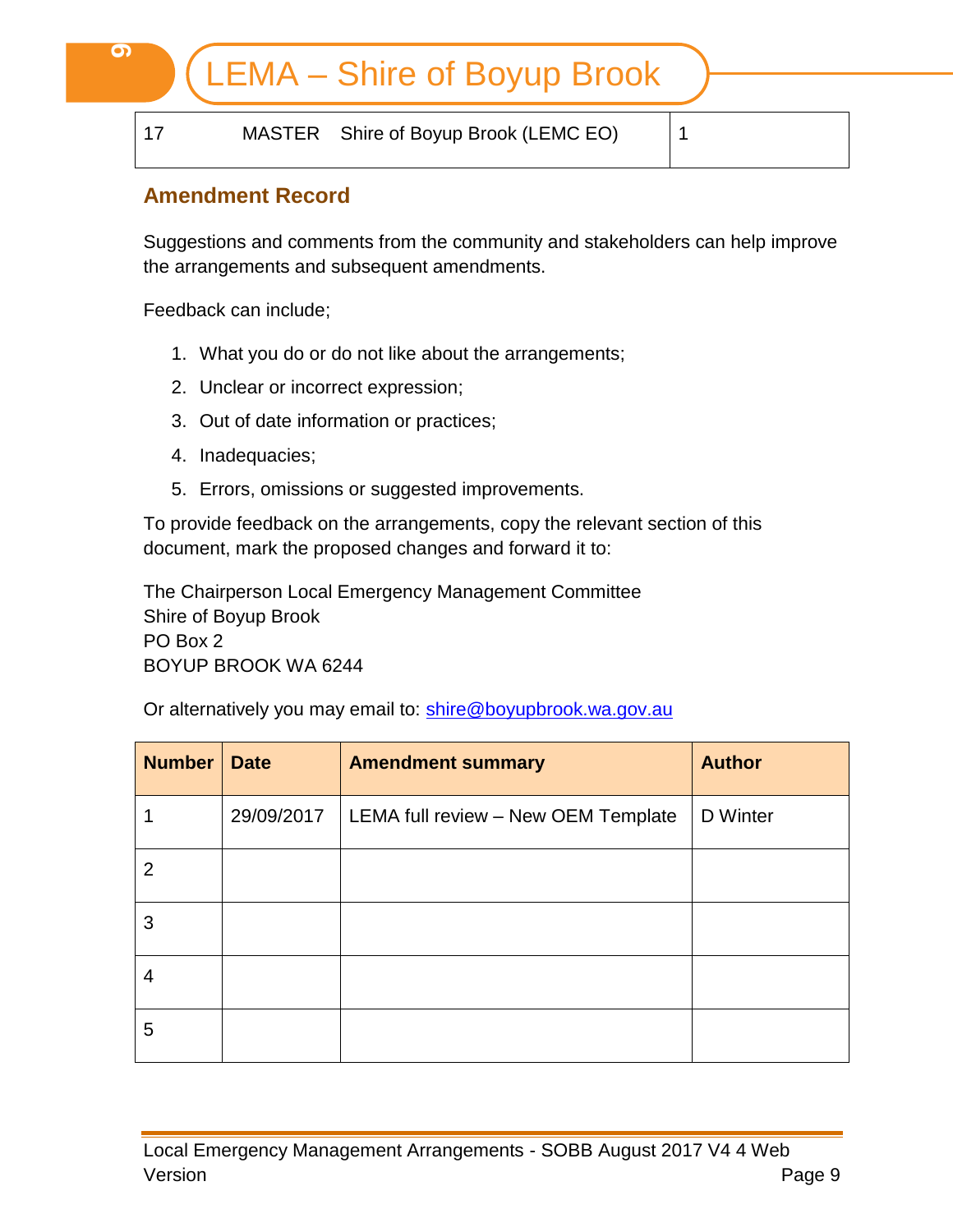## <span id="page-9-0"></span>**Glossary of Terms**

Terminology used throughout this document shall have the meaning as prescribed in either Section 3 of the *Emergency Management Act 2005* or as defined in the State EM Glossary.

**Community emergency risk management:** See risk management.

**District:** means an area of the State that is declared to be a district under Section 2.1 *Local Government Act 1995*.

**Local Emergency Coordinator (LEC):** That person designated by the Commissioner of Police to be the Local Emergency Coordinator with responsibility for ensuring that the roles and functions of the respective Local Emergency Management Committee are performed, and assisting the Hazard Management Agency in the provision of a coordinated multi-agency response during incidents and operations.

**Local Emergency Management Committee (LEMC):** Means a committee established under Section 38 of the *Emergency Management Act 2005*

**Municipality:** Means the district of the local government.

**Preparedness:** Arrangements to ensure that, should an emergency occur, all those resources and services which are needed to cope with the effects can be efficiently mobilised and deployed. Measures to ensure that, should an emergency occur, communities, resources and services are capable of coping with the effects. See also comprehensive approach in the State EM Glossary.

**Risk register:** A register of the risks within the local government that is identified through the Community Emergency Risk Management process.

**Risk statement:** A statement identifying the hazard, element at risk and source of risk.

**Treatment options**: A range of options identified through the emergency risk management process, to select appropriate strategies which minimize the potential harm to the community.

**Vulnerability:** The degree of susceptibility and resilience of the community and environment to hazards. \*The degree of loss to a given element at risk or set of such elements resulting from the occurrence of a phenomenon of a given magnitude and expressed on a scale of 0 (no damage) to 1 (total loss).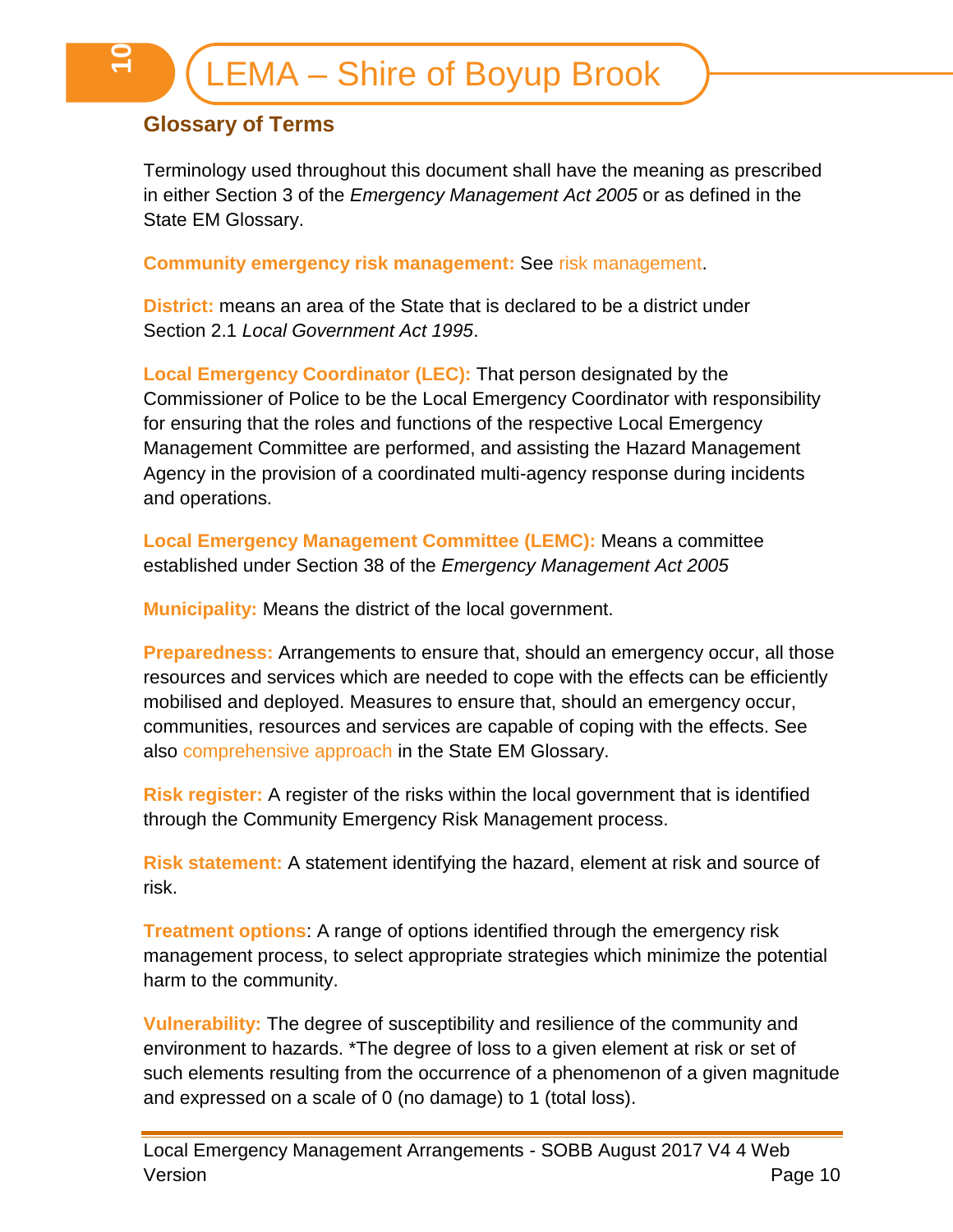#### <span id="page-10-0"></span>General acronyms used in these arrangements

**11**

| <b>BFS</b>         | <b>Bush Fire Service</b>                                 |
|--------------------|----------------------------------------------------------|
| <b>CEO</b>         | <b>Chief Executive Officer</b>                           |
| <b>COMMUNITIES</b> | Department of Communities                                |
| <b>DBCA</b>        | Department of Biodiversity, Conservation and Attractions |
| <b>DEMC</b>        | <b>District Emergency Management Committee</b>           |
| <b>ECC</b>         | <b>Emergency Coordination Centre</b>                     |
| <b>EM</b>          | <b>Emergency Management</b>                              |
| <b>DFES</b>        | Department of Fire and Emergency Services                |
| <b>HMA</b>         | <b>Hazard Management Agency</b>                          |
| <b>ISG</b>         | <b>Incident Support Group</b>                            |
| <b>LEC</b>         | <b>Local Emergency Coordinator</b>                       |
| <b>LEMA</b>        | <b>Local Emergency Management Arrangements</b>           |
| <b>LEMC</b>        | <b>Local Emergency Management Committee</b>              |
| <b>LRC</b>         | <b>Local Recovery Coordinator</b>                        |
| <b>LRCC</b>        | <b>Local Recovery Coordinating Committee</b>             |
| <b>OASG</b>        | <b>Operational Area Support Group</b>                    |
| <b>OEM</b>         | <b>Office of Emergency Management</b>                    |
| <b>MOU</b>         | Memorandum of Understanding                              |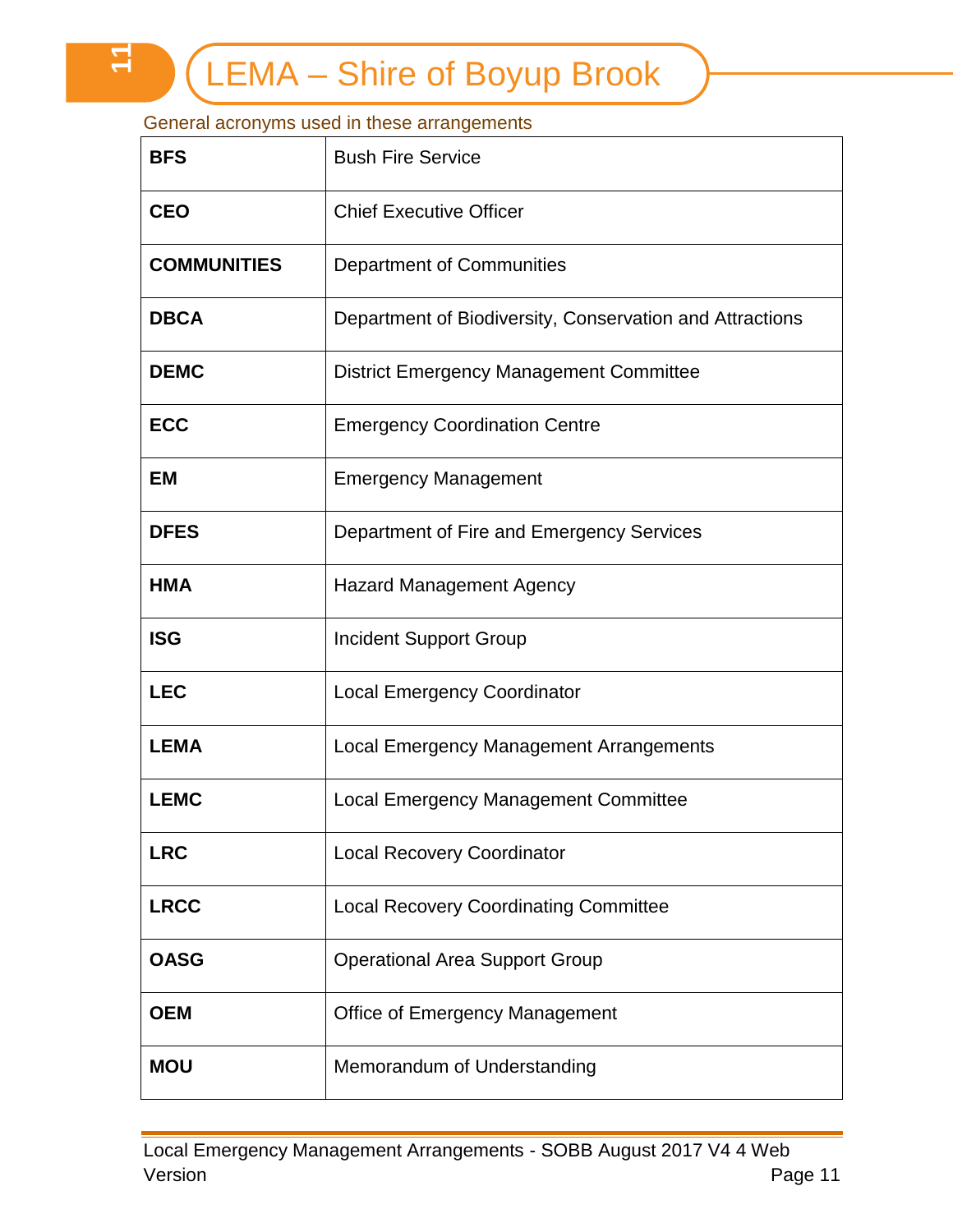| <b>SEC</b>   | <b>State Emergency Coordinator</b>       |
|--------------|------------------------------------------|
| <b>SES</b>   | <b>State Emergency Service</b>           |
| <b>SEWS</b>  | <b>Standard Emergency Warning Signal</b> |
| <b>SJA</b>   | Saint John Ambulance                     |
| <b>SWEMA</b> | South West Emergency Management Agency   |
| <b>SOP</b>   | <b>Standard Operating Procedures</b>     |

# <span id="page-11-0"></span>**Introduction**

**12**

## <span id="page-11-1"></span>**Community Consultation**

These arrangements have been developed by the Shire of Boyup Brook in conjunction with the Shire of Boyup Brook Local Emergency Management Committee. Information of the identified local risks and likelihood and consequences of these risks to the community were identified during the 2008 Community Survey. In October 2016 the LEMC Committee reviewed the list of emergencies likely to occur in our area and prioritise them. Then in November 2016 the LEMC Committee commenced the review of the LEMA.

In 2017 the OEM will undertake the State Risk Project across the three levels, State, District and Local which will see a uniformed and Nationally agreed approach to the emergency risk management process. This process will see the Shire's Risk Register and Treatment Schedule completed in line with best practice.

Document Availability As per Section 43 of the Emergency Management Act 2005, copies of the Shire of Boyup Brook Local Emergency Management Arrangements are to be available for inspection, free of charge and in written or electronic form, by members of the public during office hours from:

Shire's Administration Office - Abel Street Boyup Brook

www.boyupbrook.wa.gov.au

Community consultation was sourced via a Community survey in 2008.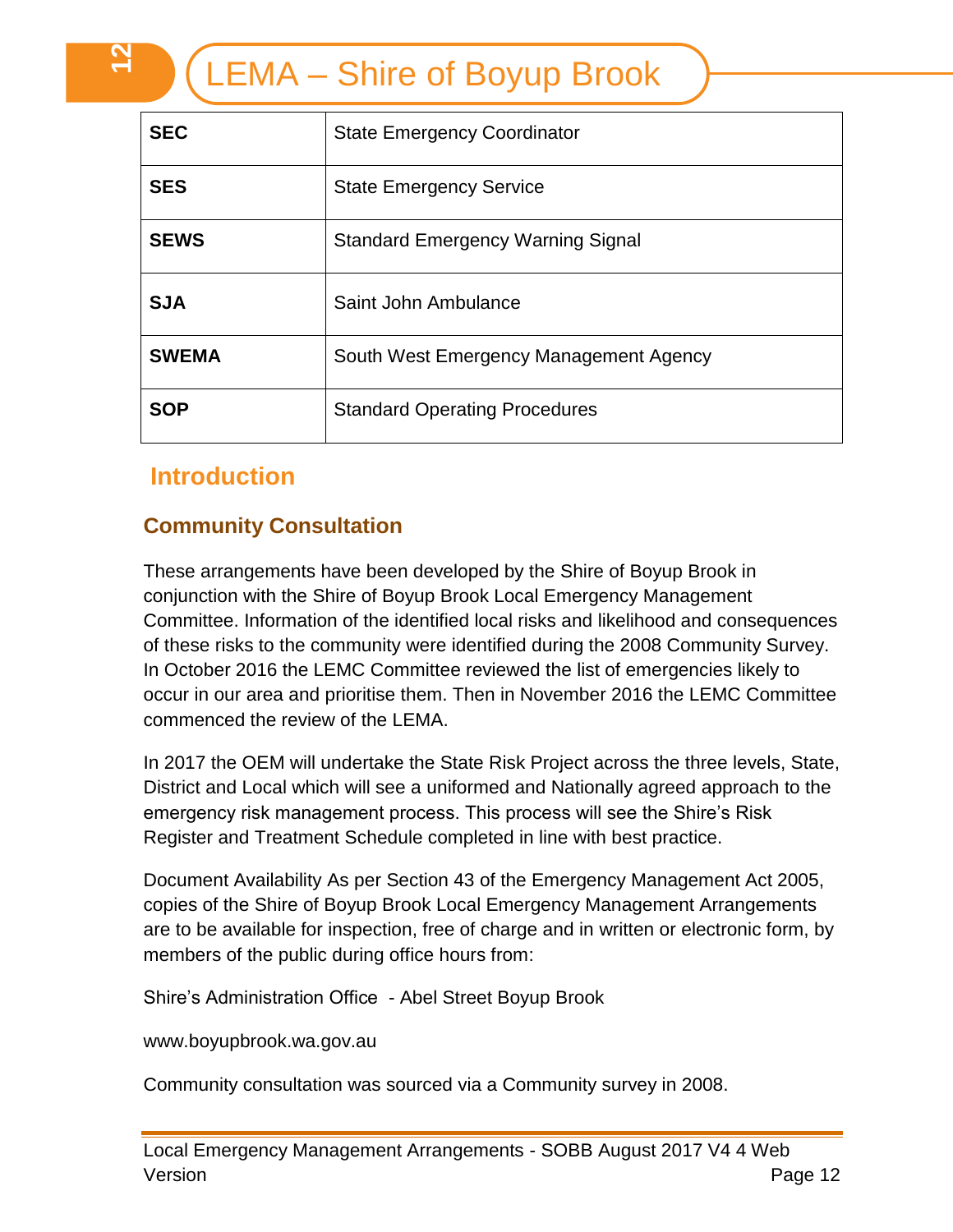743 Surveys were posted out to the community with 5 envelopes returned unopened.

Therefor the survey population was in fact 738 with a response of 92 surveys returned equalling a 12.5% response.

This survey was reviewed by the LEMC committee in October 2016.

## <span id="page-12-0"></span>**Area Covered**

<u>ო</u><br>—

The Recovery Plan covers the whole of the Shire of Boyup Brook district, including the towns/communities of:

Boyup Brook, Dinninup, Kulikup, Mayanup, McAlinden, Tone Bridge and Wilga.

## <span id="page-12-1"></span>**District Profile**

Boyup Brook is located 270 kilometres south of Perth and 110 kilometres from Bunbury, in rolling hills at the junction of the Blackwood River and Boyup Brook. The area is accessible by four main sealed roads which pass through the Boyup Brook town site and by air, through several light aircraft (gravel) airstrips.

The Shire district forms the edge of the Blackwood River Valley. It occupies 2,838 square kilometres, of mainly farmland but also features large tracts of natural and cultivated forest. It is bounded by the Shires of Arthur River, Bridgetown– Greenbushes, Collie, Donnybrook-Balingup and Kojonup.

Agricultural pursuits from the past have included Dwalganup Clover seed development and flax production, and a modest timber cutting industry. Today, local industry is varied but is still dominated by agriculture; (general farming of sheep, cattle, pigs and grain), wool garment production, vineyards, timber plantations, various cottage industries and tourism.

| Population          | :1588                      |
|---------------------|----------------------------|
| Gender distribution | : Males 788 Females 800    |
| Adult population    | : 70% at 25 years or older |
| Number of dwellings | : 616                      |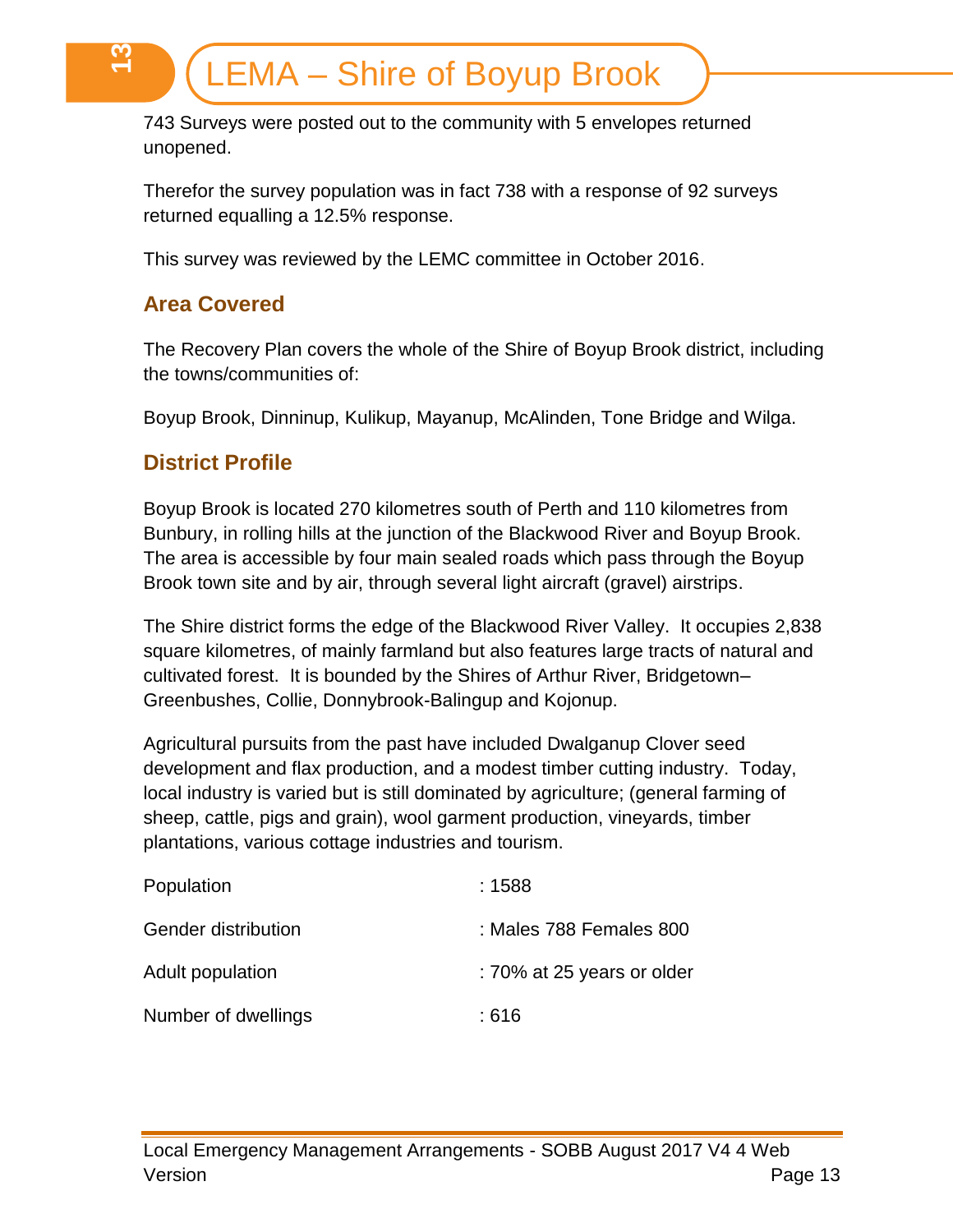## <span id="page-13-0"></span>**Aim**

The aim of this document is to:

- a) provide a current and accurate outline all of the matters and arrangements that relate to preparing for, combating and recovering from any emergency that may occur within the Shire of Boyup Brook district;
- b) ensure there is a written understanding between agencies involved in managing emergencies within the Shire of Boyup Brook; and
- c) to document the management of identified risks within the Shire of Boyup Brook including the specific details on prevention, preparedness, response and recovery activities within the Shire of Boyup Brook.

## <span id="page-13-1"></span>**Purpose**

The purpose of these emergency management arrangements is to set out:

- a) any Shire policies relating to emergency management;
- b) roles and responsibilities of public authorities and key agencies;
- c) emergency related plans, protocols or procedures;
- d) details about coordination of emergency operations or activities;
- e) a description of hazards that are considered most likely to occur in the district
- f) emergency related strategies and priorities; and
- g) other matters that give substance to the document that local government considers appropriate.

## <span id="page-13-2"></span>**Scope**

The scope of this document is described by:

- the boundaries of the Shire of Boyup Brook;
- the authority of the LEMC and its member agencies; and
- the resources available to the Shire of Boyup Brook and the LEMC and its member agencies.

It details the general emergency management arrangements for the community but does not in any way detail how individual organizations will conduct emergency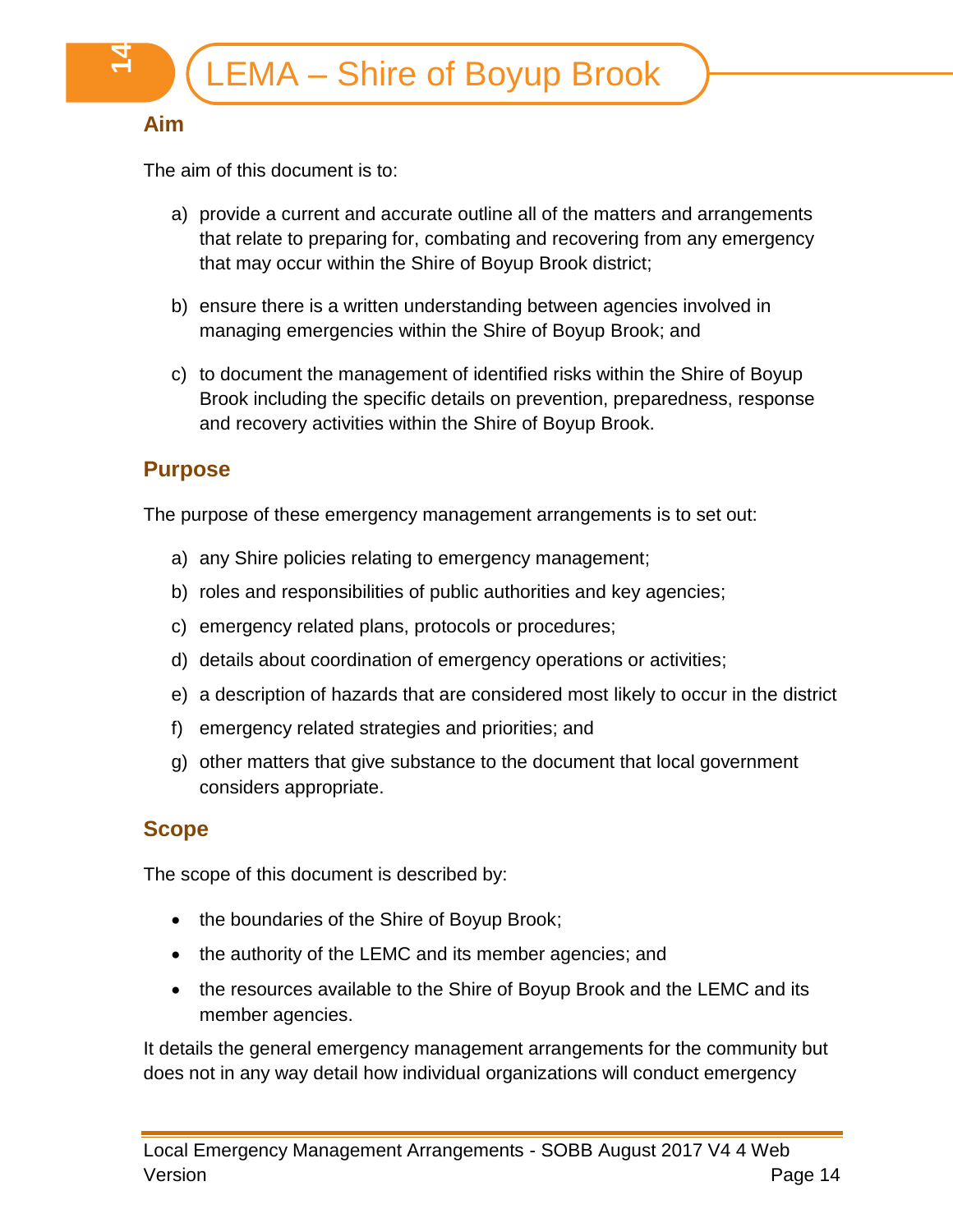activities within their core business areas, except to record any relevant plans, protocols or standard operational procedures.

# <span id="page-14-0"></span>**Related Documents and Arrangements**

Bushfire Control

**15**

## <span id="page-14-1"></span>**Hazard Management and Support Arrangements**

HMA and support agencies are responsible to ensure that they have documented arrangements to perform their individual functions during an emergency. The following table outlines the plans, protocols, procedures or arrangements under which the various HMA and support agencies within the district operate.

#### <span id="page-14-2"></span>Local Plans

Table 1: Local plans

| <b>Document</b>                                                                                   | Owner                          | <b>Location</b>                     | <b>Date</b>       |
|---------------------------------------------------------------------------------------------------|--------------------------------|-------------------------------------|-------------------|
| Boyup Brook Local<br><b>Emergency Management</b><br>Plan for the Provision of<br>Welfare Support. | Department of<br>Communities   | 68 Wittenoom<br><b>St Collie WA</b> | <b>April 2013</b> |
| Local Recovery Management<br>$Plan - 2010$                                                        | Shire of Boyup<br><b>Brook</b> | Shire of Boyup<br><b>Brook</b>      | 2010              |
| <b>Emergency Evacuation Plan</b>                                                                  | Shire of Boyup<br><b>Brook</b> | Shire of Boyup<br><b>Brook</b>      | January 2010      |
| Shire of Boyup Brook Bush<br>Fire Risk Management Plan<br>2017 - 2021                             | Shire of Boyup<br><b>Brook</b> | Shire of Boyup<br><b>Brook</b>      | 31 August<br>2017 |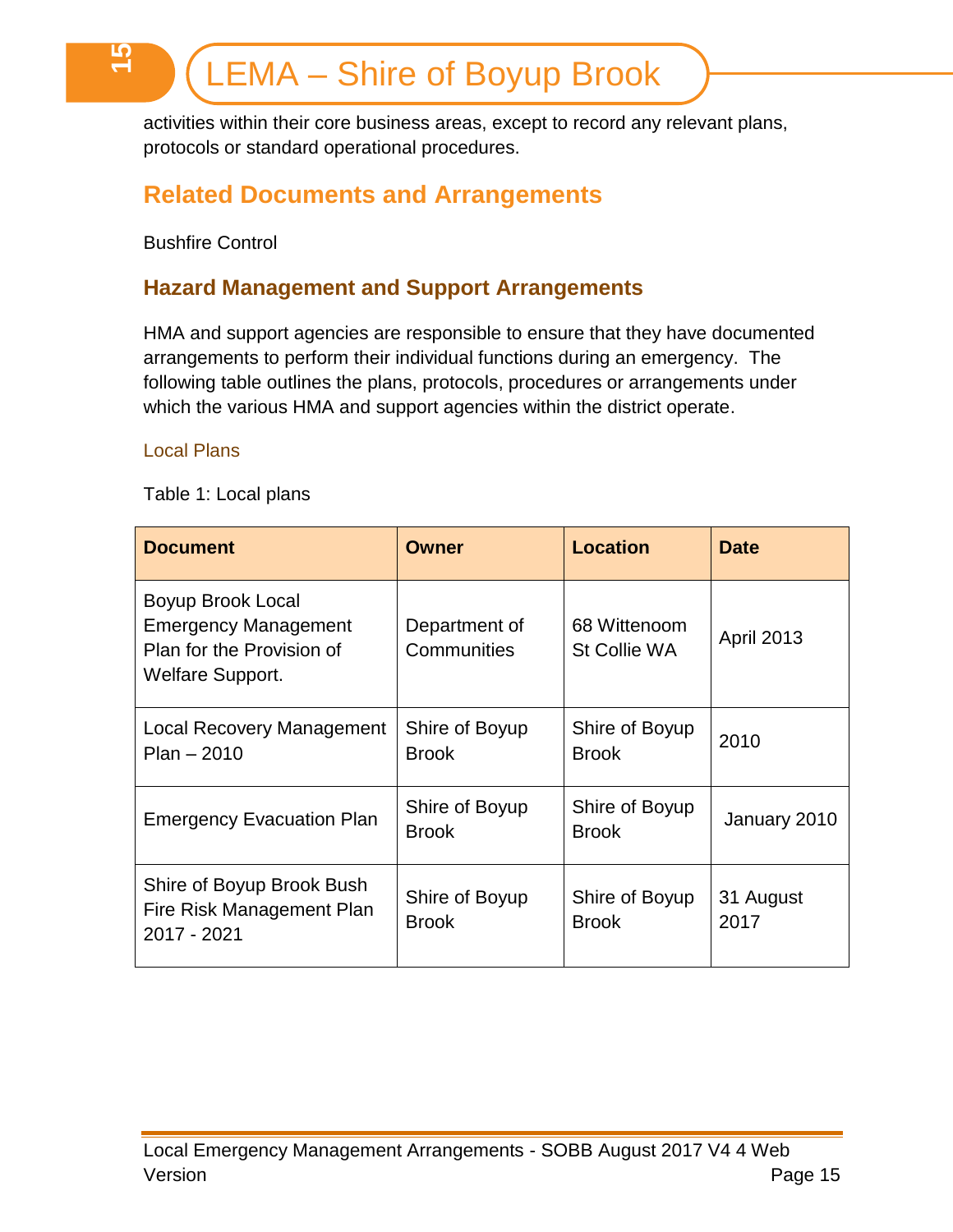#### <span id="page-15-0"></span>Agreements, understandings and commitments

#### <span id="page-15-1"></span>Provision of Mutual Aid Agreement

(C)<br>T

In 2015 the Shire of Boyup Brook along with 11 other south west local governments signed a memorandum of understanding for the provision of mutual aid during emergencies and post incident recovery.

The purpose of this memorandum is to:

- a) Facilitate the provision of mutual aid between member Councils of the South West Zone of the Western Australia Local Government Association during emergencies and post incident recovery.
- b) Enhance the capacity of your communities to cope in times of difficulty.
- c) Demonstrate the capacity and willingness of participating Councils to work cooperatively and share resources within the region.

The local governments that are signatories to this agreement include:

• Shire of Boyup Brook

- Shire of Collie
- Shire of Bridgetown Green **Bushes**
- Shire of Donny Brook-Balingup

• Shire of Dardanup

- City of Bunbury
- City of Busselton
- Shire of Capel

Shire of Manjimup

• Shire of Harvey

• Shire of Nannup

A copy of this Provision of Mutual Aid agreement is attached - Appendix 2.

Table 2: Agreements, understandings and commitments

| <b>Parties to the Agreement</b> | <b>Summary of the Agreement</b>                                                                          | <b>Special</b><br><b>Considerations</b> |
|---------------------------------|----------------------------------------------------------------------------------------------------------|-----------------------------------------|
| Shire of Boyup Brook            | <b>Local Resources Register</b><br>(incorporated in Regional<br><b>Resources Register)</b><br>Appendix 2 |                                         |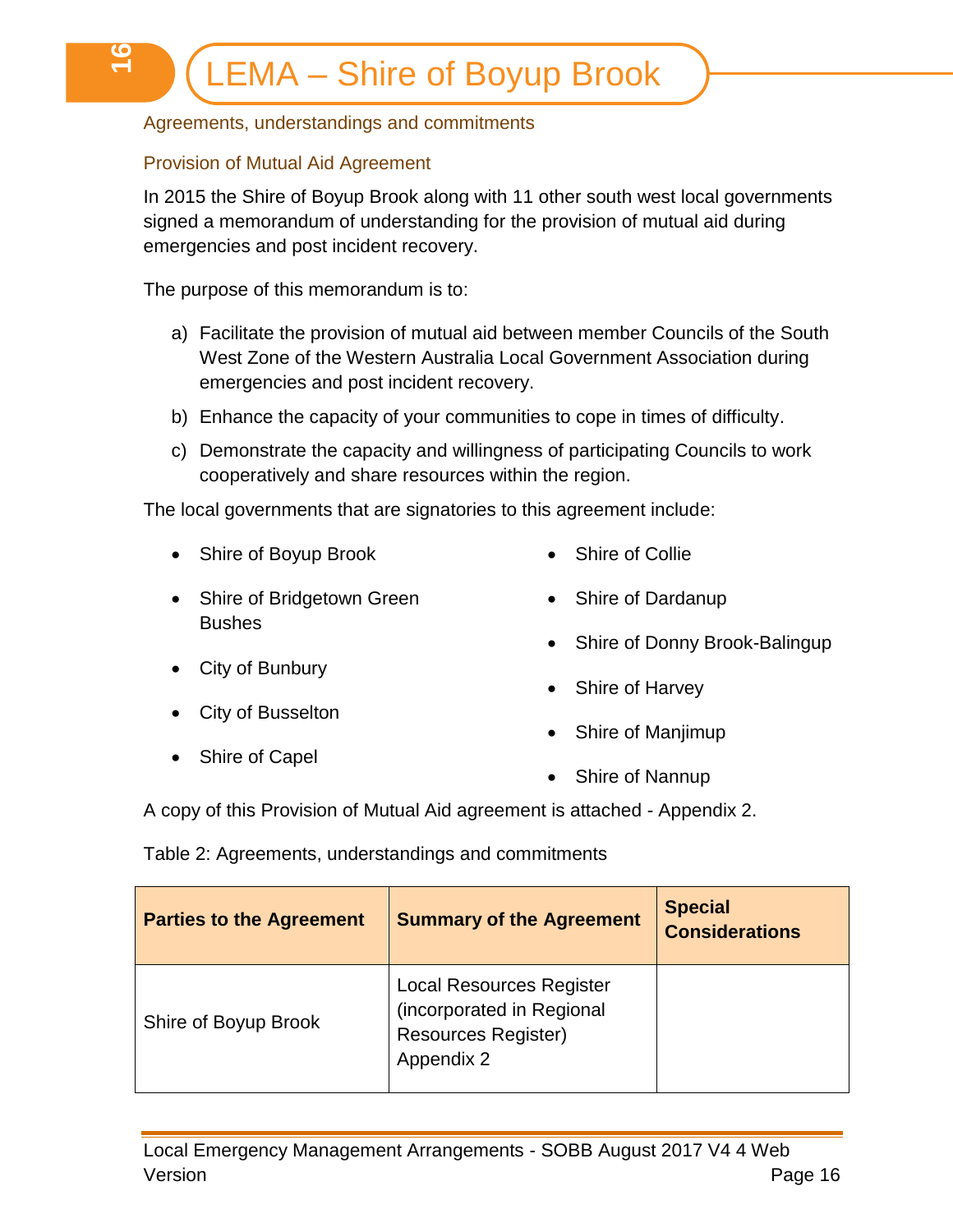| <b>Shires of Augusta Margaret</b><br>River, Bunbury,<br>Bridgetown, Collie,<br>Donnybrook/Balingup, Nann<br>up, Capel, Boyup Brook,<br>Busselton, Dardanup,<br>Harvey and Manjimup | <b>Regional Resources Register</b><br>- A reciprocal Agreement for<br>the use of plant and<br>equipment during times of<br>emergency (Appendix 2) | See MOU for South<br><b>West Emergency</b><br>Management<br>Alliance |
|------------------------------------------------------------------------------------------------------------------------------------------------------------------------------------|---------------------------------------------------------------------------------------------------------------------------------------------------|----------------------------------------------------------------------|
|------------------------------------------------------------------------------------------------------------------------------------------------------------------------------------|---------------------------------------------------------------------------------------------------------------------------------------------------|----------------------------------------------------------------------|

#### <span id="page-16-0"></span>Special considerations

See attached Appendix 9 – Special Considerations

#### <span id="page-16-1"></span>**Resources**

**17**

HMA's are responsible for providing resources related to combating hazards for which they bear responsibility. Shire resources are listed as indicated in the above section (1.7). In times of emergency, resources can be accessed through the following:

- a) Financial Shire President, Shire CEO or Local Recovery Coordinator (LRC), (see Contacts Directory); and
- b) Equipment Shire CEO, or Shire Manager of Works (see Contacts Directory).

Refer to Appendix 12 for full list of Resources and contacts.

## <span id="page-16-2"></span>**Roles and Responsibilities**

## <span id="page-16-3"></span>**Local Roles and Responsibilities**

There are several sections within the Shire of Boyup Brook, each of which has its own roles and set of responsibilities.

#### <span id="page-16-4"></span>Finance Section:

Organisations and agencies involved in the emergency recovery process, including the Shire, will incur costs in undertaking recovery activities and in providing support services.

It is expected that all agencies will have appropriate internal costing and accounting practices in place that would permit accurate details of costs to be maintained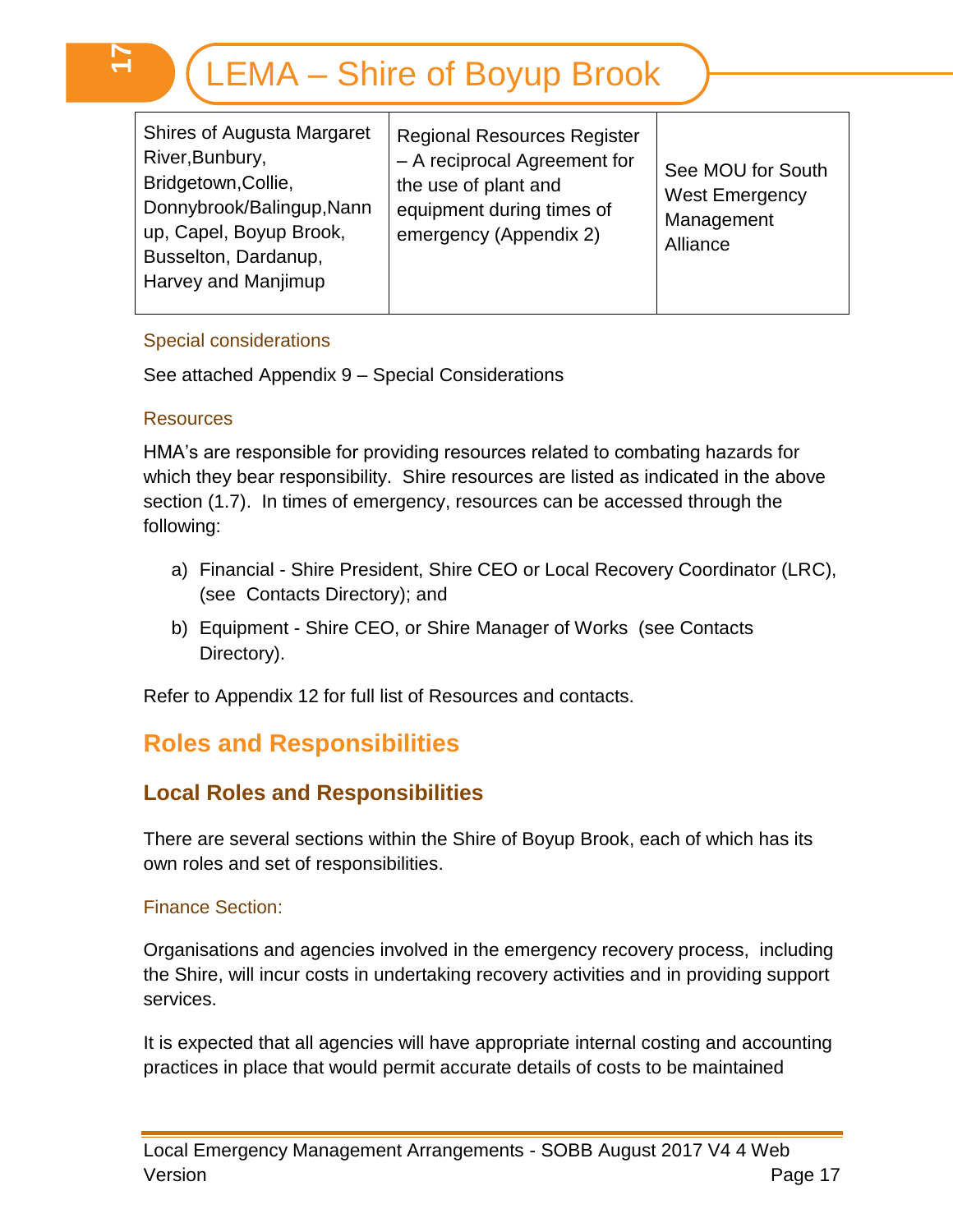during the recovery process and to be available for debriefing at the conclusion of the process.

Agencies involved in the direct purchase of goods or services, as part of their provision of support services within the recovery process, will be responsible for keeping accurate and systematic records of any such expenditure.

In particular, the Shire Finance Department will:

- Obtain authorisation for expenditure of funds through the CEO.
- Access State or Federal funds to recover Shire expenditure.

## <span id="page-17-0"></span>Works and Services Department:

|<br><del>17</del>

- Maintain roads and bridges to maintain traffic flow.
- Repair Shire infrastructure.
- Provide available resources for other recovery activities.

#### <span id="page-17-1"></span>Environmental Health/Building:

- Assess damaged infrastructure and buildings and re-assess prior to reoccupation.
- Supervise emergency disposal of waste/damaged materials (e.g. spoilt food, animal carcasses, asbestos etc.).
- Assess temporary accommodation and fast-track building approvals to facilitate rapid repair or re-building programs.

## <span id="page-17-2"></span>Community Support:

- Coordinate and support Department of Communities in the provision of welfare support.
- Ensure that contact is maintained with those who, live in affected areas and that such information is conveyed to relevant agencies.

## <span id="page-17-3"></span>Ranger Services:

Assist in livestock and animal (pet) management.

## <span id="page-17-4"></span>Administration:

 Develop and maintain a 24/7 emergency contact system for relevant agencies to contact the Shire.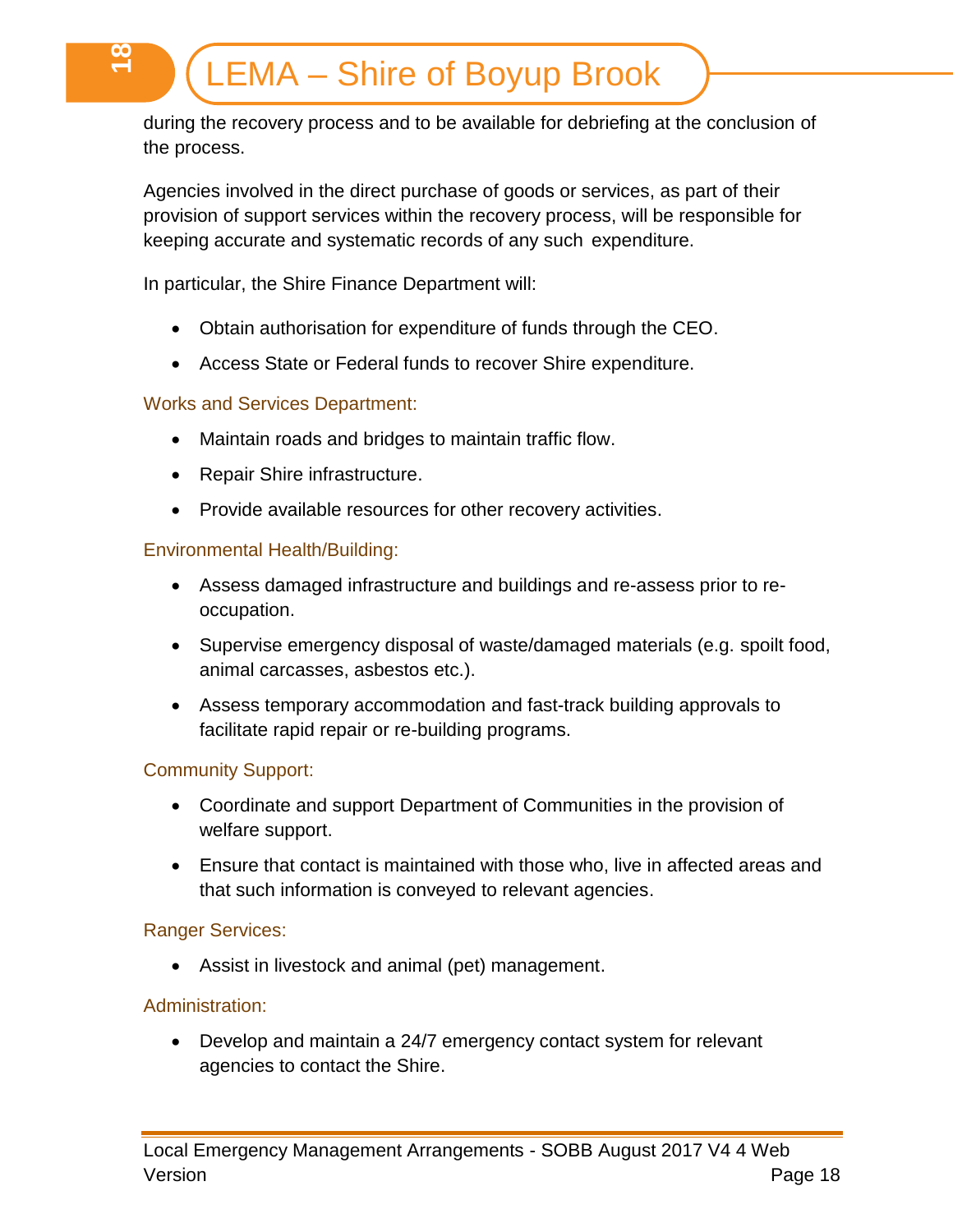- Replenish/maintain equipment and consumables for emergency services (e.g. Bush Fire Brigades).
- Provide venues for emergency support activities in support of DEPARTMENT OF COMMUNITIES, as required.
- Manage community recovery activities and facilitate a community debriefing session.

| <b>Local role</b>                             | <b>Description of responsibilities</b>                                                                                                                                                                                                                                          |
|-----------------------------------------------|---------------------------------------------------------------------------------------------------------------------------------------------------------------------------------------------------------------------------------------------------------------------------------|
| <b>Local Government</b>                       | The responsibilities of the Shire of Boyup Brook are defined in<br>Section 36 of the EM Act.                                                                                                                                                                                    |
| <b>Local Emergency</b><br>Coordinator         | The responsibilities of the LEC are defined in Section 36 of<br>the EM Act 2005                                                                                                                                                                                                 |
| <b>Local Recovery</b><br>Coordinator          | To ensure the development and maintenance of effective<br>recovery management arrangements for the local<br>government. In conjunction with the local recovery committee<br>to implement a post incident recovery action plan and<br>manage the recovery phase of the incident. |
| <b>LG Welfare Liaison</b><br>Officer          | During an evacuation where a local government facility is<br>utilised by DEPARTMENT FOR COMMUNITIES provide<br>advice, information and resources regarding the operation of<br>the facility.                                                                                    |
| <b>LG Liaison Officer</b><br>(to the ISG/IMT) | During a major emergency the liaison officer attends ISG<br>meetings to represent the local government, provides local<br>knowledge input and provides details contained in the LEMA.                                                                                           |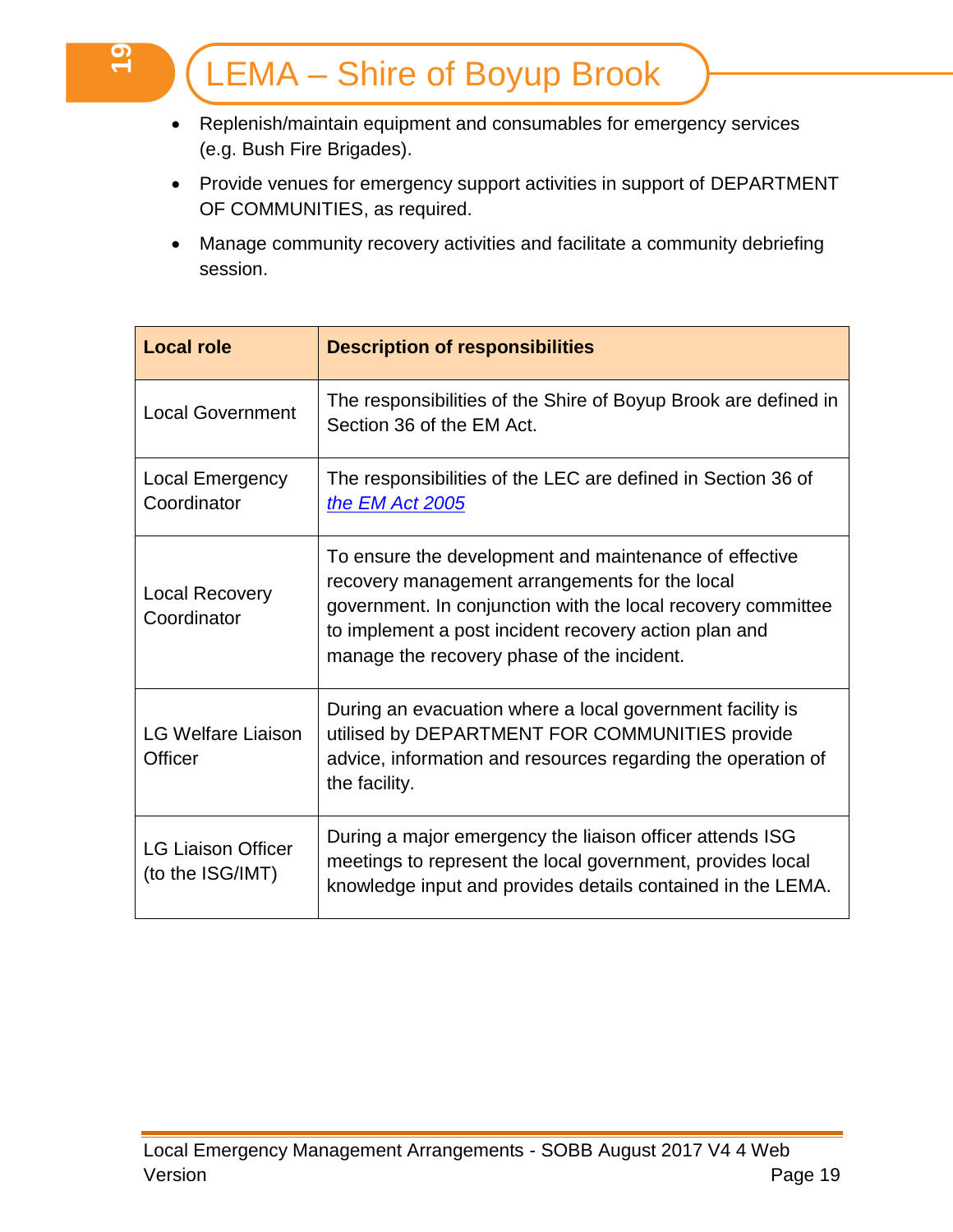| <b>Local role</b>                                   | <b>Description of responsibilities</b>                                                                                                                                    |  |  |  |  |
|-----------------------------------------------------|---------------------------------------------------------------------------------------------------------------------------------------------------------------------------|--|--|--|--|
|                                                     | Ensure planning and preparation for emergencies is<br>undertaken                                                                                                          |  |  |  |  |
|                                                     | Implement procedures that assist the community and<br>emergency services deal with incidents                                                                              |  |  |  |  |
|                                                     | Ensure that all personnel with emergency planning and<br>preparation, response and recovery responsibilities are<br>properly trained in their role                        |  |  |  |  |
| <b>Local Government</b><br>- Incident<br>Management | Keep appropriate records of incidents that have occurred to<br>ensure continual improvement of the Shire's emergency<br>response capability                               |  |  |  |  |
|                                                     | Liaise with the incident controller (provide Liaison Officer)                                                                                                             |  |  |  |  |
|                                                     | Participate in the ISG and provide local support                                                                                                                          |  |  |  |  |
|                                                     | Where an identified evacuation centre is a building owned<br>and operated by the local government, provide a Liaison<br>Officer to support the DEPARTMENT FOR COMMUNITIES |  |  |  |  |
|                                                     |                                                                                                                                                                           |  |  |  |  |

## <span id="page-19-0"></span>**LEMC Roles and Responsibilities**

The *Shire of Boyup Brook* has established a Local Emergency Management Committee (LEMC) under Section 38(1) of the *[EM Act](http://www.slp.wa.gov.au/pco/prod/FileStore.nsf/Documents/MRDocument:27597P/$FILE/Emergency%20Management%20Act%202005%20-%20%5b00-g0-02%5d.pdf?OpenElement) 2005* to oversee, plan and test the local emergency management arrangements.

The LEMC includes representatives from agencies, organisations and community groups that are relevant to the identified risks and emergency management arrangements for the community.

The LEMC is not an operational committee but rather the organisation established by the local government to assist in the development of local emergency management arrangements for its district.

The LEMC plays a vital role in assisting our communities become more prepared for major emergencies by:

**20**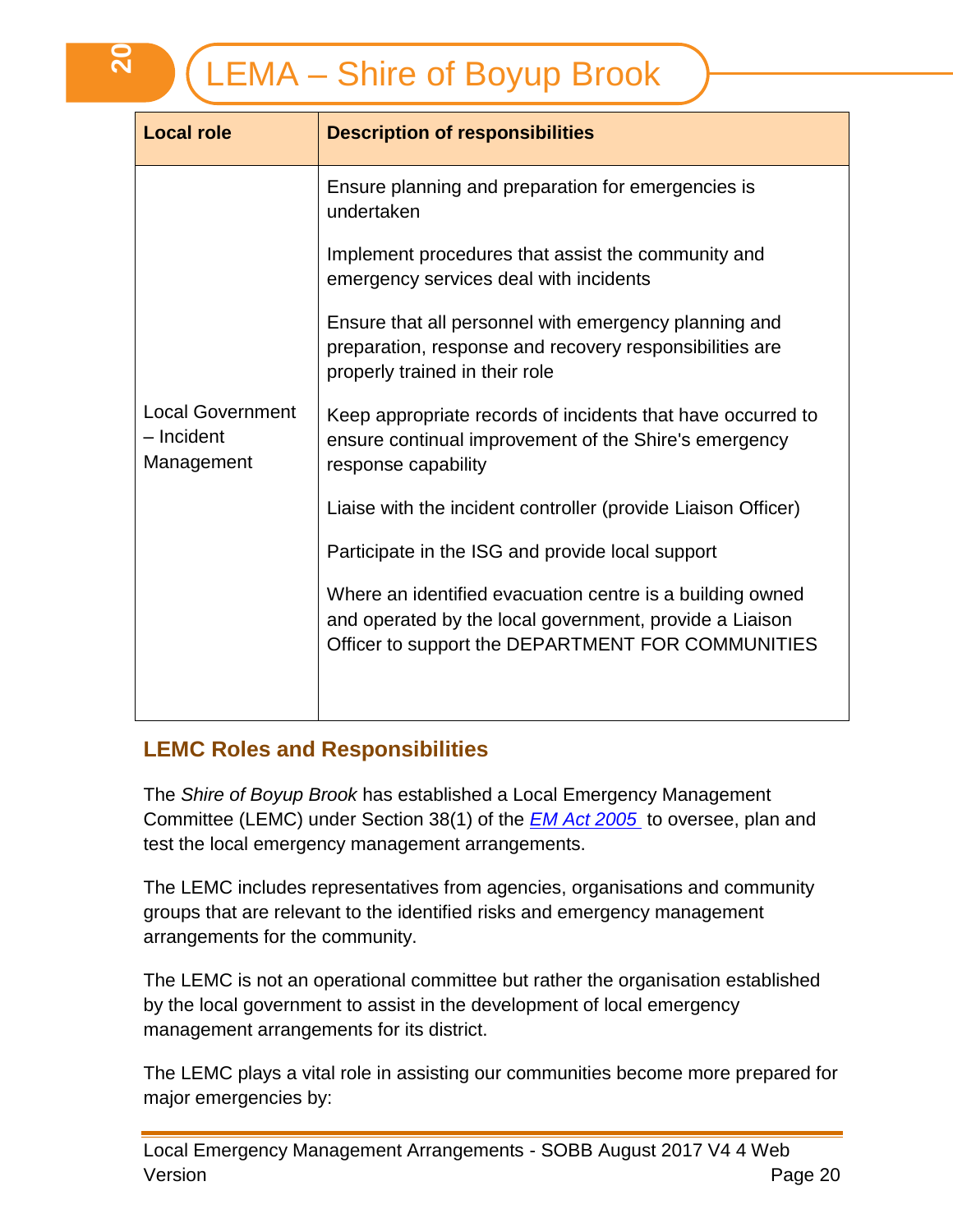<u>त्प</u>

- a) developing, enhancing and testing preparedness planning from a multiagency perspective having local knowledge of hazards, demographic and geographic issues; they provide advice to Hazard Management Agencies to develop effective localised hazard plans.
- b) providing a multi-agency forum to analyse and treat local risk.
- c) providing a forum for multi-agency stakeholders to share issues and learnings to ensure continuous improvement.
- d) The LEMC membership must include at least one local government representative and the Local Emergency Coordinator. Relevant government agencies and other statutory authorities will nominate their representatives to be members of the LEMC.
- e) The term of appointment of LEMC members shall be determined by the local government in consultation with the parent organisation of the members.

| <b>Local role</b>                | <b>Description of responsibilities</b>                                                                                                                                                              |  |  |  |
|----------------------------------|-----------------------------------------------------------------------------------------------------------------------------------------------------------------------------------------------------|--|--|--|
| <b>LEMC Chair</b>                | Provide leadership and support to the LEMC to ensure<br>effective meetings and high levels of emergency<br>management planning and preparedness for the local<br>government district is undertaken. |  |  |  |
|                                  | Provide executive support to the LEMC by:                                                                                                                                                           |  |  |  |
|                                  | Provide secretariat support including:                                                                                                                                                              |  |  |  |
|                                  | Meeting agenda                                                                                                                                                                                      |  |  |  |
| <b>LEMC Executive</b><br>Officer | Minutes and action lists                                                                                                                                                                            |  |  |  |
|                                  | Correspondence                                                                                                                                                                                      |  |  |  |
|                                  | Committee membership contact register.                                                                                                                                                              |  |  |  |
|                                  | Coordinate the development and submission of committee<br>documents in accordance with legislative and policy<br>requirements including:                                                            |  |  |  |
|                                  | <b>Annual Report</b>                                                                                                                                                                                |  |  |  |
|                                  | <b>Annual Business Plan</b>                                                                                                                                                                         |  |  |  |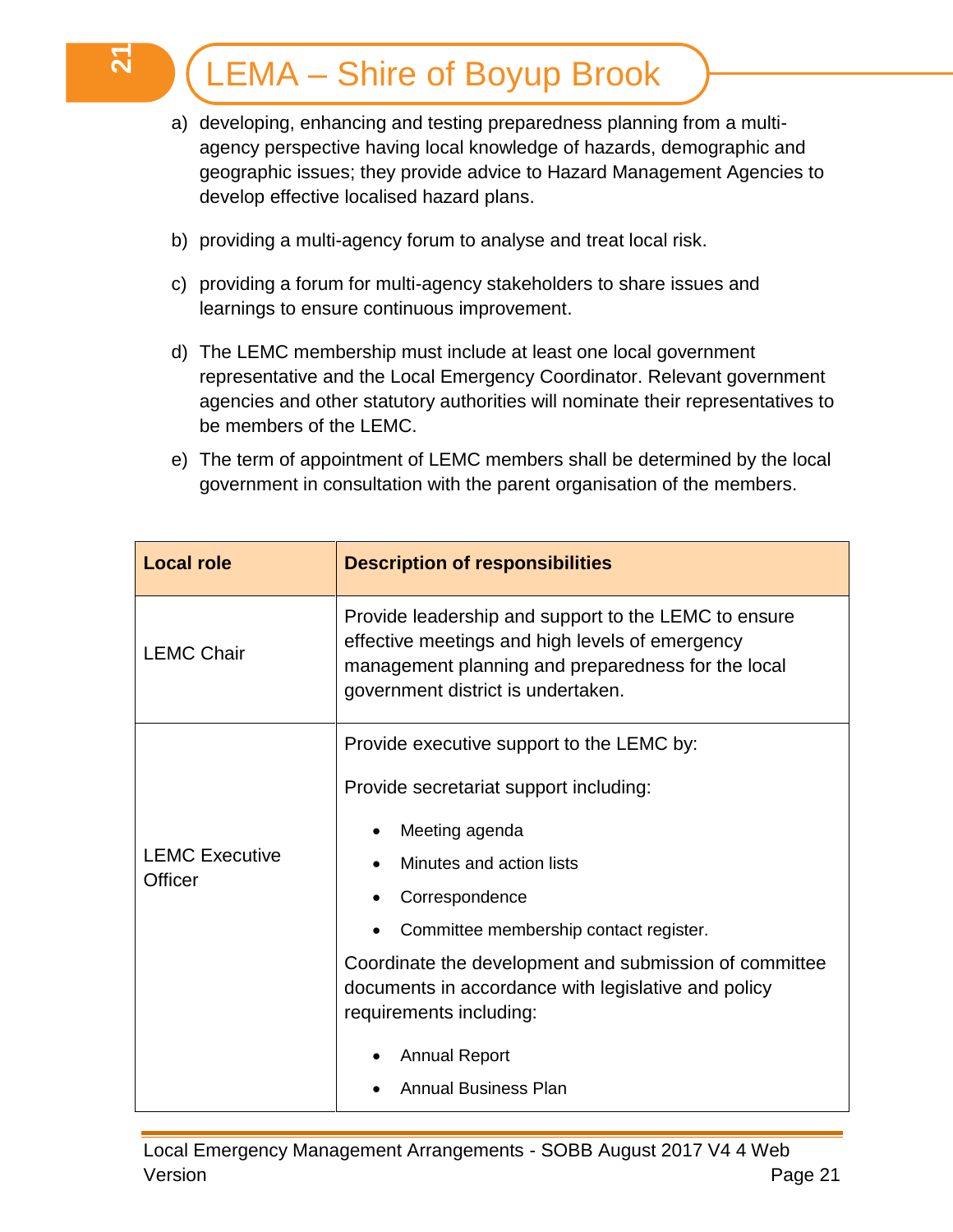| <b>Local role</b> | <b>Description of responsibilities</b>                                                                          |
|-------------------|-----------------------------------------------------------------------------------------------------------------|
|                   | • Local Emergency Management Arrangements.                                                                      |
|                   | Facilitate the provision of relevant emergency management<br>advice to the Chair and committee as required; and |
|                   | Participate as a member of sub-committees and working<br>groups as required.                                    |

## <span id="page-21-0"></span>**Agency Roles and Responsibilities**

In the event of an emergency, the local government will need to liaise with a range of state agencies who will be involved in the operational aspects of the emergency. The following table summarises the key roles.

| <b>Agency roles</b>                | <b>Description of responsibilities</b>                                                                                                                                                                                                                                                                                                                                                                                                                       |  |  |  |
|------------------------------------|--------------------------------------------------------------------------------------------------------------------------------------------------------------------------------------------------------------------------------------------------------------------------------------------------------------------------------------------------------------------------------------------------------------------------------------------------------------|--|--|--|
|                                    | A Controlling Agency is an agency nominated to control<br>the response activities to a specified type of emergency.                                                                                                                                                                                                                                                                                                                                          |  |  |  |
|                                    | The function of a Controlling Agency is to:                                                                                                                                                                                                                                                                                                                                                                                                                  |  |  |  |
| <b>Controlling Agency</b>          | undertake all responsibilities as prescribed in Agency<br>specific legislation for Prevention and Preparedness.                                                                                                                                                                                                                                                                                                                                              |  |  |  |
|                                    | control all aspects of the response to an incident.                                                                                                                                                                                                                                                                                                                                                                                                          |  |  |  |
|                                    | during Recovery the Controlling Agency will ensure<br>effective transition to recovery.                                                                                                                                                                                                                                                                                                                                                                      |  |  |  |
| <b>Hazard Management</b><br>Agency | A Hazard Management Agency is 'to be a public authority<br>or other person who or which, because of that agency's<br>functions under any written law or specialised knowledge,<br>expertise and resources, is responsible for emergency<br>management, or the prescribed emergency management<br>aspect, in the area prescribed of the hazard for which it is<br>prescribed.' [EM Act 2005 s4]<br>The HMAs are prescribed in the <b>Emergency Management</b> |  |  |  |
|                                    | <b>Regulations 2006.</b>                                                                                                                                                                                                                                                                                                                                                                                                                                     |  |  |  |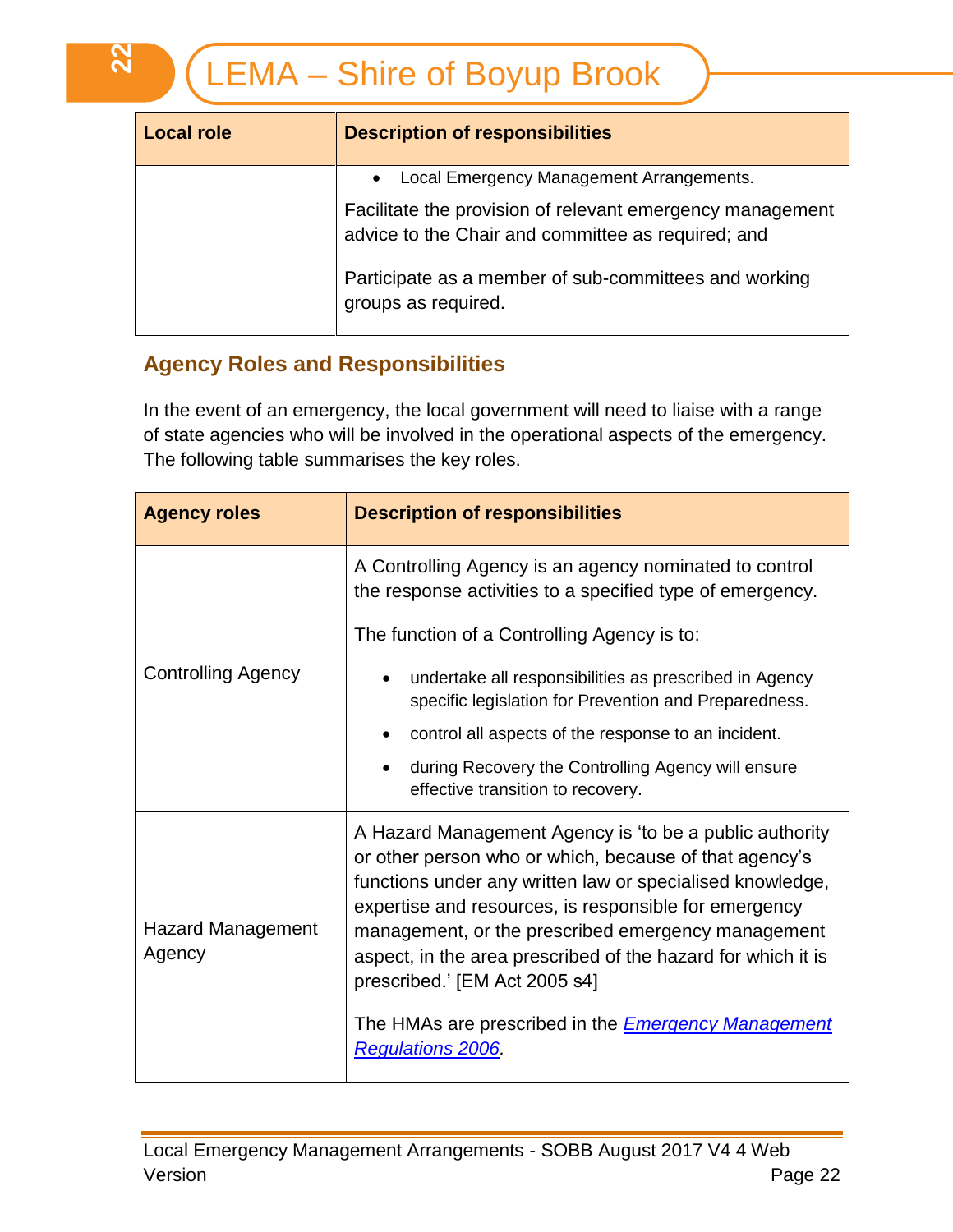| <b>Agency roles</b>         | <b>Description of responsibilities</b>                                                                                                                                                                                                                                                                                                                                                                  |  |  |  |
|-----------------------------|---------------------------------------------------------------------------------------------------------------------------------------------------------------------------------------------------------------------------------------------------------------------------------------------------------------------------------------------------------------------------------------------------------|--|--|--|
|                             | Their function is to:                                                                                                                                                                                                                                                                                                                                                                                   |  |  |  |
|                             | undertake responsibilities where prescribed for these<br>$\bullet$<br>aspects [EM Regulations]                                                                                                                                                                                                                                                                                                          |  |  |  |
|                             | appoint Hazard Management Officers [s55 Act]                                                                                                                                                                                                                                                                                                                                                            |  |  |  |
|                             | declare / revoke emergency situation [s 50 and 53 Act]                                                                                                                                                                                                                                                                                                                                                  |  |  |  |
|                             | coordinate the development of the Westplan for that<br>$\bullet$<br>hazard [State EM Policy Section 1.5]                                                                                                                                                                                                                                                                                                |  |  |  |
|                             | ensure effective transition to recovery by local<br>government.                                                                                                                                                                                                                                                                                                                                         |  |  |  |
| <b>Combat Agency</b>        | A Combat Agency as prescribed under subsection (1) of<br>the Emergency Management Act 2005 is to be a public<br>authority or other person who or which, because of the<br>agency's functions under any written law or specialised<br>knowledge, expertise and resources, is responsible for<br>performing an emergency management activity prescribed<br>by the regulations in relation to that agency. |  |  |  |
| <b>Support Organisation</b> | A public authority or other person who or which, because<br>of the agency's functions under any written law or<br>specialised knowledge, expertise and resources is<br>responsible for providing support functions in relation to<br>that agency. (State EM Glossary)                                                                                                                                   |  |  |  |

The following agencies may either have an emergency role or responsibilities in the Boyup Brook district. Contact details are provided at Appendix 12 of this document.

## <span id="page-22-0"></span>Department of Primary Industries and Regional Development - Agriculture and Food Division (AGRIC AND FOOD)

Department of Primary Industries and Regional Development - Agriculture and Food Division is the lead agency in respect to an emergencies related to: exotic animals and exotic animal diseases; plant pests and diseases; and declared plants.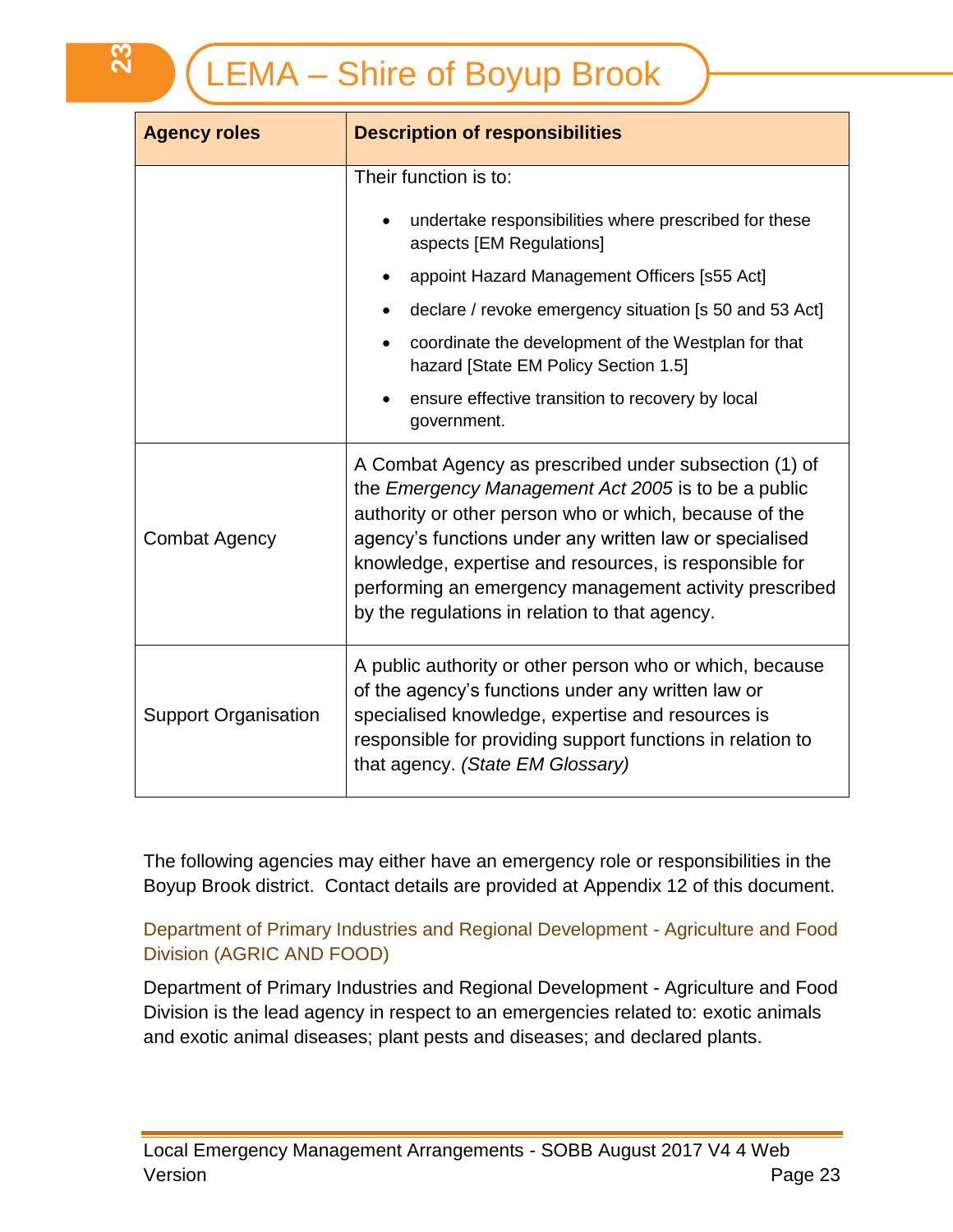For information about the management of burnt or injured animals, "Guidelines for the Assessment of Burnt Stock" can be obtained from AGRIC AND FOOD Veterinary Officers or the RSPCA.

AGRIC AND FOOD have an office in Bunbury.

#### <span id="page-23-0"></span>Department of Communities (Communities)

**24**

Department of Communities is a major support agency that focuses on the welfare of people affected by an emergency. DEPARTMENT FOR COMMUNITIES are responsible for coordinating welfare support in an emergency event and it ensures the Register.Find.Reunite. system is activated when necessary to find and reunite people during and after an emergency and people receive shelter, clothing and personal requisites, food, personal support and financial assistance where applicable.

The Collie office of DEPARTMENT FOR COMMUNITIES services the Boyup Brook district.

#### <span id="page-23-1"></span>Department of Biodiversity, Conservation and Attractions (DBCA)

Department of Biodiversity, Conservation and Attractions is responsible for the preservation and protection of the environment. It is concerned with air, land and water pollution and will be an agency involved in any emergency that threatens environmental integrity (e.g. chemical spill in a heavy haulage road accident). The Waters and Rivers Authority is an arm of the DBCA, as was the agency formerly known as DEC (Department of Enviroment and Conservation). The latter is responsible for State forests, nature and conservation parks including controlled burning and fire fighting within those Reserves.

#### <span id="page-23-2"></span>Department of Housing and Works (DHW)

The Department of Housing and Works owns and is responsible for a number of rental properties in Boyup Brook. It will support the recovery process and any displaced persons who occupy such properties by:

- a) arranging rapid repairs to damaged properties.
- b) arranging alternative short term accommodation for its displaced tenants.
- c) re-allocating rental accommodation for displaced tenants in the long term.

The Manjimup office of DHW services Boyup Brook.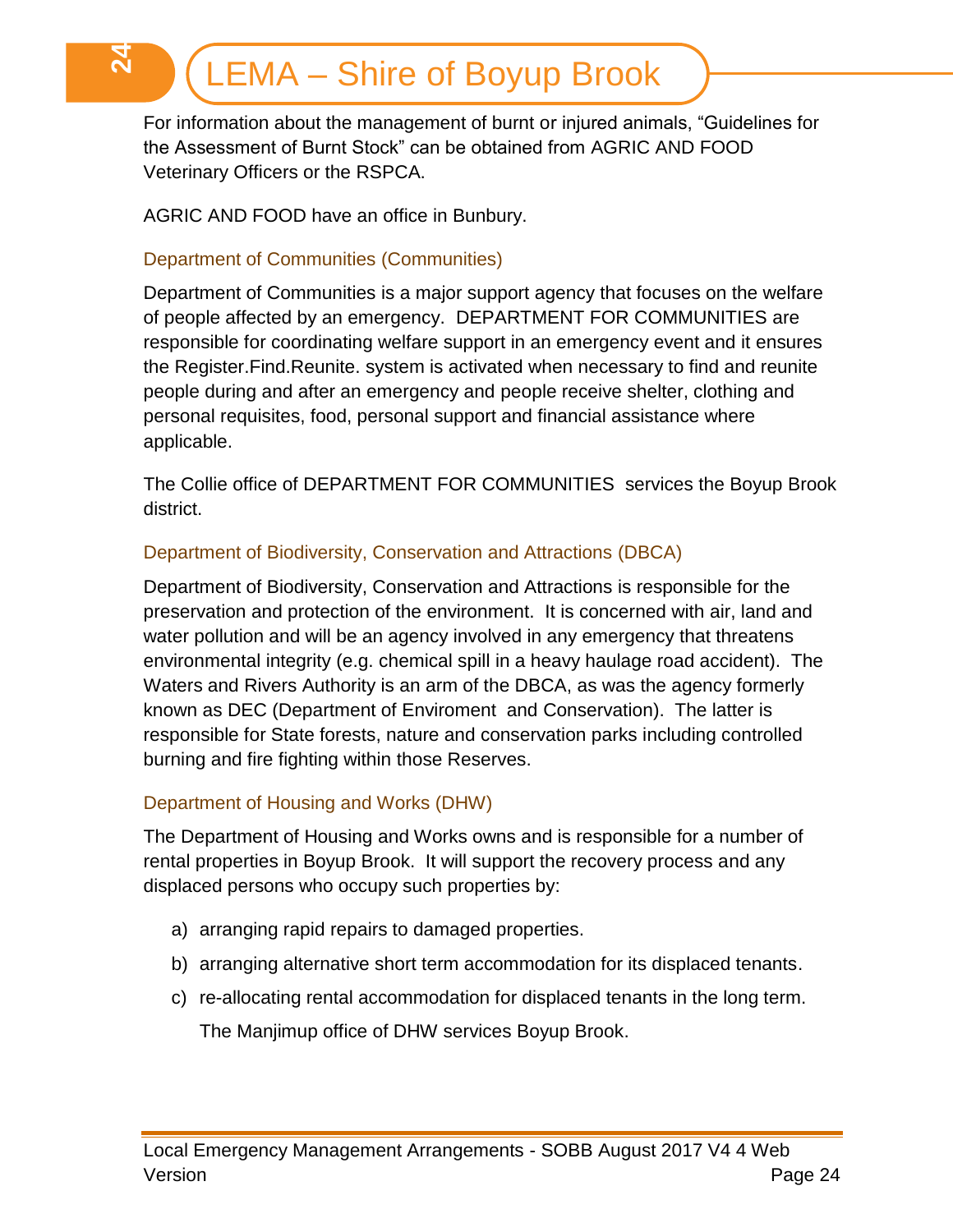## <span id="page-24-0"></span>Department of Main Roads (DMR)

**25**

The Department of Main Roads is responsible for all main roads and highways including all associated infrastructure (e.g. bridges, culverts etc.). It will support the recovery process where appropriate by:

- a) establishing contingency plans for significant traffic events
- b) repairing main roads and associated infrastructure
- c) managing temporary traffic (e.g. re-routing of traffic).

#### <span id="page-24-1"></span>Office of Emergency Management (OEM)

The Office of Emergency Management is the agency responsible for recovery in this State.

#### <span id="page-24-2"></span>Department of Fire and Emergency Services (DFES)

The Department of Fire and Emergency Services may be involved during the response phase of an emergency as an HMA or Combat Agency depending on the type of incident. It will contribute to the recovery process by:

- a) Re-establishing its resources in readiness for a secondary threat;
- b) Contributing to agency and community debriefing sessions.

#### <span id="page-24-3"></span>Home and Community Care (HACC)

Home and Community Care (located at Boyup Brook Hospital) is a state funded agency that is closely associated with WACHS - SW and is primarily concerned with the delivery of ancillary health and domestic services to the homes of the aged or infirm in the community who need such services (e.g. It works similar to Silver Chain).

#### <span id="page-24-4"></span>NBN Co Limited (NBN)

NBN Co limited (NBN or the Company) was established in 2009 to design, build and operate Australia's new high-speed, wholesale local access broadband network. Underpinned by a purpose to connect Australia and bridge the digital divide, NBN's key objective is to ensure all Australians have access to fast broadband as soon as possible, at affordable prices, and at least cost.

To achieve this objective, NBN has been structured as a wholesale-only, openaccess broadband network. NBN provides services on its local access network on equivalent terms to all Retail Service Providers (RSPs), to provision for end-user needs. This is intended to level the playing field in Australian telecommunications,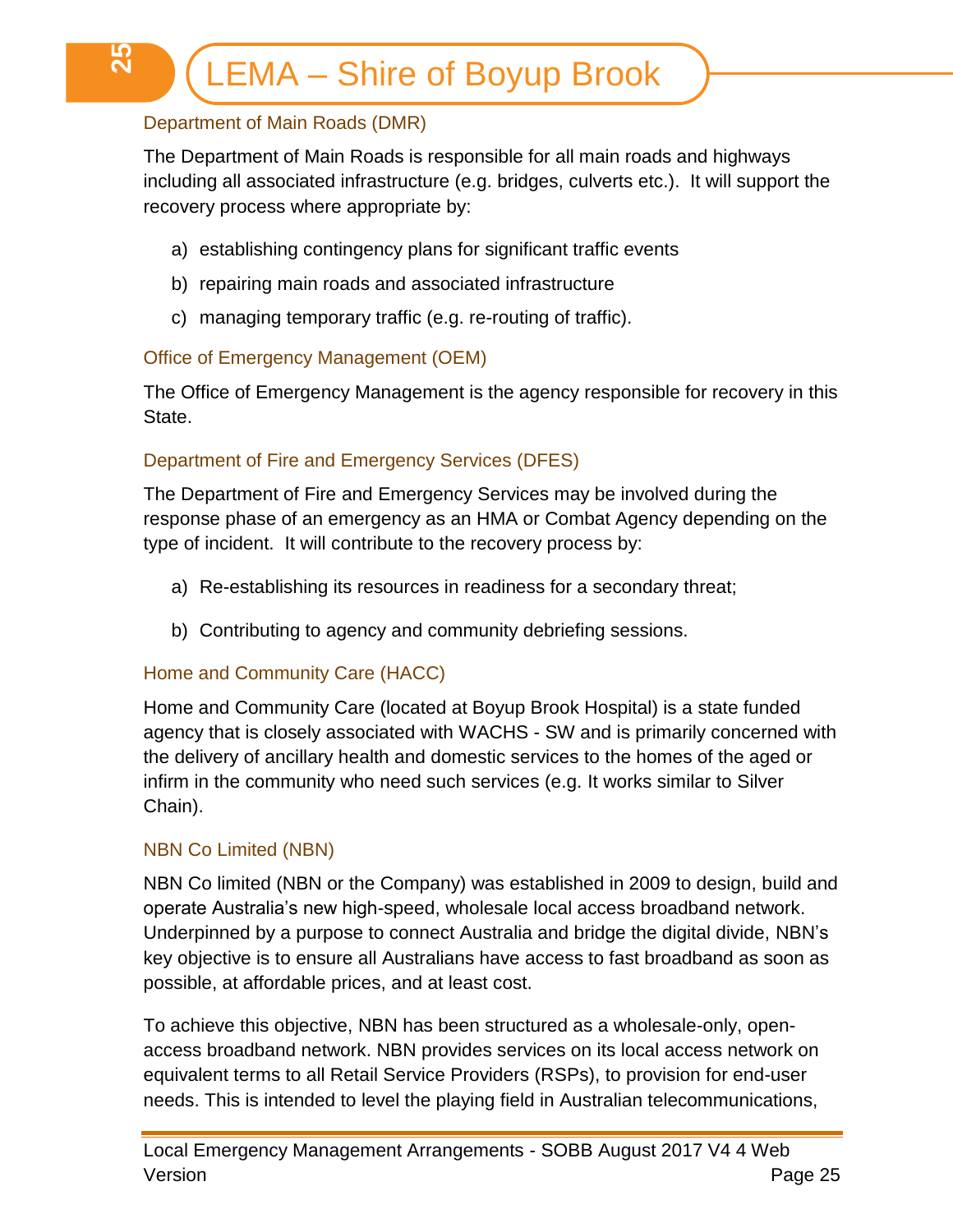creating real and vibrant competition within the industry and providing choice for consumers.

## <span id="page-25-0"></span>Pastoralists and Graziers Association (PandGA)

The Pastoralists and Graziers Association's general role is to represent its many farmer members. Where appropriate in an emergency, it will encourage its members to assist affected farmers through the donation of stock food, transport, agistment of stock, materials, equipment or services.

#### <span id="page-25-1"></span>Police (WAPOL)

**26**

Police have a major role in almost any emergency. They are responsible for law and order in the community and in an emergency, will be involved in the diversion of traffic, evacuations and general security. It is the lead agency in respect to road accidents and any emergency evacuations.

Three Police officers are located at the Boyup Brook Police Station.

#### <span id="page-25-2"></span>Southern Road Services (SRS)

SRS is a private enterprise group that contracts to DMR for the maintenance of road infrastructure and roadside management in respect to main roads in Western Australia.

#### <span id="page-25-3"></span>WA Country Health Service - SW (WACHS - SW)

WA Country Health Service - SW is the face of the State Department of Health in the South West and is located at Boyup Brook Hospital. In this district it bears primary responsibility for the provision of medical, hospital and ancillary clinical services as well as public health services associated with the spread of communicable disease.

#### <span id="page-25-4"></span>St John Ambulance

The Boyup Brook St John Ambulance is responsible for the provision of pre-hospital care and casualty transport throughout the district. It is responsible for the coordination of all ambulance treatment at the scene of an incident or an emergency, as well as the transportation of casualties to hospital. A St John Ambulance sub-centre exists in Boyup Brook, which is staffed by volunteers.

#### <span id="page-25-5"></span>**Telstra**

Telstra is the principal telecommunications provider in Australia and is the provider of the GMS and Next G mobile phone networks which are the most effective in rural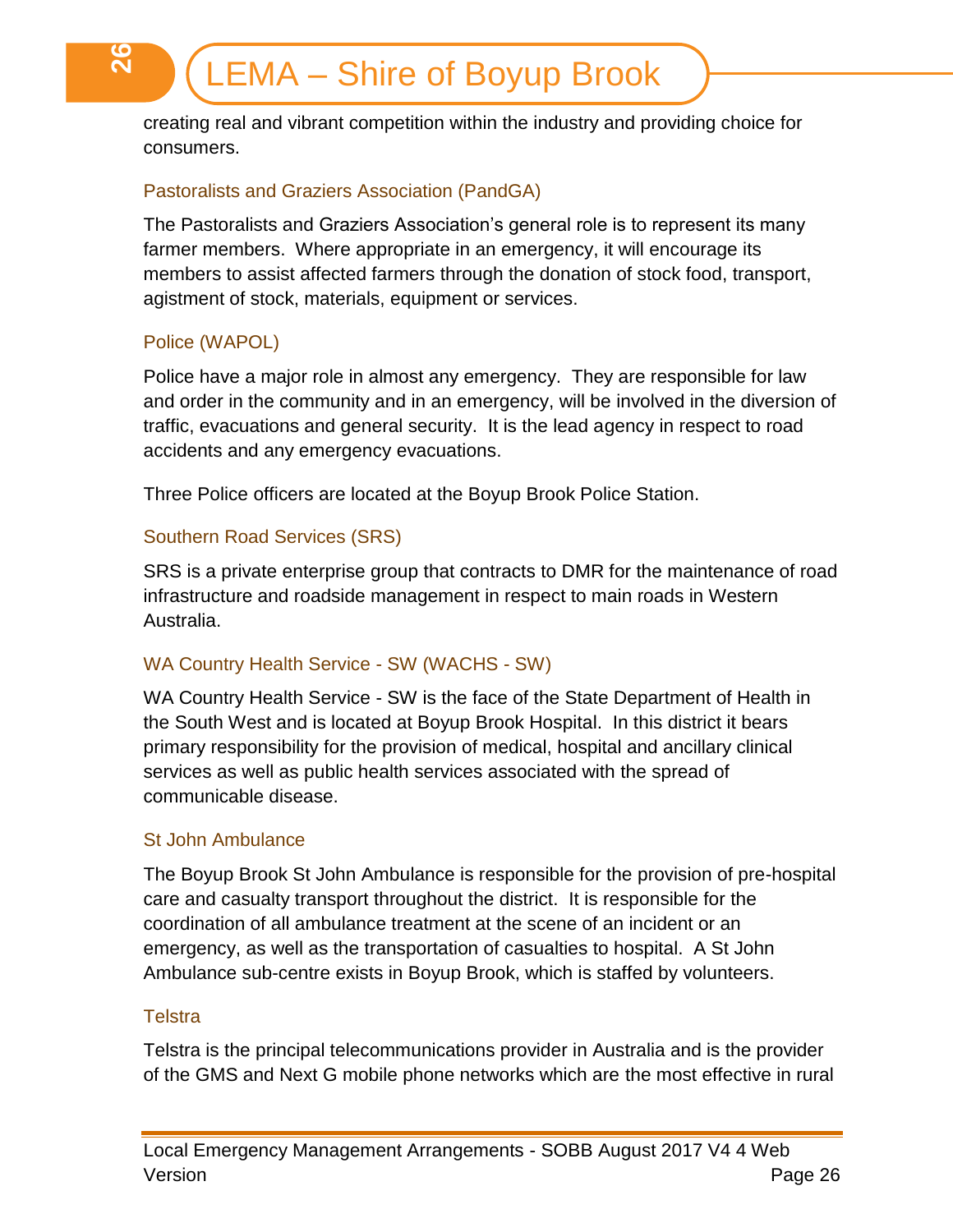areas. It is responsible for the maintenance of the landline and the above mobile networks.

## <span id="page-26-0"></span>Water Corporation (Water Corp)

**27**

Water Corporation is responsible for the water supply systems in the township of Boyup Brook.

## <span id="page-26-1"></span>WA Farmers Federation (WAFF)

WAFF is an association of farmers and can assist during an emergency by assisting in the coordination of animal agistment or provision of stock food.

## <span id="page-26-2"></span>Waters and Rivers Authority (WandR)

Waters and Rivers is the arm of the Department of Environment and Conservation concerned with the protection of waterways.

## <span id="page-26-3"></span>Western Power (WP)

Western Power is a Western Australian State Government owned corporation with the purpose of connecting people with electricity in a way that is safe, reliable and affordable. Western Power's vast transmission and distribution network connects Western Australians to a wide range of both traditional and renewable energy sources to power a vibrant modern lifestyle. Although we have been delivering energy safely, reliably and efficiently for more than 70 years.

## <span id="page-26-4"></span>**Bushfire Risk Management Planning**

Under the State Hazard Plan for Fire (Westplan Fire) an integrated Bushfire Risk Management Plan (BRM Plan) is to be developed for local government areas with significant bushfire risk. This BRM Plan has been prepared for the Shire of Boyup Brook in accordance with the requirements of Westplan Fire and the Guidelines for Preparing a Bushfire Risk Management Plan (Guidelines). The risk management processes used to develop this BRM Plan are aligned to the key principles of AS/NZS ISO 31000:2009 Risk management – Principles and guidelines (AS/NZS ISO 31000:2009), as described in the Second Edition of the National Emergency Risk Assessment Guidelines (NERAG 2015). This approach is consistent with the policies of the State Emergency Management Committee, specifically the State Emergency Management Policy 2.9 – Management of Emergency Risks.

This BRM Plan is a strategic document that identifies assets at risk from bushfire and their priority for treatment. The Treatment Schedule sets out a broad program of coordinated multi-agency treatments to address risks identified in the BRM Plan.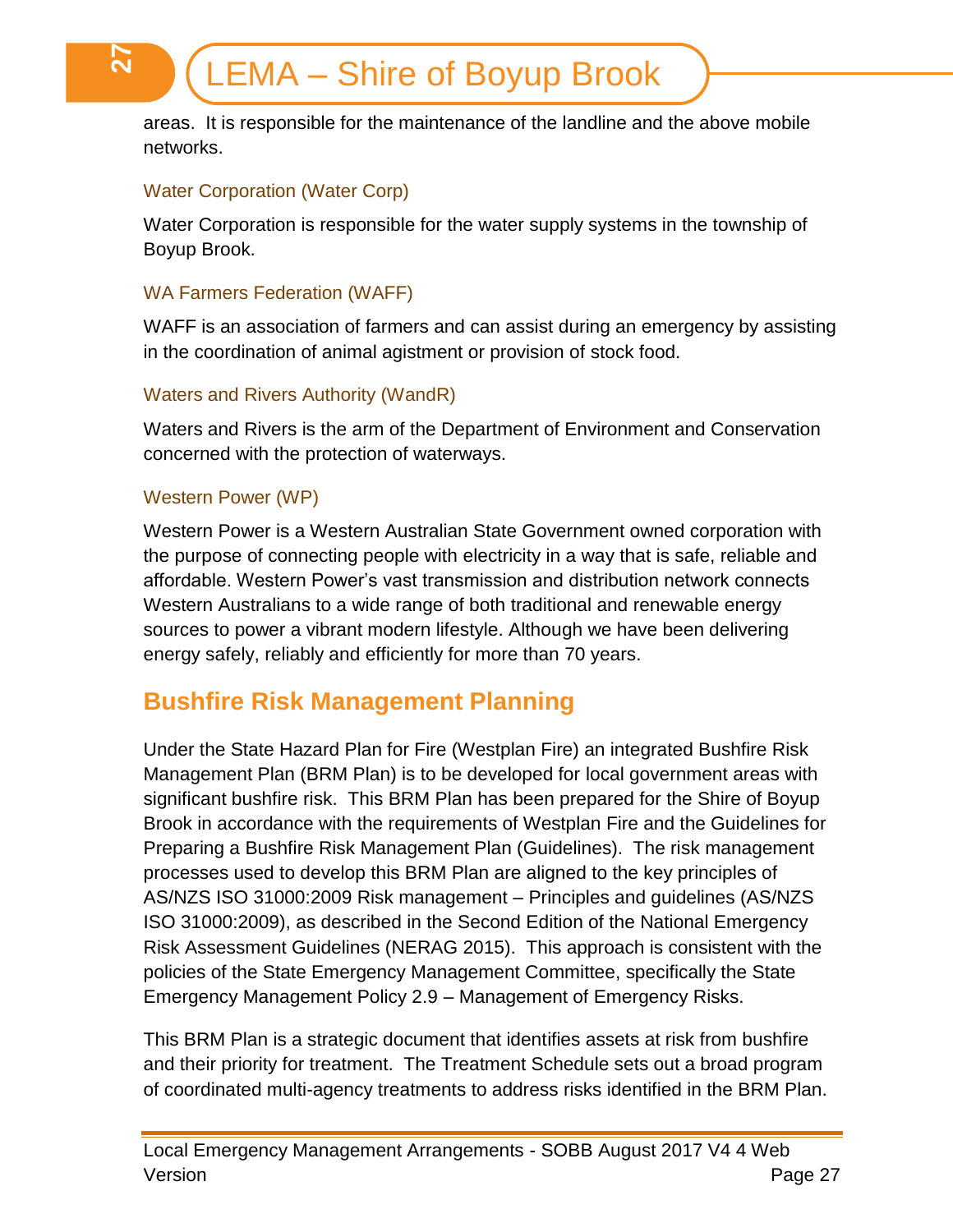**28**

Government agencies and other land managers responsible for implementing treatments participate in developing the BRM Plan to ensure treatment strategies are collaborative and efficient, regardless of land tenure.

The Shire of Boyup Brook BRM Plan will be submitted to Council in the near future for endorsement. At this point in time approximately 80% of Human Settlement has been mapped. Economic, Environmental and Cultural assets remain unmapped at this point.

At present the Bush Fire Risk Management Plan risk register is incomplete and the draft plan has been reviewed by OBRM and we are awaiting comments. Of the four designated asset areas being considered under the BRM Plan Human Settlement 100% of assets have been entered and 35% have been risk assessed. Economic assets 70% entered and 4% assessed, Cultural assets 10% entered and 1% assessed and Environmental 5% of assets enterd and 0% assessed.

## <span id="page-27-0"></span>**Description of Emergencies Likely to Occur**

| <b>Hazard</b>            | <b>Controlling</b><br><b>Agency</b>      | <b>HMA</b>  | Local<br><b>Combat</b><br><b>Role</b> | Local<br><b>Support</b><br><b>Role</b> | <b>WESTPLAN</b>                                        | Local<br><b>Plan</b><br>(Date) |
|--------------------------|------------------------------------------|-------------|---------------------------------------|----------------------------------------|--------------------------------------------------------|--------------------------------|
| Rural<br><b>Bushfire</b> | Shire of<br><b>Boyup</b><br><b>Brook</b> | <b>DFES</b> |                                       |                                        | Bushfire 2009<br>(Strategic<br><b>Bushfire Plan)</b>   | 2009                           |
| Rural<br><b>Bushfire</b> | <b>DBCA</b>                              | <b>DFES</b> |                                       |                                        | Bushfire 2005<br>(Incident<br>control<br>working plan) | 2005                           |
| Rural<br><b>Bushfire</b> | <b>DFES (Fire</b><br>and rescue)         | <b>DFES</b> |                                       |                                        | Urban Fire<br>2000 (DFES<br>SOPS)                      | 2000                           |

Description of emergencies likely to occur in local area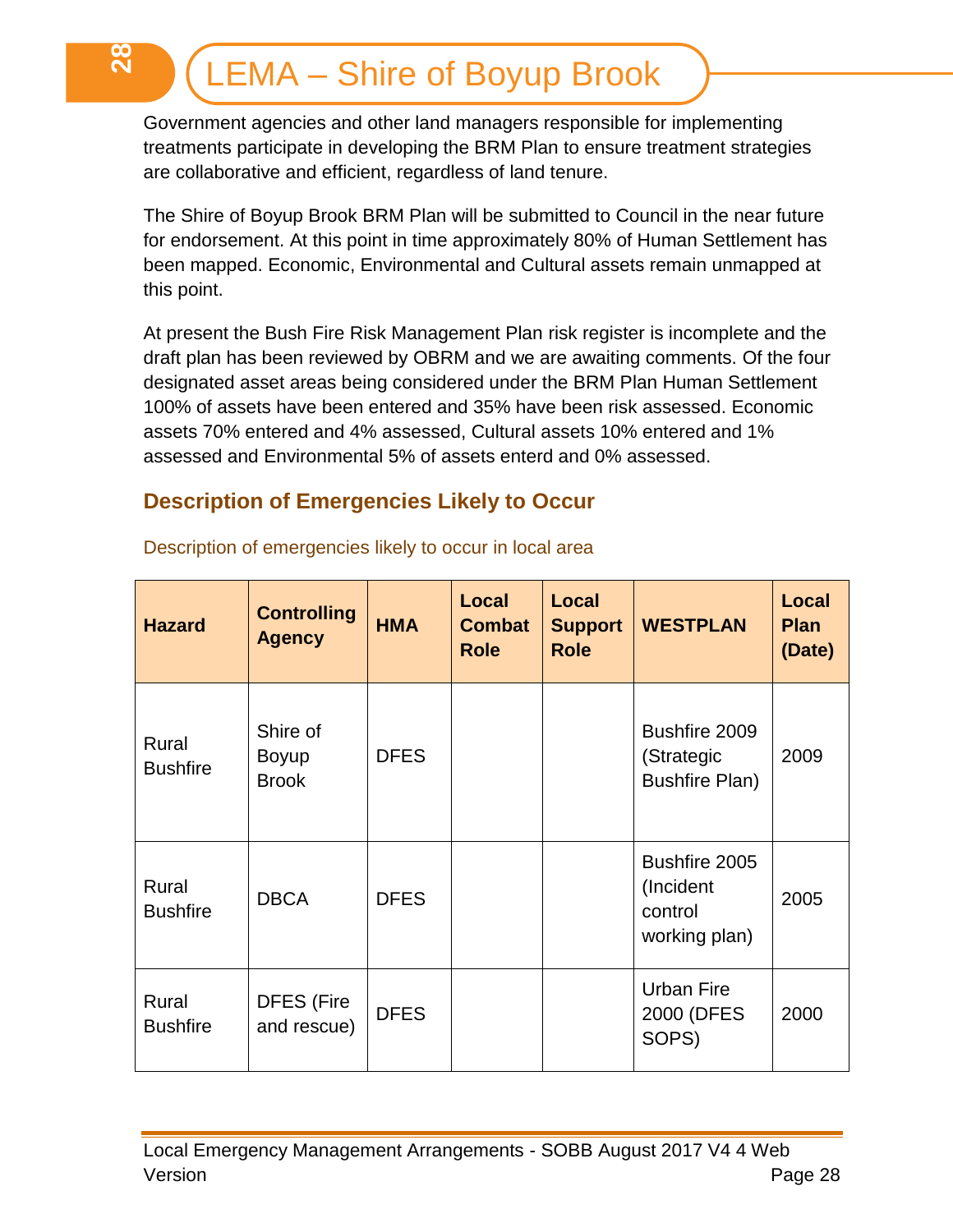**29**

| Rural<br><b>Bushfire</b>      | Shire of<br>Boyup<br><b>Brook</b>        | <b>DFES</b> | <b>BBEEP</b><br>and<br>Physical<br>support |                                                                   |      |
|-------------------------------|------------------------------------------|-------------|--------------------------------------------|-------------------------------------------------------------------|------|
| Road<br>Transport<br>Accident | Boyup<br><b>Brook</b><br><b>WAPOL</b>    | <b>DFES</b> |                                            | <b>Standard SOP</b>                                               |      |
| Road<br>Transport<br>Accident | <b>DFES (Fire</b><br>and<br>Rescue)      | <b>DFES</b> |                                            | <b>Road Rescue</b><br><b>HAZMAT</b><br>(Standard<br>SOP)          |      |
| Road<br>Transport<br>Accident | Shire of<br>Boyup<br><b>Brook</b>        | <b>DFES</b> |                                            | <b>BBEEP</b> and<br>Physical<br>Support                           |      |
| Storm/Tem<br>pest             | <b>DFES</b>                              | <b>DFES</b> |                                            | Storm 2004<br><b>Flood 2004</b><br>Standard<br>SOP's and<br>SAP's | 2004 |
| Storm/Tem<br>pest             | Shire of<br><b>Boyup</b><br><b>Brook</b> | <b>DFES</b> |                                            | <b>BBEEP</b> and<br>Physical<br>support                           |      |

These arrangements are based on the premise that the Controlling Agency is responsible for the above risks and will develop, test and review appropriate emergency management plans for their hazard.

<span id="page-28-0"></span>Emergency management strategies and priorities

Local EM strategies and priorities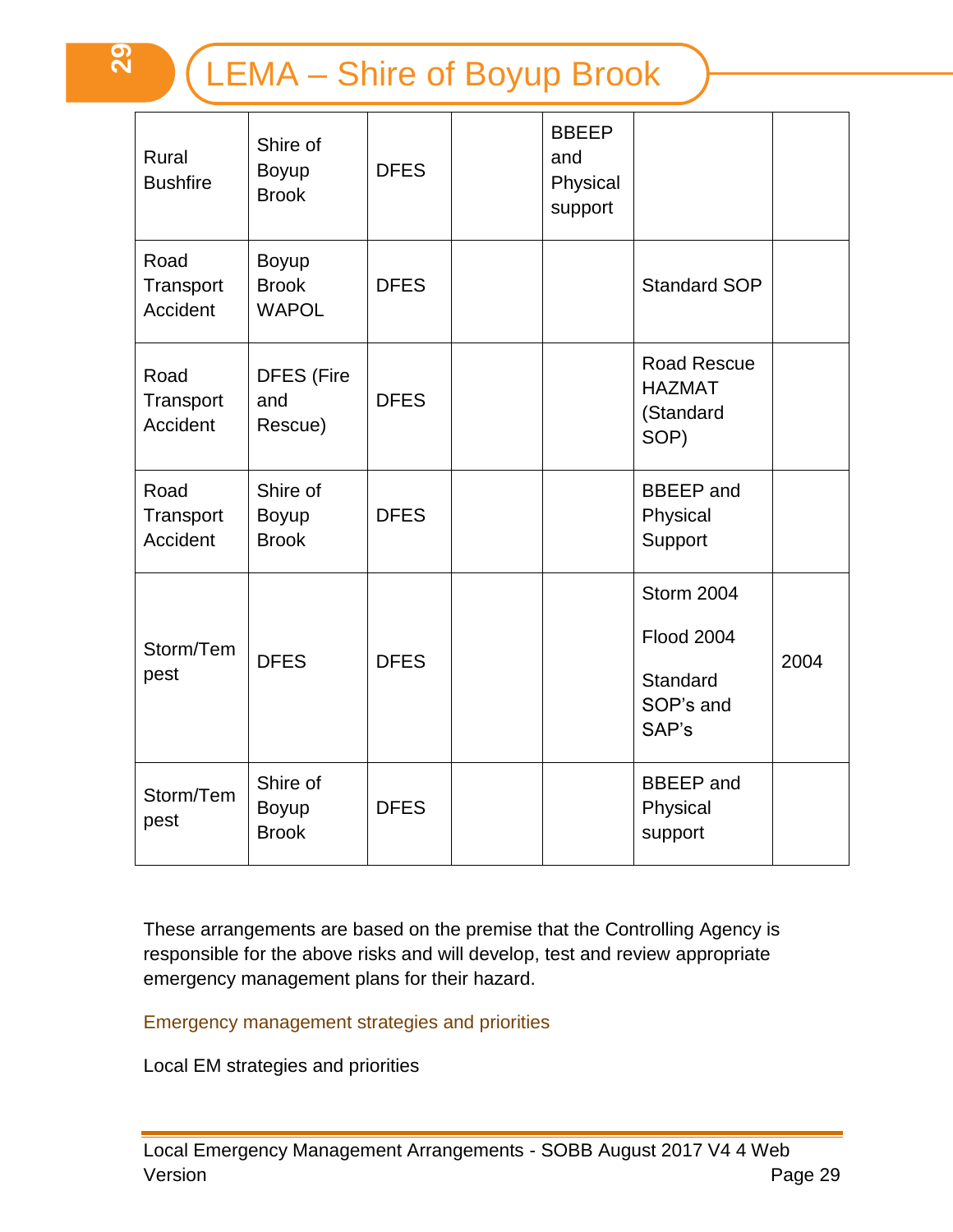| <b>Priority</b>   | <b>Strategy</b>                                                                           |
|-------------------|-------------------------------------------------------------------------------------------|
| <b>FIRE</b>       | Enforcement of the Bush Fires Act and Regulations                                         |
|                   | Maintenance of the Bushfire Brigade Network                                               |
|                   | Community education in bushfire control                                                   |
|                   | <b>Bushfire Risk Management Planning</b>                                                  |
| <b>ROAD CRASH</b> | Review and comment on any license application for bulk<br>transport of hazardous material |
|                   | Public education about road hazards                                                       |
|                   | Road signage and warnings                                                                 |
| <b>STORM</b>      | Enforcing development controls in susceptible areas                                       |
|                   | Management of storm water                                                                 |
| <b>FLOOD</b>      | Enforcing development controls in susceptible areas                                       |

# <span id="page-29-0"></span>**Managing Risk**

## <span id="page-29-1"></span>**Emergency Risk Management**

Risk management is a critical component of the emergency management process. Building a sound understanding of the hazards and risks is likely to impact the community and enable local governments and LEMCs to work together to implement treatments. This process helps to build the capacity and resilience of the community and organisations which enable them to better prepare for, respond to and recover from a major emergency. The process and mandate for local governments to undertake risk management is detailed in State EM Policy Section 3.2.

Information of the identified local risks and likelihood and consequences of these risks to the community will be further identified during 2017 when the OEM will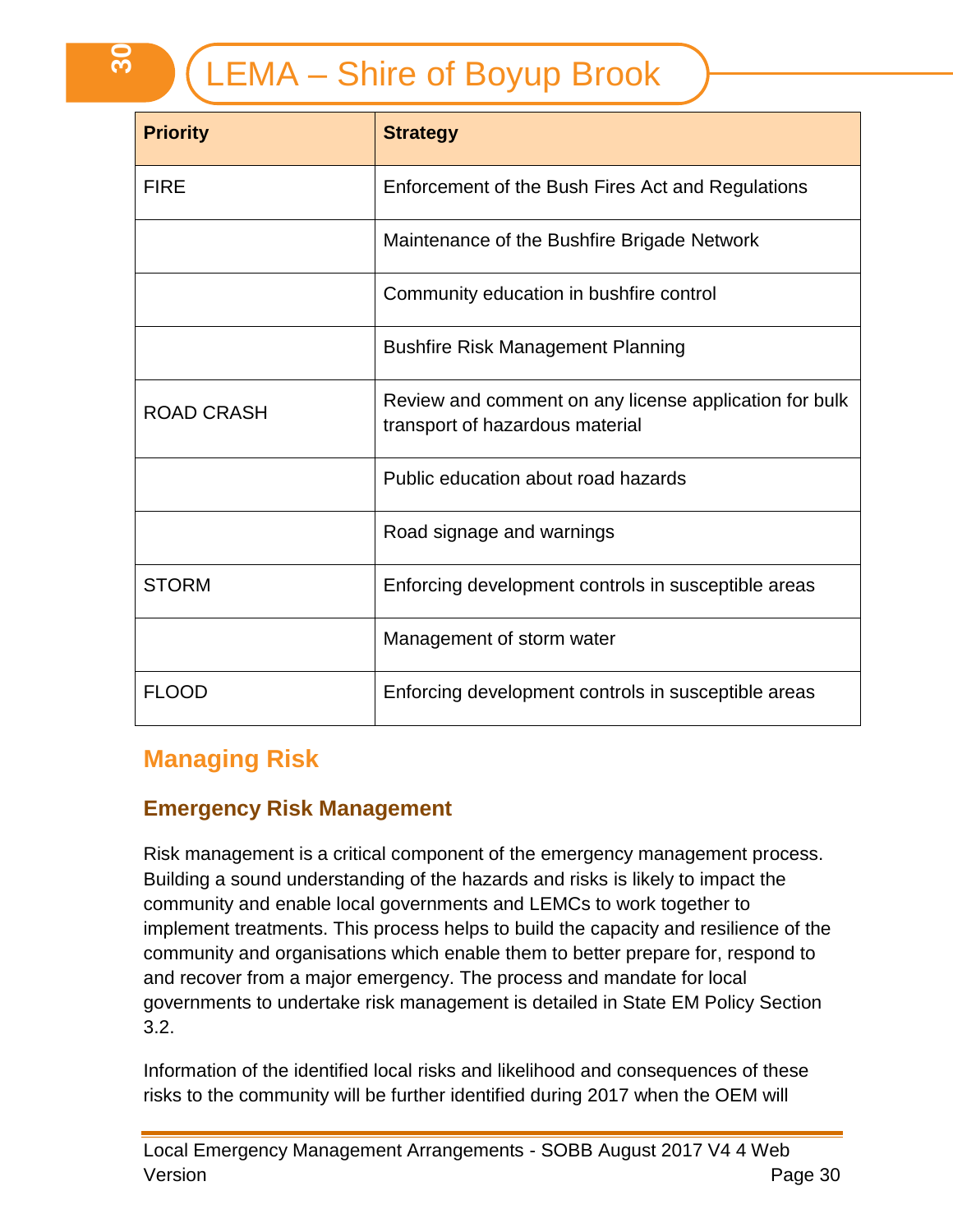undertake the State Risk Project across the three levels, State, District and Local which will see a uniformed and Nationally agreed approach to the emergency risk management process. This process will see the Shire's Risk Register and Treatment Schedule completed in line with best practice.

#### <span id="page-30-0"></span>Description of emergencies likely to occur

Western Australia is exposed to a range of potential hazards of which 27 hazards have been prescribed in legislation in Western Australia. The Shire of Boyup Brook has currently aligned its top 5 hazards with the South West District Emergency Management Committee which are;

- Bushfire
- Storm
- Flood
- Animal and Plant Biosecurity and
- Electricity Supply Disruption

<u>რ</u>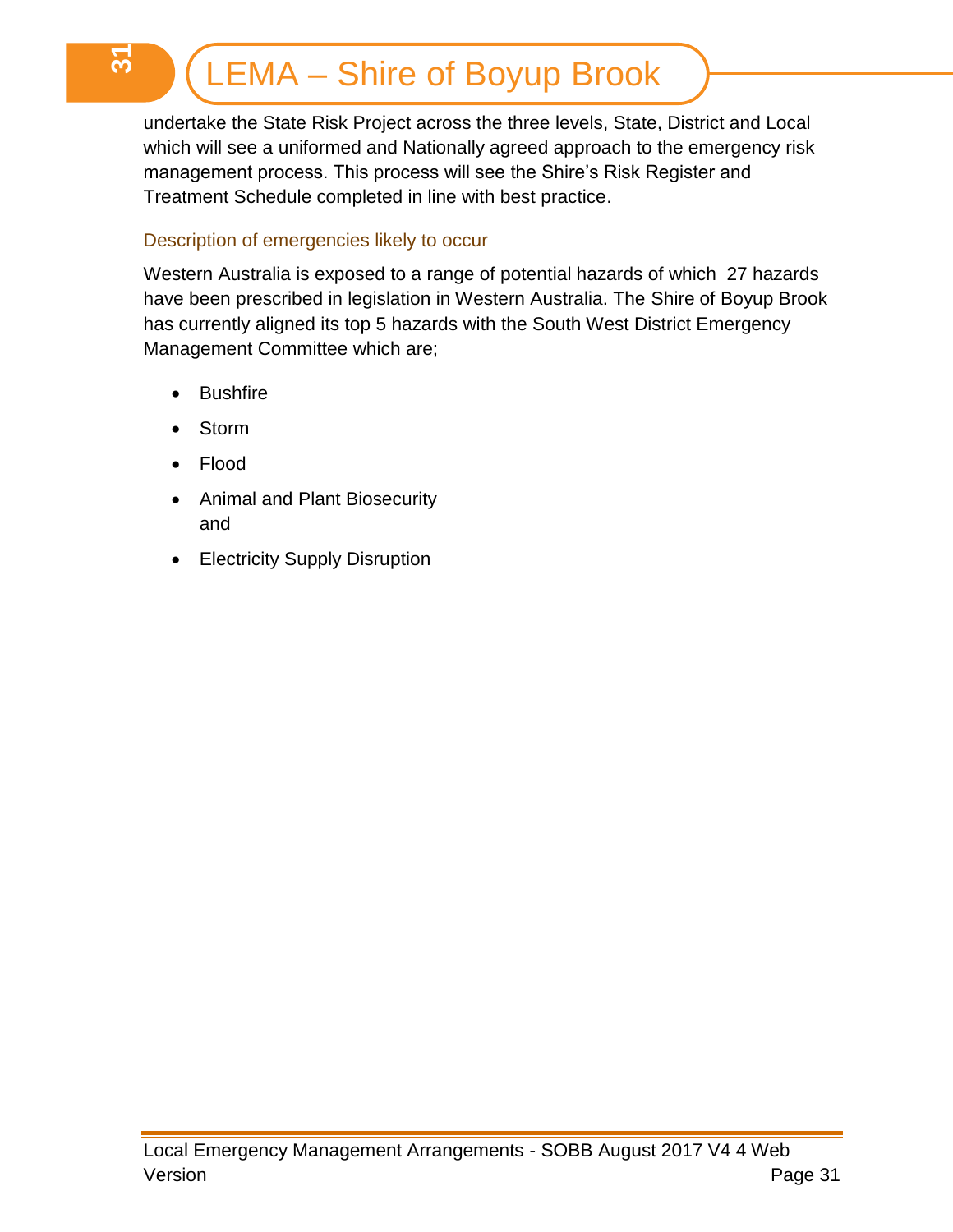**32**

These hazards are further detailed in the table below are based on the premise that the Controlling Agency is responsible for the above risks and will develop, test and review appropriate emergency management plans for their hazard.

| <b>Hazard</b>                                            | <b>Controlling</b><br>Agency                  | <b>HMA</b>                                                            | <b>Combat</b><br><b>Agency</b>                | <b>Support</b><br><b>Agencies</b>                                           | Westplan                                                             | <b>Local Plans</b>                                           |
|----------------------------------------------------------|-----------------------------------------------|-----------------------------------------------------------------------|-----------------------------------------------|-----------------------------------------------------------------------------|----------------------------------------------------------------------|--------------------------------------------------------------|
| <b>Bushfire</b>                                          | <b>DFES</b><br><b>DpaW</b><br><b>Shire BB</b> | <b>DFES</b>                                                           | <b>DFES</b><br><b>DpaW</b><br><b>Shire BB</b> | Plantation<br><b>Industries</b><br>Western<br>Power<br><b>Water Corp</b>    | Westplan<br>Fire                                                     | <b>Bushfire</b><br><b>Risk</b><br>Management<br>Plan<br>2017 |
| <b>Storm</b>                                             | <b>DFES</b>                                   | <b>DFES</b>                                                           | <b>SES</b>                                    | Western<br>Power<br><b>Shire BB</b>                                         | Westplan<br><b>Storm</b>                                             |                                                              |
| <b>Flood</b>                                             | <b>DFES</b>                                   | <b>DFES</b>                                                           | <b>SES</b>                                    | Dept. of<br>Water<br><b>Water Corp</b><br><b>Shire BB</b>                   | <b>DFES</b>                                                          |                                                              |
| <b>Animal and</b><br><b>Plant</b><br><b>Biosecurity</b>  | Dept of<br>Agric and<br>Food                  | Dept of<br><b>Agric</b><br>and<br>Food                                | Dept of<br>Agric and<br>Food                  | Shire of BB<br>Dept of<br><b>Health</b><br><b>Water Corp</b><br><b>DFES</b> | Westplan<br><b>Animal and</b><br><b>Health</b><br><b>Biosecurity</b> |                                                              |
| <b>Electricity</b><br><b>Supply</b><br><b>Disruption</b> | Western<br>Power                              | Dept of<br>Finance<br>$-$ Public<br><b>Utilities</b><br><b>Office</b> | Western<br>Power                              | Synergy                                                                     | Westplan<br>Electricity<br><b>Supply</b><br><b>Disruption</b>        |                                                              |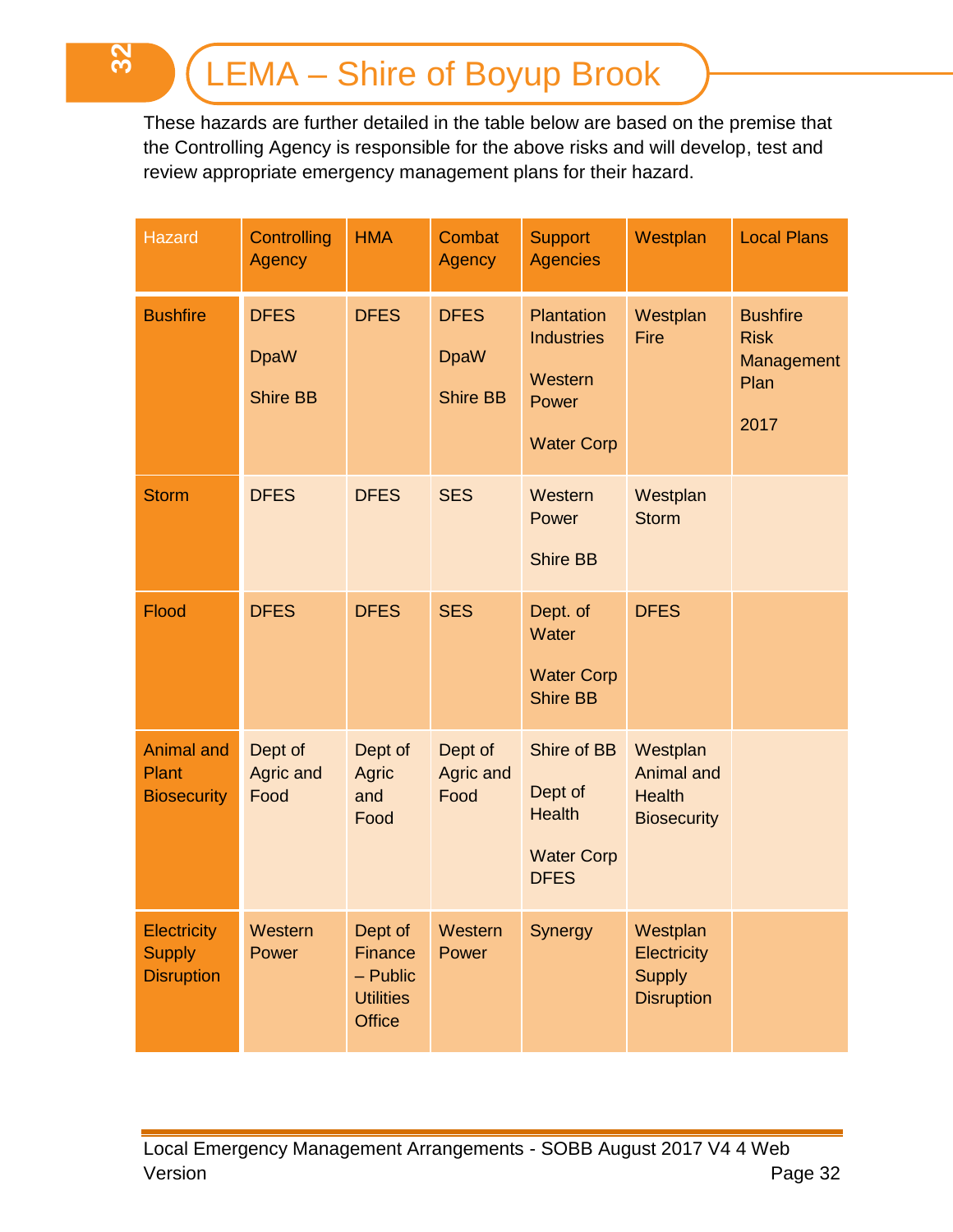## <span id="page-32-0"></span>**Coordination of Emergency Operations**

It is recognised that the HMAs and combat agencies may require local government resources and assistance in emergency management. The *Shire of Boyup Brook* is committed to providing assistance/support if the required resources are available through the Incident Support Group when and if formed.

## <span id="page-32-1"></span>**Incident Support Group (ISG)**

The ISG is convened by the Controlling Agency appointed Incident Controller at their discretion to assist in the overall coordination of services and information during a major incident. Coordination is achieved through clear identification of priorities by agencies sharing information and resources.

The role of the ISG is to provide support to the incident management team. The ISG is a group of people represented by the different agencies who may have involvement in the incident.

## <span id="page-32-2"></span>Triggers for an ISG

က<br>က

The triggers for an incident support group are defined in State EM Policy Statement 5.2.2 and State EM P Plan Section 5.1. These are; where an incident is designated as Level 2 or higher; multiple agencies need to be coordinated.

## <span id="page-32-3"></span>Membership of an ISG

The Incident Support Group is made up of agencies' representatives that provide support to the Controlling Agency. Emergency Management Agencies may be called on to be liaison officers on the Incident Support Group.

The recovery coordinator should be a member of the ISG from the onset, to ensure consistency of information flow, situational awareness and handover to recovery.

The representation on this group may change regularly depending upon the nature of the incident, agencies involved and the consequences caused by the emergency.

Agencies supplying staff for the ISG must ensure that the representative(s) have the authority to commit resources and/or direct tasks.

#### <span id="page-32-4"></span>Frequency of meetings

The frequency of meetings will be determined by the Incident Controller and will generally depend on the nature and complexity of the incident. As a minimum, there should be at least one meeting per incident. Coordination is achieved through clear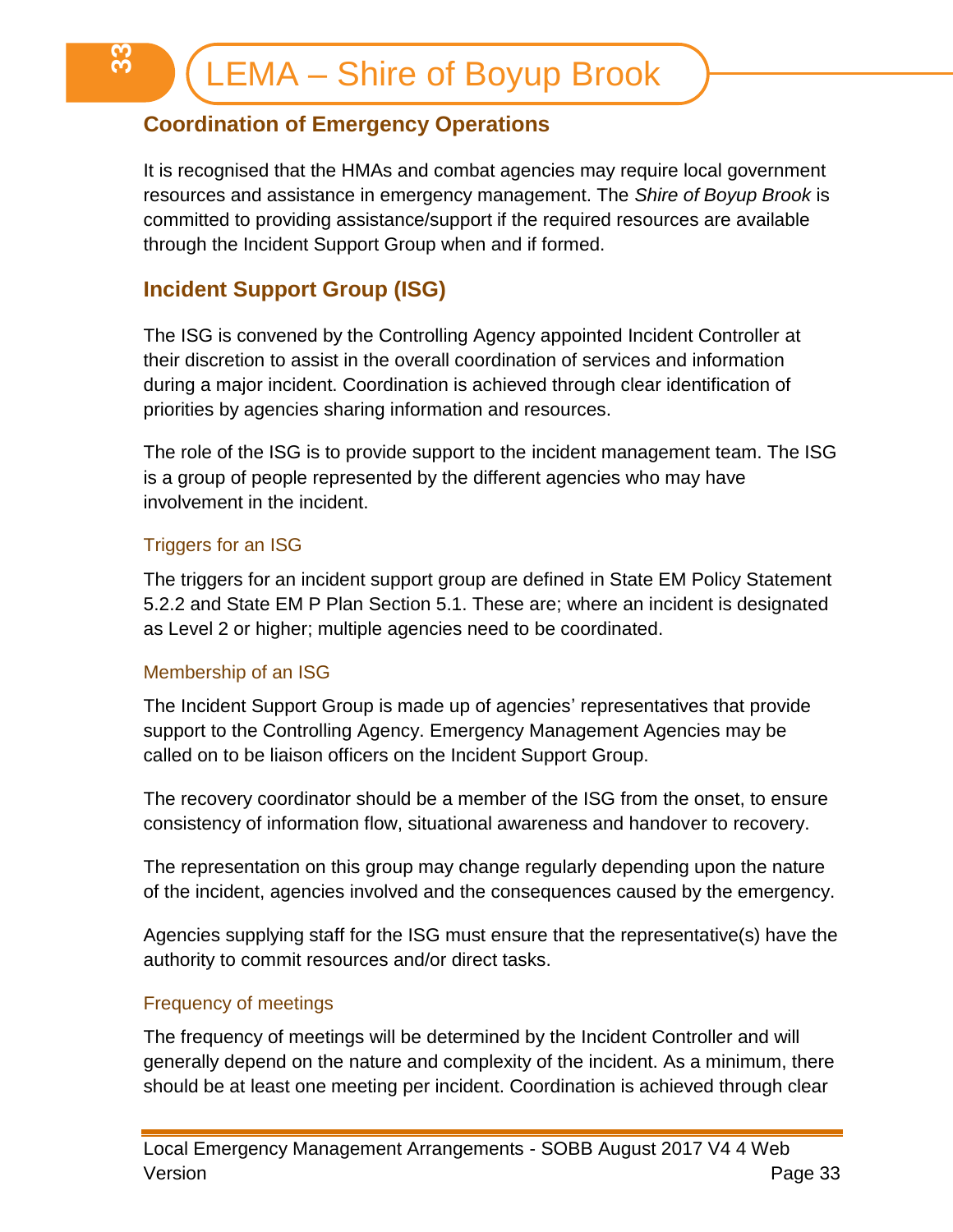identification of priorities and objectives by agencies sharing information and resources.

## <span id="page-33-0"></span>Location of ISG meetings

**34**

The Incident Support Group meets during an emergency and provides a focal point for a coordinated approach. The following table identifies suitable locations where it can meet within the District.

| <b>Building</b>                                   | <b>Address</b>                     | <b>ESD Reference</b> | <b>Contact</b>                               |
|---------------------------------------------------|------------------------------------|----------------------|----------------------------------------------|
| <b>Boyup Brook</b><br><b>Shire Office</b>         | Abel Street, Boyup<br><b>Brook</b> | Boyup Brook F9       | Shire - LEMC<br>Contact                      |
| St John<br><b>Ambulance Boyup</b><br><b>Brook</b> | Abel Street, Boyup<br><b>Brook</b> | Boyup Brook F9       | SJAA – LEMC<br>Contact                       |
| DFES – Boyup<br><b>Brook</b>                      | Abel Street, Boyup<br><b>Brook</b> | Boyup Brook F9       | <b>DFES Boyup</b><br>Brook - LEMC<br>Contact |

Table 8 – Incident Support Group Locations.

# <span id="page-33-1"></span>**Media Management and Public Information**

Communities threatened or impacted by emergencies have an urgent and vital need for information and direction. Such communities require adequate, timely information and instructions in order to be aware of the emergency and to take appropriate actions to safeguard life and property. The provision of this information is the responsibility of the Controlling Agency of the incident.

Emergency Public Information is information provided to the community during emergencies with instructions on how to get assistance to protect personal health, safety and property. Information can be provided through the media and a range of other tools to reach intended stakeholders. The emergency public information function is a "response" and "recovery" activity whereby information relating to a specific emergency, including actions that need to be taken by the public as a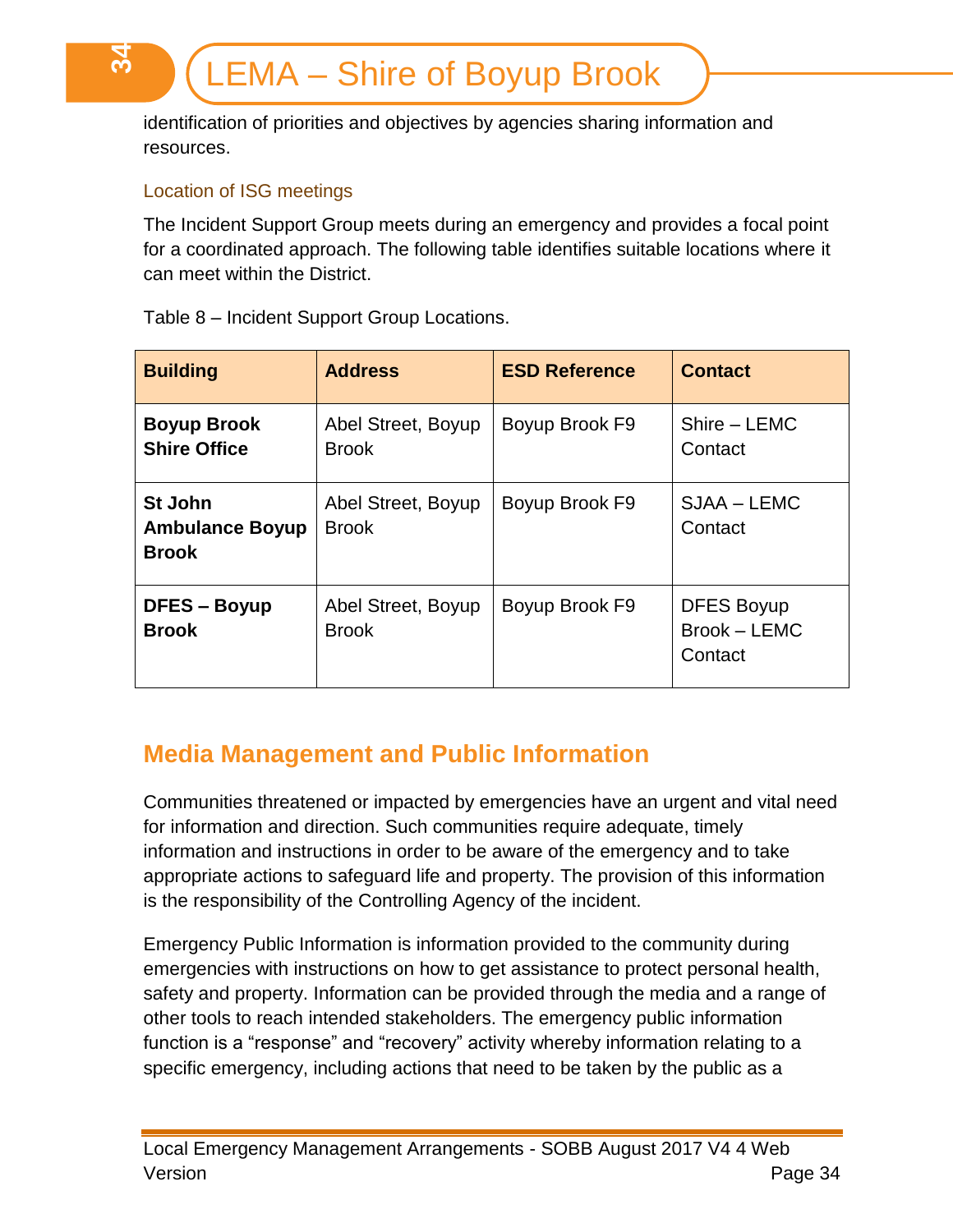whole, is disseminated to the community. It is also a "preparedness" activity, as it establishes protocols and procedures prior to an emergency.

If an emergency arises, a strategy will be developed that is specific to the situation and will direct the communication response. The communication strategy will be prepared in collaboration with the President and CEO of the Shire of Boyup Brook. Both internal and external communication will be directed by the strategy, which will ensure the information is in alignment with the advice from the HMA or Controlling Agency.

## <span id="page-34-0"></span>**Shire Media Process in Emergencies**

**35**

This procedure governs the actions of all Shire personnel when dealing with the media in relation to emergency incidents and meets the requirements of the Shire's Code of Conduct for staff members. Its purpose is to ensure a professional and consistent approach is taken by the staff to external communications, through the maintenance of positive media relationships.

To build positive media relations, all personnel must remember the following:

- Media representatives are to be treated with courtesy and respect at all times;
- All media calls are to be returned as soon as possible; and
- Only authorised spokespeople may provide comment to the media.
- The correct procedures for the management of media enquiries include the following:
- Any Shire personnel receiving a media enquiry must transfer the enquirer to the authorised spokesperson;
- The details of all media calls are to be recorded;
- The authorised spokesperson will liaise with the CEO to determine what follow up actions are necessary;
- No Shire personnel or spokesperson is to give "off the record" or "in confidence" information;
- Any public information material released by the Shire of Boyup Brook must have prior approval from the CEO or elected delegate;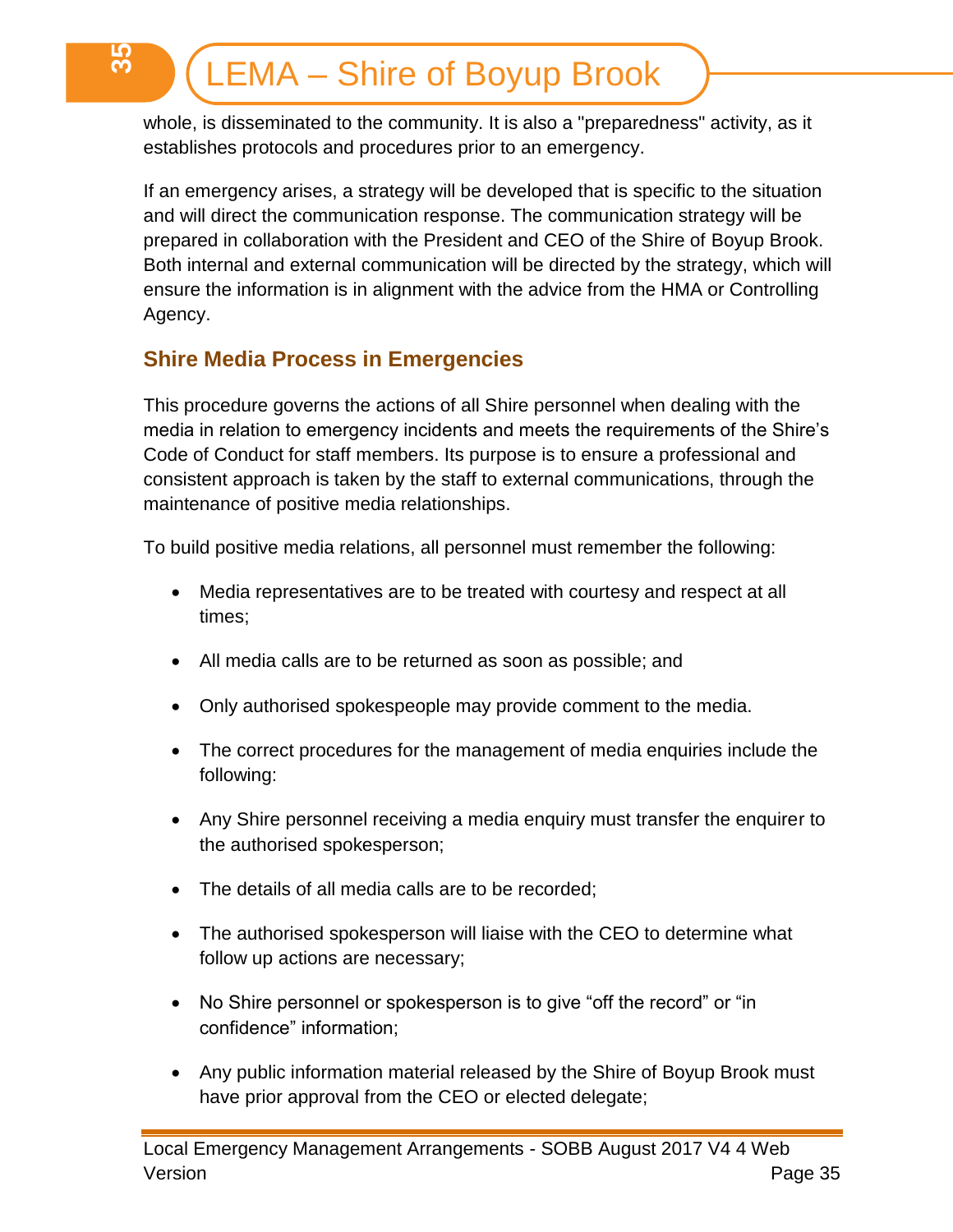Anything communicated to the media must be consistent with other internal and external communication.

#### <span id="page-35-0"></span>Managing the media

**36**

During an emergency, information used in the communication response must be controlled. The Shire Media process must be adhered to so that all facts are accurate and that their release is authorised. The LRC is responsible for enforcing this procedure, which is detailed below:

Having one authorised spokesperson during a crisis ensures that communication with the media and audiences is consistent, transparent and controlled.

The identified spokesperson for the Shire of Boyup Brook is the President and/or the CEO of the Shire of Boyup Brook.

They must have the updated facts and be both available and prepared to manage media relations. This will involve responding to media enquiries and speaking on behalf of the Shire of Boyup Brook at media briefings or conferences.

General Enquiries Frontline employees from the Shire of Boyup Brook must be prepared to receive enquiries from a range of stakeholders. The Shire will ensure that frontline staff are provided with a script based on the key messages and a brief on the communication policies. Other than approved spokespeople, no Shire staff are authorised to make comment to any stakeholder beyond the scope of the script and these documents. If the enquiry requires further information or comment, the caller or visitor must be transferred to an authorised spokesperson. If the frontline employee is unable to transfer the caller to the appropriate person, a message needs to be taken so that the call can be returned as soon as possible.

In brief, the procedure for Shire personnel in handling enquiries is:

- Inform the person that you are not an authorised spokesperson and cannot provide comment or detailed information;
- Correctly take a message including the nature of the enquiry and the deadline; and
- Ensure that the appropriate person receives the message and returns the call within a timely manner.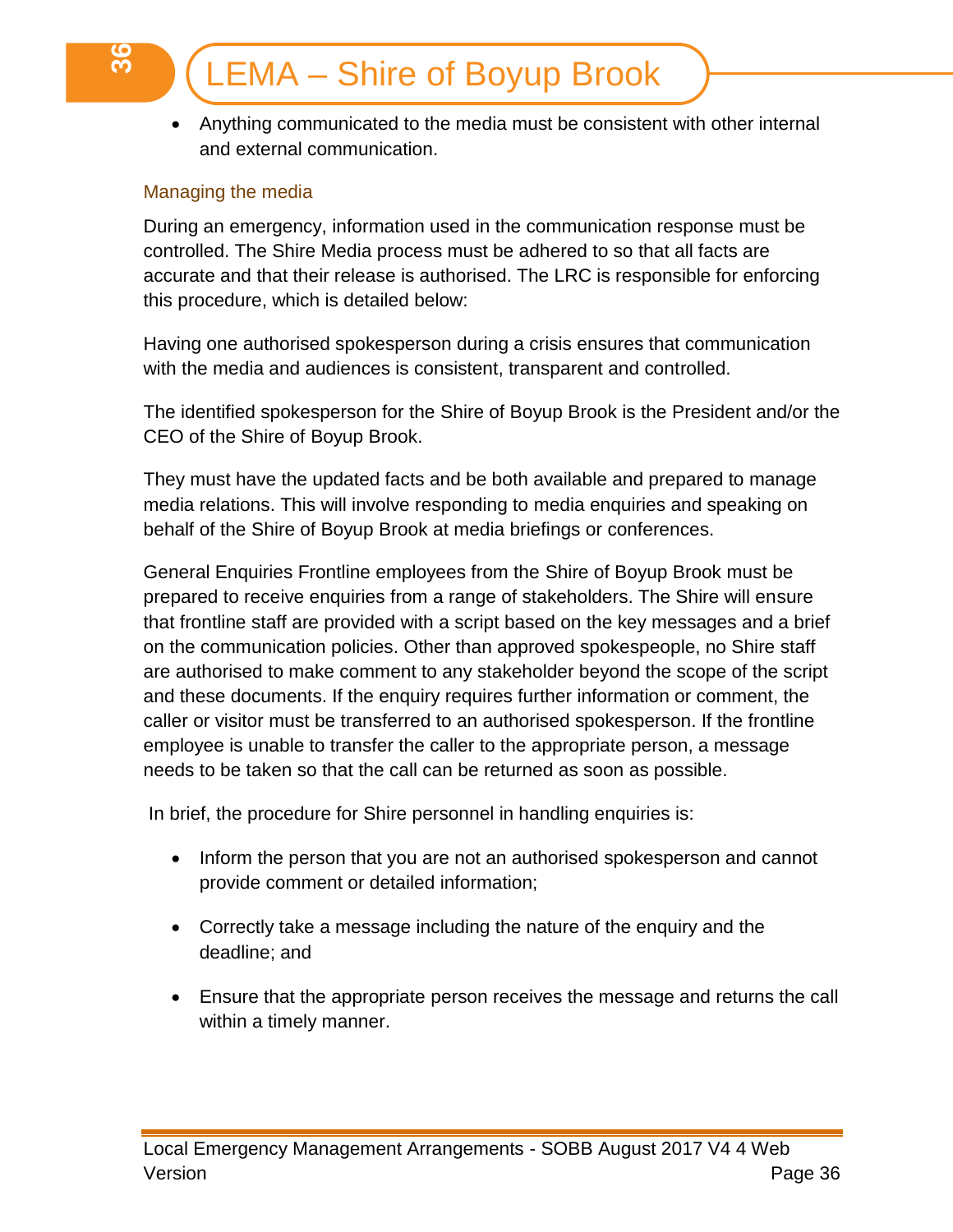- Enquiries from Concerned Relatives and Friends Enquiries from concerned relatives and friends must be directed to the Department of Communities (Communities) or the Police. At all times, you should:
- Establish the caller/visitor's relationship to the person being enquired about;
- Demonstrate care and listen to their concerns;
- Provide reassurance that all necessary actions are being undertaken to manage the situation;
- Remain calm; and

**37**

• If you receive an enquiry about someone who is injured, deceased or unaccounted for, you must ensure that the HMA or Police are advised of the enquiry as soon as possible.

#### <span id="page-36-0"></span>Public warning systems

During times of an emergency one of the most critical components of managing an incident is getting information to the public in a timely and efficient manner. Within the Shire of Boyup Brook, the following systems may be utilised to distribute emergency information;

Emergency WA Website - https://www.emergency.wa.gov.au/;

Shire of Boyup Brook Website - http://www.boyupbrook.wa.gov.au

DFES Public Information Line - 13 3337;

Emergency Alert - This is the national telephone warning system used by emergency services to send voice messages to landlines and text messages to mobile phones within a defined area about likely or actual emergencies. This will be activated by the Controlling Agency of the incident. http://www.emergencyalert.gov.au/;

Standard Emergency Warning Signal (SEWS) - The SEWS is a distinctive audio signal that has been adopted to alert the community to the broadcast of an urgent safety message relating to a major emergency/disaster. It is intended for use as an alert signal to be played on public media (such as radio, television, public address systems, mobile sirens) to draw listeners' attention to an emergency warning;

ABC Radio – Great Southern 558AM and ABC South West;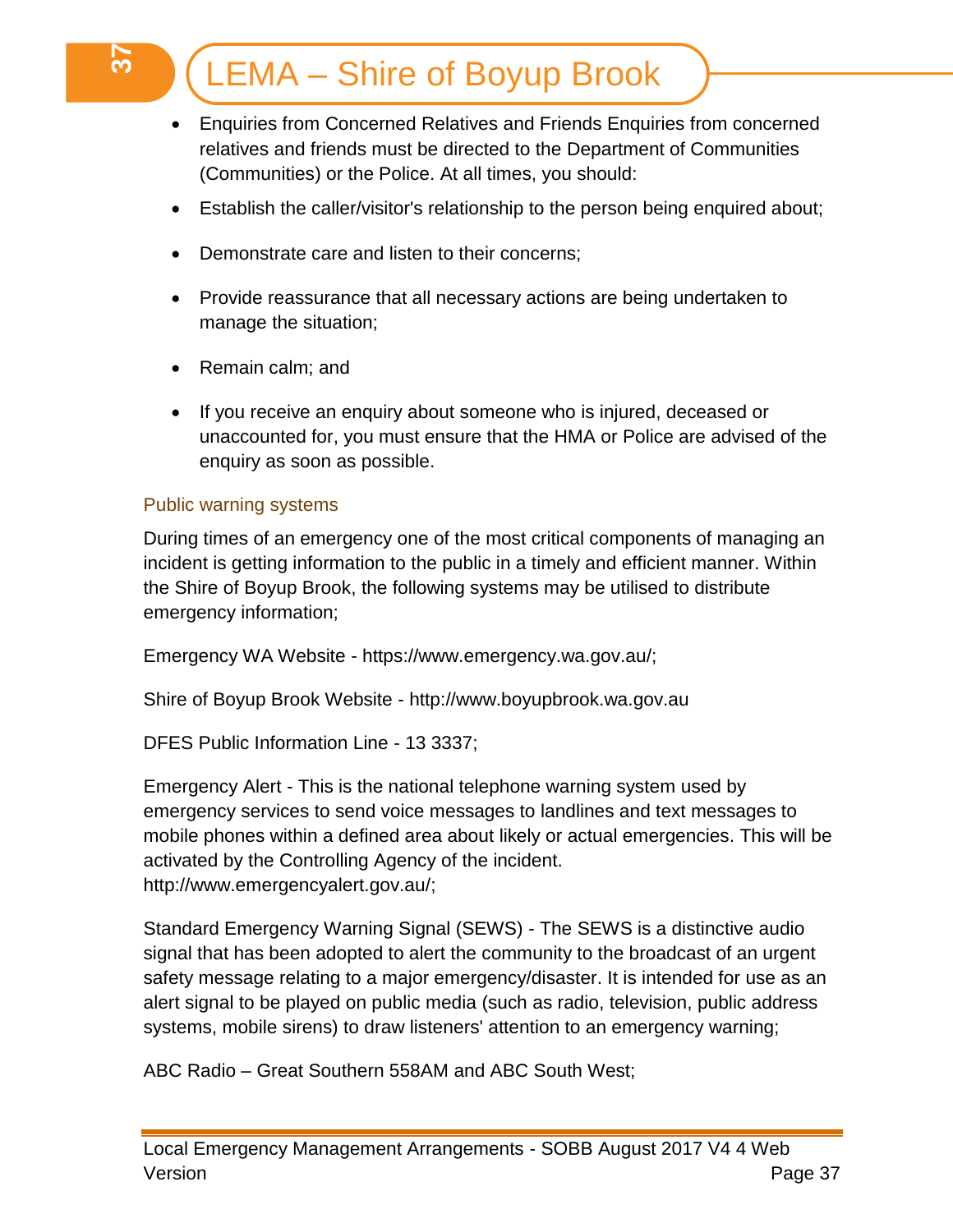# <span id="page-37-0"></span>**Finance Arrangements**

| <b>Media</b>                   | <b>Person</b>                                          | <b>Contact</b>                                                | <b>Email</b>                                       |
|--------------------------------|--------------------------------------------------------|---------------------------------------------------------------|----------------------------------------------------|
| <b>ABC Radio</b><br>Television | <b>Regional Program</b><br>Manager John Inglis         | Ph: 9792 2710<br>Fax: 9792 2799                               | inglis.john@abc.net.au                             |
| <b>GWN</b><br>Television       | John Rudd                                              | Ph: 9721 4466<br>AH: 1300 767<br>763<br>Fax: 9792 2933        | news@gwn.com.au                                    |
| <b>WIN</b><br>Television       | <b>Christie Bell-Bray</b><br><b>Tiffiny Wertheimer</b> | 0428 224623<br>0417 259024<br>Ph: 9721 9900<br>Fax: 9721 9609 | southwest@winwa.com.au<br>bunburynews@winwa.com.au |
| <b>Radio West</b><br>- Hot FM  | Hotline<br><b>Matt Cummins</b>                         | 9791 2359<br>(business hours)<br>9727 5536)                   | mcummins@radiowest.com.au                          |

State EM Policy Section 5.12, State EM Plan Section 5.4 and 6.10 and State EM Recovery Procedures 1-2) outlines the responsibilities for funding during multiagency emergencies. While recognising the above, the *Shire of Boyup Brook* is committed to expending such necessary funds within its current budgetary constraints as required to ensure the safety of its residents and visitors. The Chief Executive Officer should be approached immediately an emergency event requiring resourcing by the *Shire of Boyup Brook* occurs to ensure the desired level of support is achieved.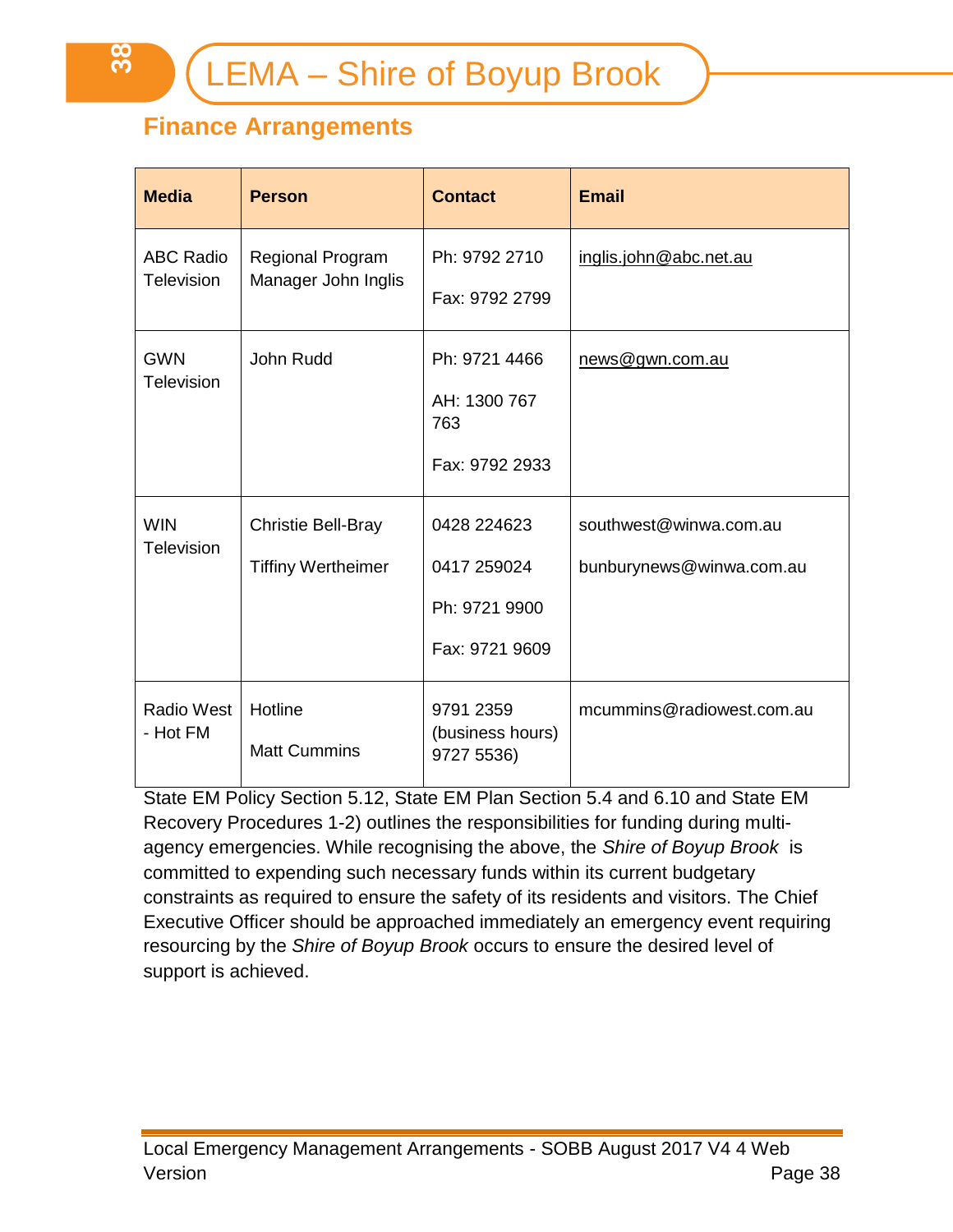# <span id="page-38-0"></span>**Evacuation and Welfare**

## <span id="page-38-1"></span>**Evacuation**

**39**

Decisions relating to evacuation during an emergency rest with the Incident Controller. The Emergency Management Act 2005 allows the hazard management officer or an authorised officer as defined in the Act to direct the evacuation and removal of persons or animals from the emergency area or any part of the emergency area only during an emergency situation or state of emergency as outlined in Section 67 of the Act. In all other circumstances a Hazard Management Authority can only recommend that evacuation take place.

A decision on the need for evacuation will be given by the Hazard Management Authority. Evacuation will occur in a planned and safe manner, coordinated by the WA police.

WA Police will be requested to effect and control evacuation of persons to a location to be determined by the Hazard Management Authority. The Hazard Management Authority must liaise with the appropriate LEC, welfare and support agencies/authorities, including the DEPARTMENT OF COMMUNITIES, DFES and local government to ensure the appropriate arrangements for registration and support of evacuees are in place.

The Shire of Boyup Brook has five (5) primary and two (2) secondary welfare centres as identified in the DEPARTMENT OF COMMUNITIES Local Emergency Management Plan for the Provision of Welfare Support (Appendix 3) to facilitate the efficient evacuation of persons. Where these points are unavailable due to the risks associated with the emergency, the Hazard Management Authority in conjunction with the Shire of Boyup Brook will identify an alternative location and disseminate this information to the public.

The decision allowing people to return to their homes will be made by the Hazard Management Authority. Evacuee return will be accomplished in consultation with the appropriate LEC, welfare and support agencies/authorities, including the DEPARTMENT OF COMMUNITIES, and the local government.

Although the actual act of evacuating a community is the responsibility of the Controlling Agency, the local government with the assistance of its LEMC has clear responsibilities to undertake pre emergency evacuation planning. A comprehensive evacuation plan is of considerable value to all agencies with a role in evacuation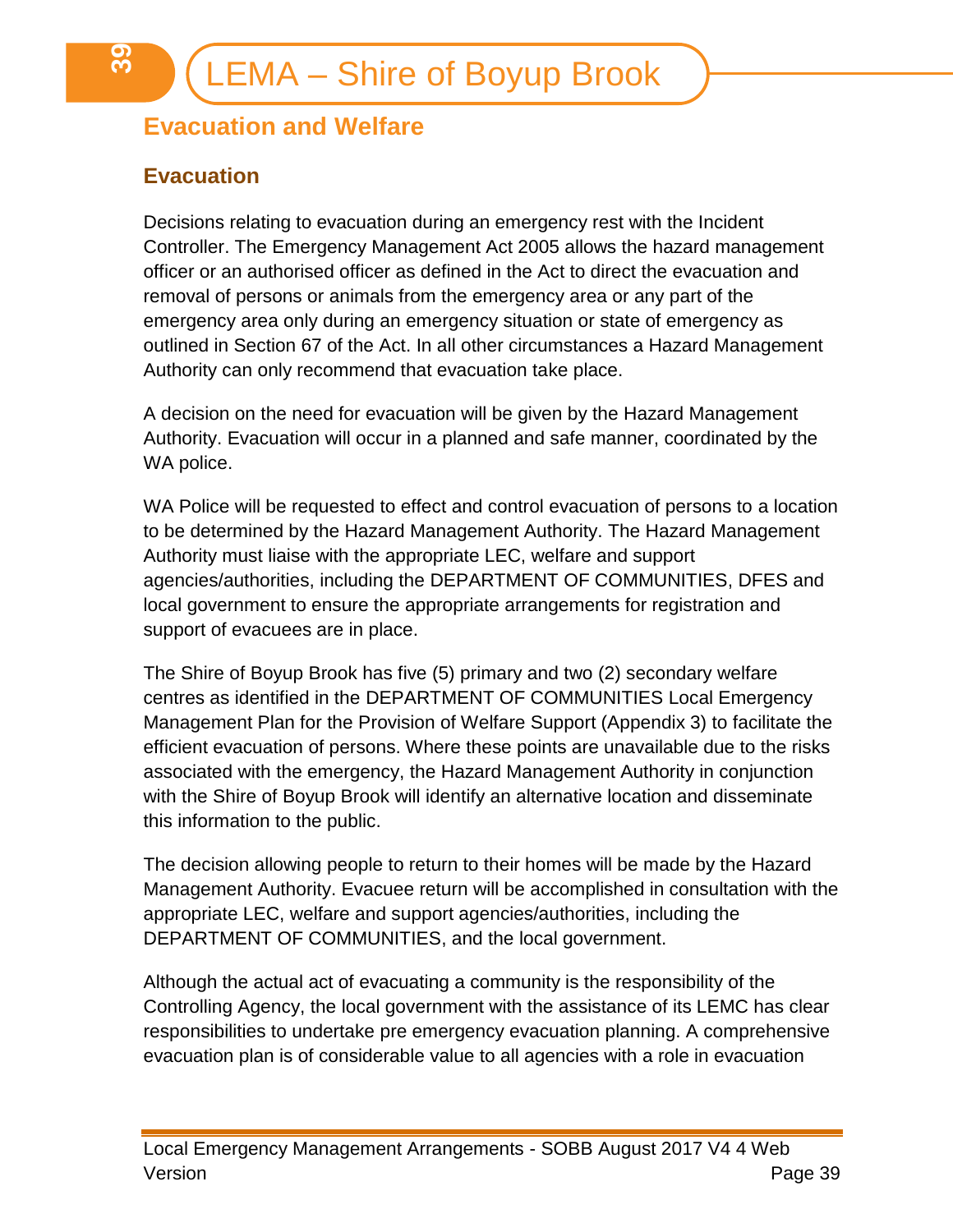and can be very effective in assisting the controlling agency to make timely and informed decisions.

Consideration also needs to be given to receiving evacuees from other local governments.

To assist with emergency evacuation planning SEMC has endorsed the *[Western](http://www.semc.wa.gov.au/Publications%20and%20Resources/Western%20Australia%20Community%20Evacuation%20in%20Emergencies%20Guide.pdf)  [Australian Community Evacuation in Emergencies Guideline](http://www.semc.wa.gov.au/Publications%20and%20Resources/Western%20Australia%20Community%20Evacuation%20in%20Emergencies%20Guide.pdf)* which has a section on pre emergency evacuation planning for local governments and LEMCs and dot point items for consideration.

#### <span id="page-39-0"></span>Special needs groups

**40**

Please refer to Appendix 11.

Special Needs Groups and detailed information on the facilities and contact details for sections of the community that may need assistance or special consideration during an evacuation.

Schools, hospitals, nursing homes, child care facilities etc. should each have separate emergency evacuation plans, which show where their populations will assemble for transportation and any special requirements they may need.

## <span id="page-39-1"></span>**Routes and Maps**

This section provides a map of the locality and identifies any issues and local land marks. See [0](#page-56-0)

## <span id="page-39-2"></span>**Welfare**

The Department of Communities has the role of managing welfare. Welfare can be described as "the provision of both physical and psychological needs of a community affected by an emergency". This includes the functional areas of personal services, accommodation, financial assistance, registration and enquiry services, personal requisites and emergency catering. Welfare activities are the responsibility of the DEPARTMENT OF COMMUNITIES who will coordinate resources and undertake functions as found in these support plans:

State Emergency Welfare Plan; and

DEPARTMENT OF COMMUNITIES Local Emergency Management Plan for the Provision of Welfare Support for the Shire of Boyup Brook - Appendix 5.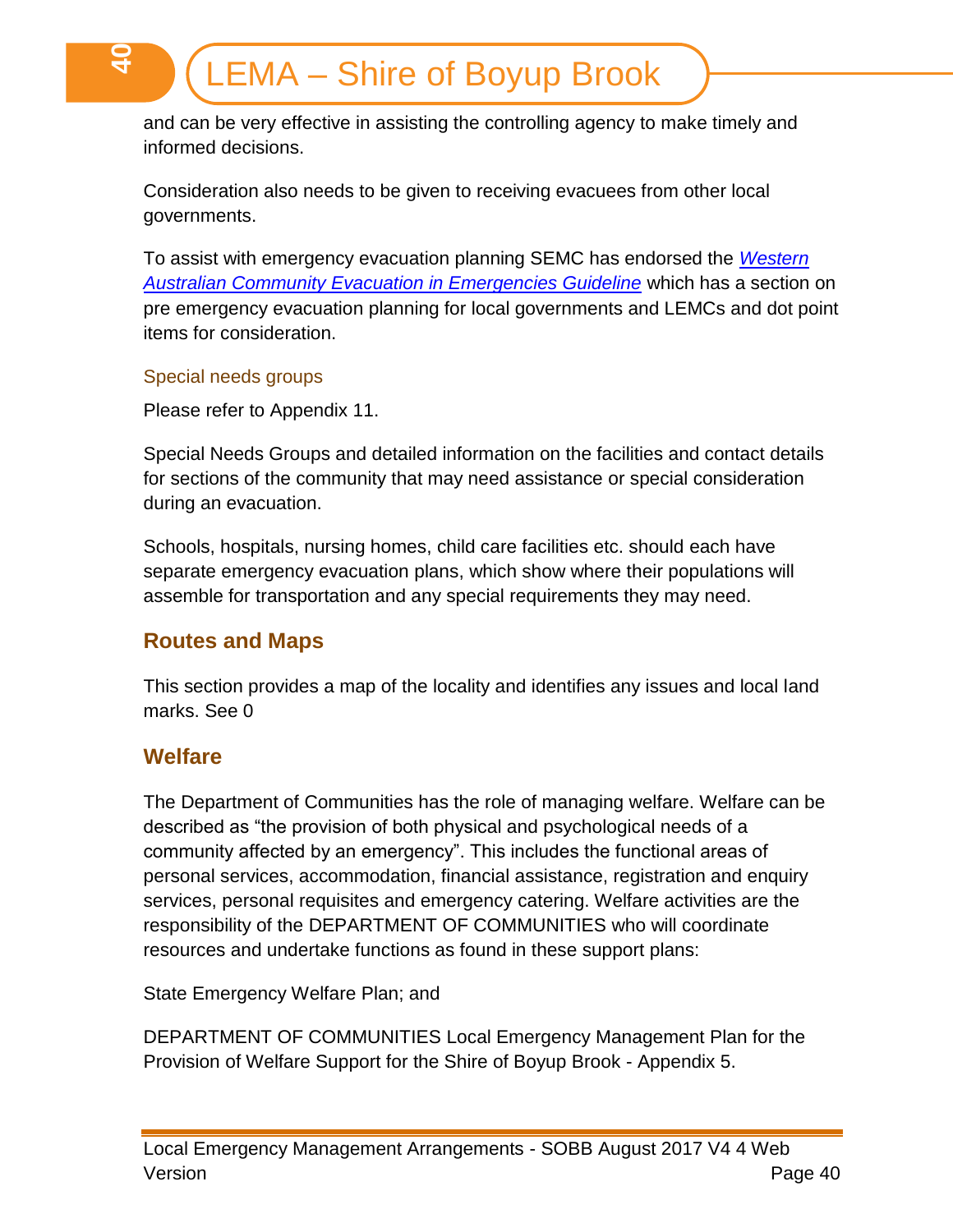The Department of Communities (Communities) has the role of coordinating welfare support.

*It should be noted that in the first stages of an emergency the Department of Communities may take some time to establish and conduct welfare activities in the Shire due to multiple incidents within the state, restricted access to the designated welfare centre or time requirements for the deployment of team members. As such the Shire of Boyup Brook in communication with the DEPARTMENT OF COMMUNITIES may undertake the management of welfare activities until such time it can hand over activities to the DEPARTMENT OF COMMUNITIES.*

#### <span id="page-40-0"></span>Local Welfare Coordinator

**41**

The Local Welfare Coordinator is appointed by the DEPARTMENT FOR COMMUNITIES District Director to:

- a) Establish, chair and manage the activities of the Emergency Welfare Coordination Group (EWCG), where determined appropriate by the District Director;
- b) Prepare, promulgate, test and maintain the Local Welfare Plans;
- c) Represent the department and the emergency welfare function on the Local Emergency Management Committee and Local Recovery Committee;
- d) Establish and maintain the Local Welfare Emergency Coordination Centre;
- e) Ensure personnel and organisations are trained and exercised in their welfare responsibilities;
- f) Coordinate the provision of emergency welfare services during response and recovery phases of an emergency; and
- g) Represent the department on the Incident Management Group when required.

(Note The appointee will be decided at the time of the event and best not named as such/\* usually the DESO)

## <span id="page-40-1"></span>Local Welfare Liaison Officer

The Local Welfare Liaison Officer is nominated by the local government to coordinate welfare response during emergencies and liaise with the Local Welfare Coordinator.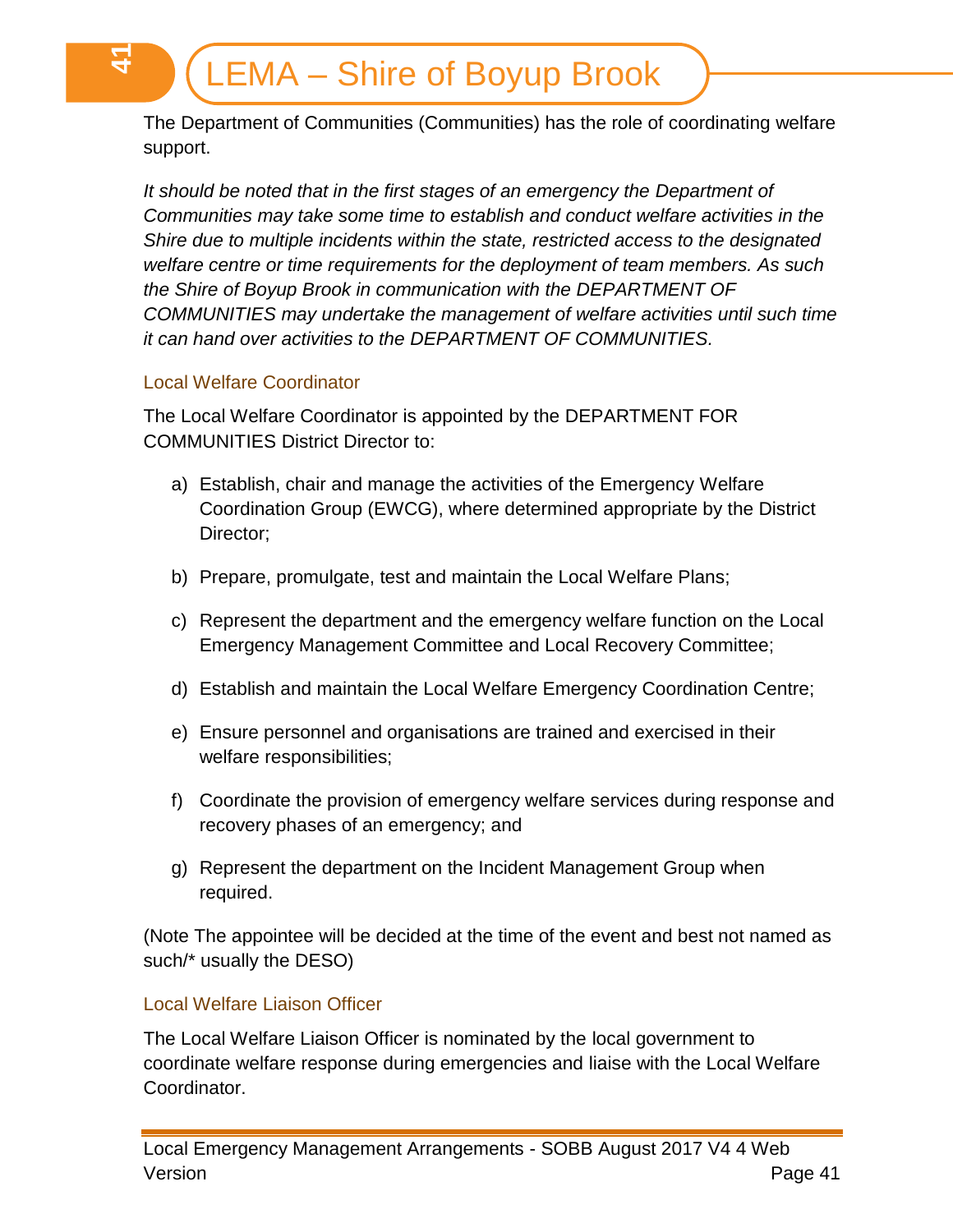Local government should appoint a liaison officer. This role will provide assistance to the Local Welfare Centre, including the management of emergency evacuation centres such as building opening, closing, security and maintenance.

It is important to identify the initial arrangements for welfare to occur, particularly in remote areas, where it may take some time for DEPARTMENT FOR COMMUNITIES to arrive.

SHIRE OF BOYUP BROOK LWLO – Refer to Contact List.

## <span id="page-41-0"></span>Register.Find.Reunite

**42**

When a large scale emergency occurs and people are evacuated or become displaced, one of the areas DEPARTMENT FOR COMMUNITIES has responsibility for is recording who has been displaced and placing the information onto a National Register. This primarily allows friends or relatives to locate each other. Because of the nature of the work involved DEPARTMENT FOR COMMUNITIES have reciprocal arrangements with the Red Cross to assist with the registration process.

## <span id="page-41-1"></span>**Welfare Centres**

The Shire of Boyup Brook local welfare centres are listed below and a detailed description of the primary welfare centres can be located in the DEPARTMENT OF COMMUNITIES.

Local Emergency Management Plan for the Provision of Welfare Support for the Shire of Boyup Brook - Appendix 5.

| <b>Primary Welfare Centres</b>         | <b>Address</b>                 |
|----------------------------------------|--------------------------------|
| Boyup Brook Town Hall and Lesser Hall  | 55 Abel Street (cnr Cowley St) |
| Boyup Brook Flax Mill and Caravan Park | <b>Jackson Street</b>          |
| Boyup Brook Club                       | <b>Railway Parade</b>          |
| Boyup Brook Golf Club                  | Six Mile Road                  |
| Boyup Brook Football Club              | <b>Beatty Street</b>           |

*AUSTRALIAN RED CROSS PERTH – 24HR EMERGENCY 0408930811*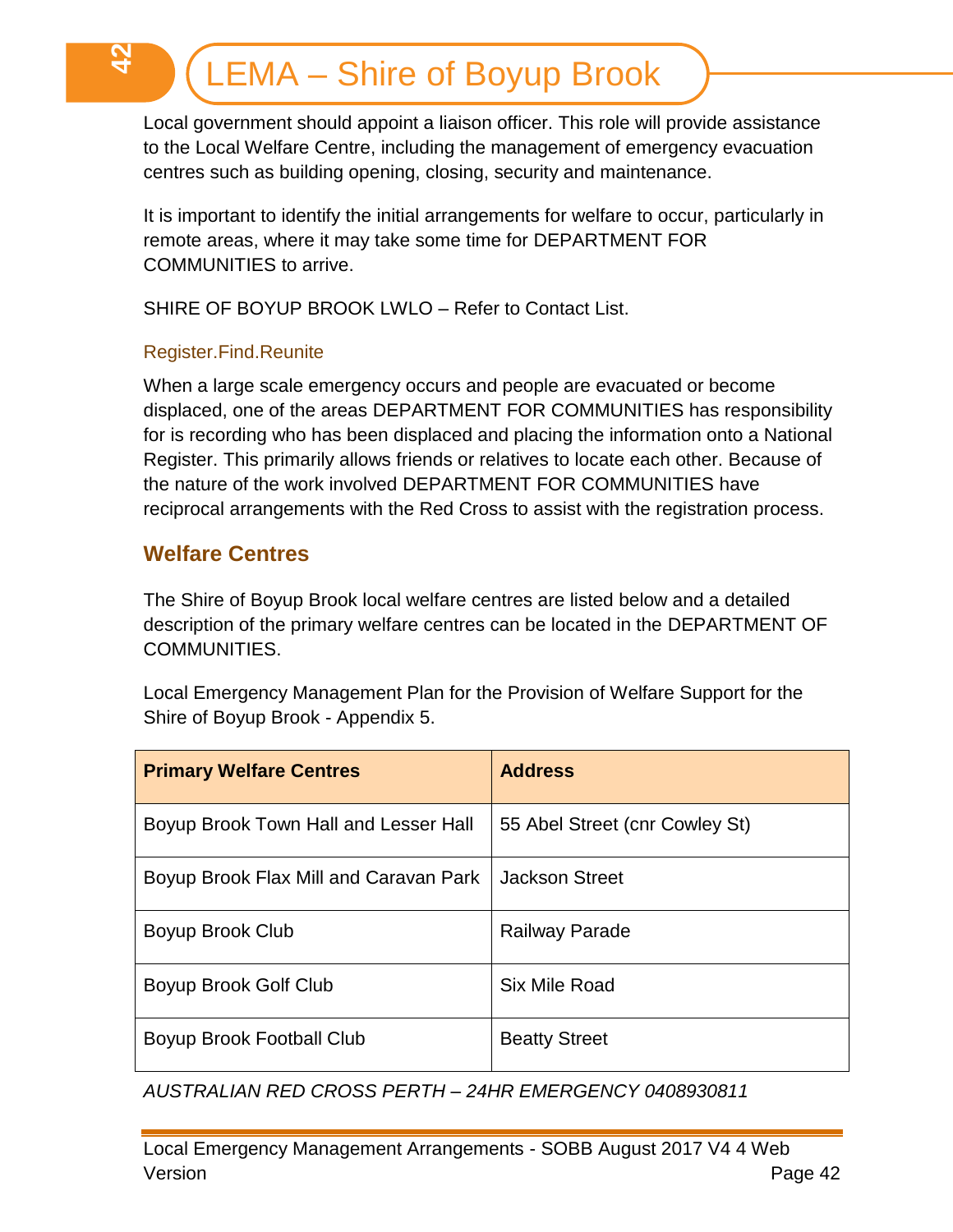## <span id="page-42-0"></span>**Animals (including assistance animals)**

Temporary facilities for large animals are located at the following:

- Flaxmill Overflow area
- Mayanup Progress Association Grounds
- Dinninup Show Grounds
- These facilities will be made available to livestock owners however all transportation to and from facilities and feeding requirements will be that of the livestock owners.
- Temporary facilities for small animals include:
- Shire Depot Cat Facility
- Flaxmill shed Dogs

## <span id="page-42-1"></span>**Donations**

က္<br><del>ပ</del>

#### <span id="page-42-2"></span>Procedures for Donations:

The following procedures are to be adopted by all public authorities including where State Government level recovery coordination arrangements are activated under WESTPLAN – Recovery Coordination:

#### <span id="page-42-3"></span>Individual Assistance

Any requests for relief aid over and above assistance available through defined State / Commonwealth government schemes should be referred to the Lord Mayors Disaster Relief Fund (LMDRF).

#### <span id="page-42-4"></span>Public Fundraising Appeals

Any request to initiate a public fundraising appeal for victims of an emergency should be directed to the LMDRF. If the LMDRF Board agrees to the request, the Board will liaise directly with the affected local government/s to establish the required guidelines. For further information regarding the LMDRF visit: [http://www.appealswa.org.au](http://www.appealswa.org.au/)

#### <span id="page-42-5"></span>Donations of Services and Labour

Any donations of services or labour to assist with the recovery from an emergency should be administered by the affected local government/s or, if established, the local recovery committee/s. Where State Government level recovery coordination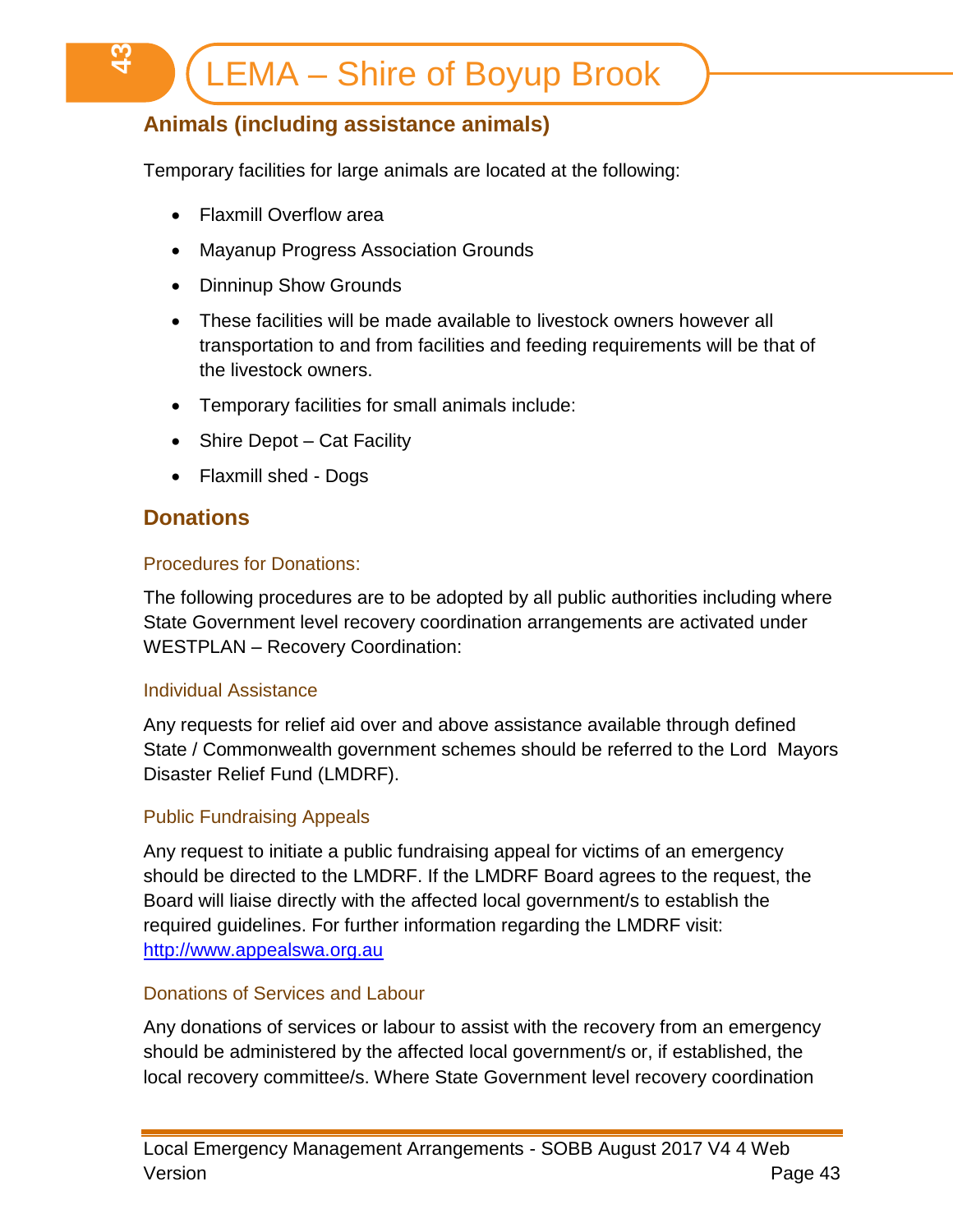arrangements are activated under WESTPLAN – RECOVERY COORDINATION the Recovery Services Subcommittee may arrange the administration of donations of services and labour.

#### <span id="page-43-0"></span>Donations of Goods

**44**

Donations of goods to assist victims to recover from an emergency may be arranged by nongovernment organisations. The distribution of the donated goods shall be undertaken by the organisations concerned.

The Shire of Boyup Brook will not enter into any arrangement for the acceptance of donated goods.

## <span id="page-43-1"></span>**Recovery**

Managing recovery is a legislated function of local government and the Local Recovery Management Plan is a compulsory sub-plan of the LEMA. To support the development of the recovery plan the SEMC has endorsed the *[Local Recovery](http://www.semc.wa.gov.au/Publications%20and%20Resources/Local%20Recovery%20Guidelines%20v4.pdf)  [Guideline.](http://www.semc.wa.gov.au/Publications%20and%20Resources/Local%20Recovery%20Guidelines%20v4.pdf)* The guideline will assist local governments to undertake the recovery planning process.

## <span id="page-43-2"></span>Local Recovery Coordinator

Local governments are required to nominate a local recovery coordinator.

Local Recovery Coordinators are to advise and assist local government and coordinate local recovery activities as outlined in State EM Policy Section 6, State EM Plan Section 6 and State EM Recovery Procedures 1-4.

# <span id="page-43-3"></span>**Exercising, Reviewing and Reporting**

## <span id="page-43-4"></span>**The Aim of Exercising**

Testing and exercising is essential to ensure that emergency management arrangements are workable and effective. Testing and exercising is important to ensure individuals and organisations remain aware of what is required of them during an emergency response situation.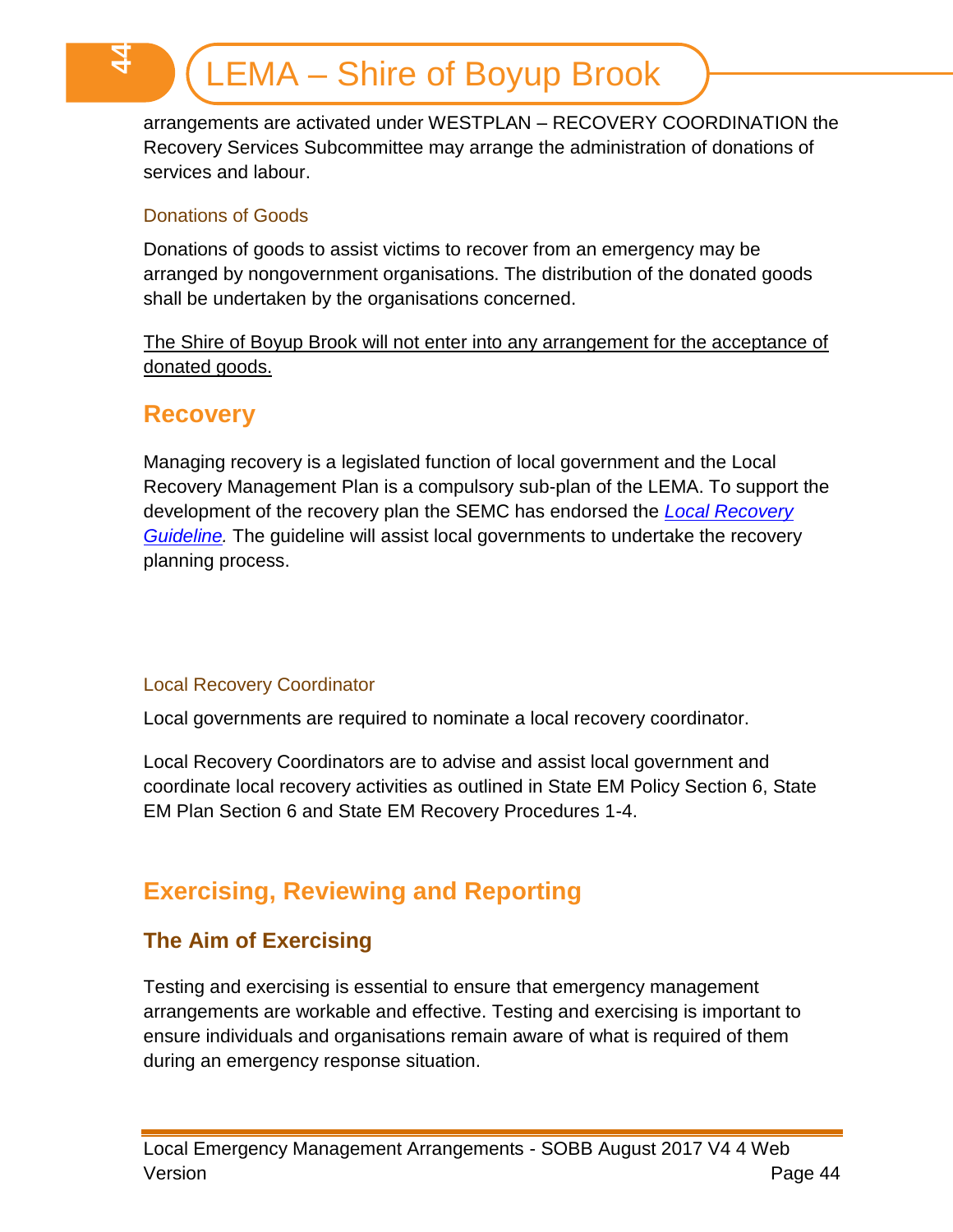The exercising of a HMA's response to an incident is a HMA responsibility however it could be incorporated into the LEMC exercise.

Exercising the emergency management arrangements will allow the LEMC to:

- Test the effectiveness of the local arrangements
- Bring together members of emergency management agencies and give them knowledge of, and confidence in, their roles and responsibilities
- Help educate the community about local arrangements and programs
- Allow participating agencies an opportunity to test their operational procedures and skills in simulated emergency conditions
- Test the ability of separate agencies to work together on common tasks, and to assess effectiveness of co-ordination between them.

## <span id="page-44-0"></span>**Frequency of Exercises**

State EM Policy Section 4.8, State EM Plan 4.7 and State EM Preparedness Procedure 19 outline the State's arrangements for EM exercising, including the requirement for LEMCs to exercise their arrangements on at least an annual basis.

## <span id="page-44-1"></span>Types of exercises

**45**

Some examples of exercise types include:

- desktop/discussion;
- a phone tree recall exercise;
- opening and closing procedures for evacuation centres or any facilities that might be operating in an emergency;
- operating procedures of an Emergency Coordination Centre; or
- locating and activating resources on the Emergency Resources Register.

#### <span id="page-44-2"></span>Reporting of exercises

Each LEMC reports their exercise schedule to the relevant DEMC by the 1st May each year for inclusion in the DEMC report to the Exercise Management Advisory Group (EMAG). Once the exercises have been completed, post exercise reports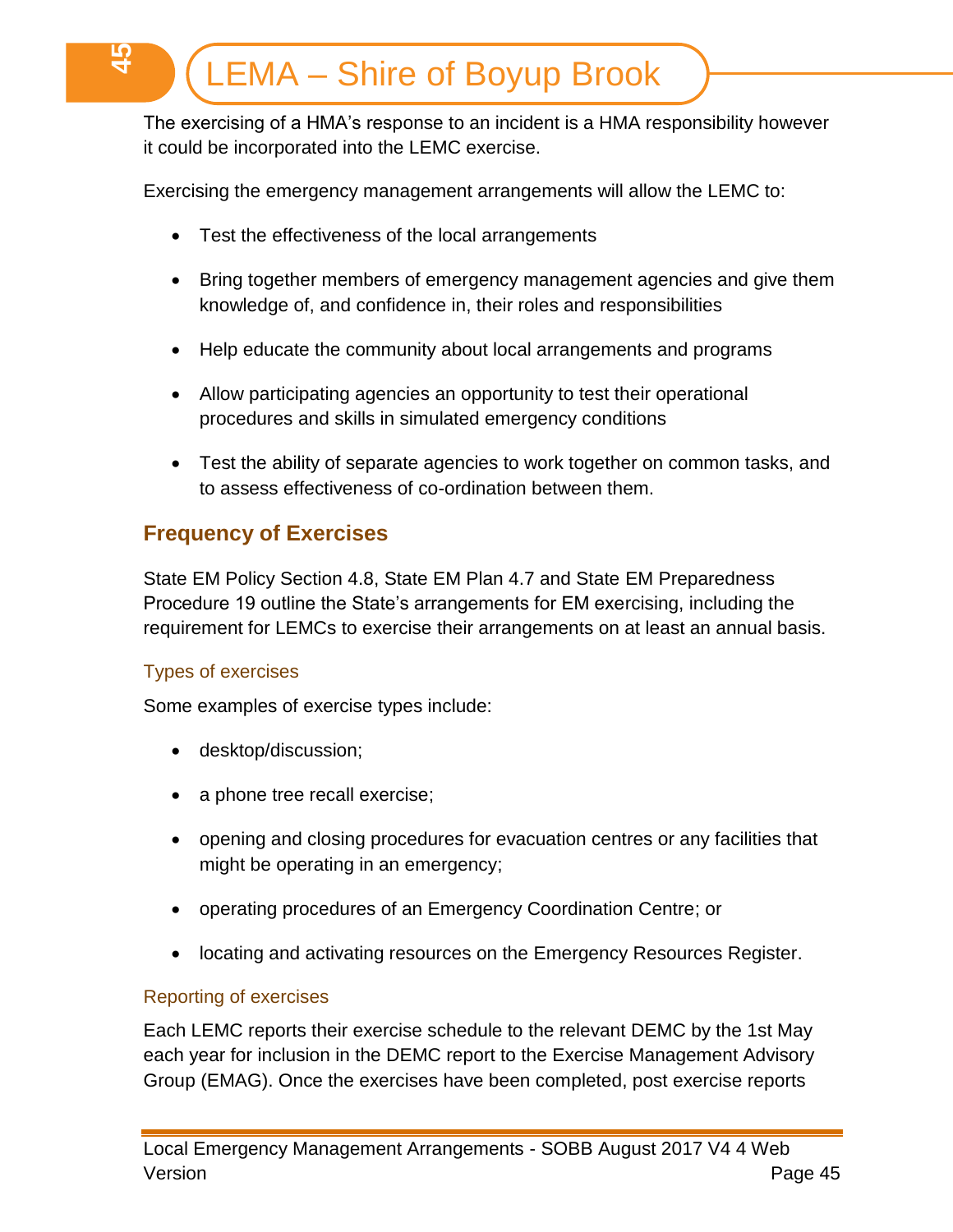should be forwarded to the DEMC to be included in reporting for the SEMC annual report.

# <span id="page-45-0"></span>**Review of Local Emergency Management Arrangements**

The Local Emergency Management Arrangements (LEMA) shall be reviewed in accordance with State EM Policy Section 2.5and amended or replaced whenever the local government considers it appropriate (s.42 of the EM Act).

According to State EM Policy Section 2.5, the LEMA (including recovery plans) are to be reviewed and amended as follows:

- contact lists are reviewed and updated quarterly;
- a review is conducted after training that exercises the arrangements;
- an entire review is undertaken every five (5) years, as risks might vary due to climate, environment and population changes; and
- circumstances may require more frequent reviews.

## <span id="page-45-1"></span>**Review of Local Emergency Management Committee Positions**

The local government, in consultation with the parent organisation of members shall determine the term and composition of LEMC positions.

## <span id="page-45-2"></span>**Review of Resources Register**

The Executive Officer shall have the resources register checked and updated on an annual basis, ongoing amendments occur at each LEMC meeting.

## <span id="page-45-3"></span>**Annual Reporting**

**46**

The annual report of the LEMC is to be completed and submitted to the DEMC within 2 weeks of the end of the financial year for which the annual report is prepared. The LEMC is required to submit a signed hard copy of the annual report to the Executive Officer of the DEMC.

The information provided by the LEMC annual report is collated into the SEMC and SEMC Secretariat Annual Report which is tabled in Parliament.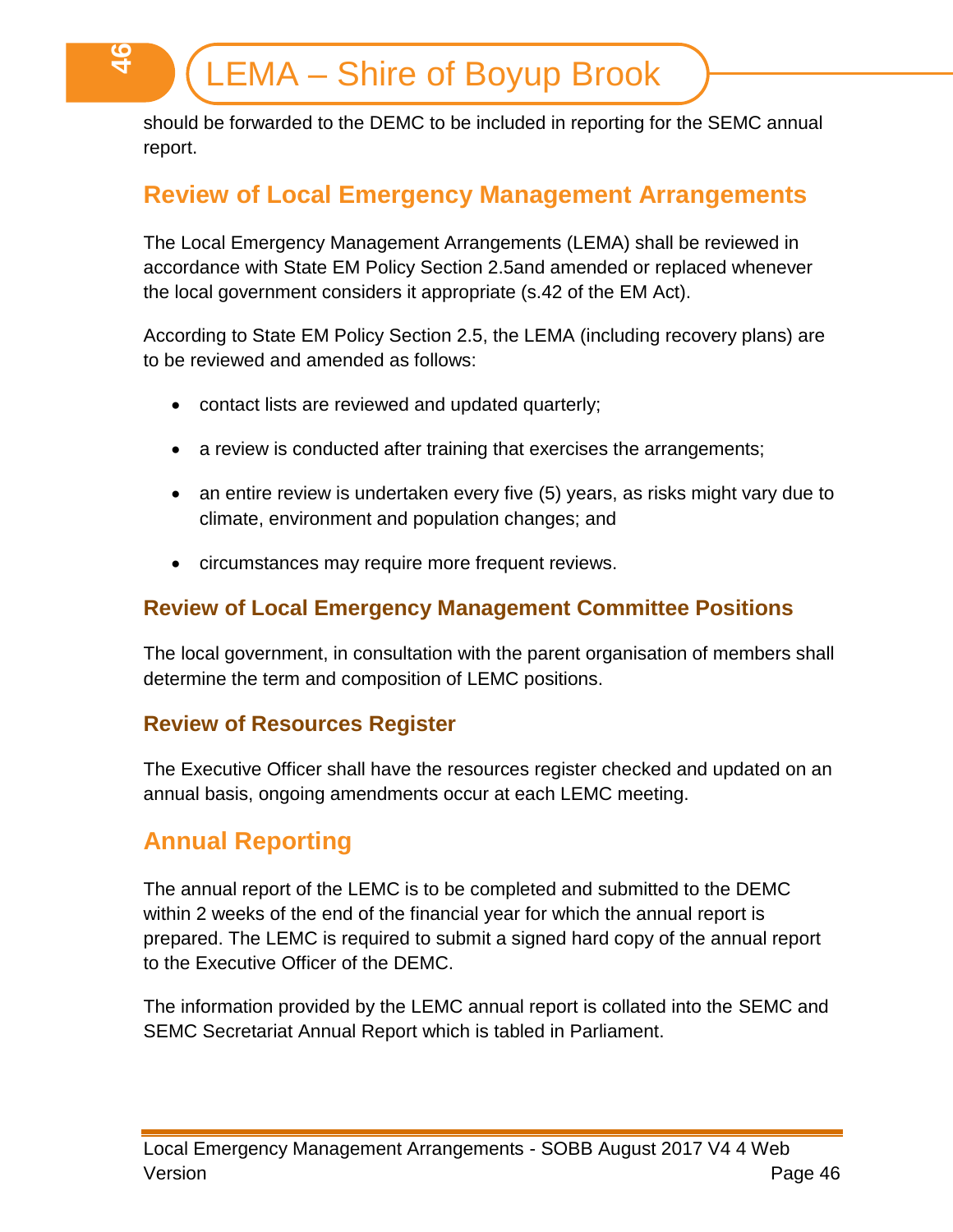

<span id="page-46-0"></span>**Appendix 1. Critical Infrastructure**



# **Critical Infrastructure**

# **CONFIDENTIAL**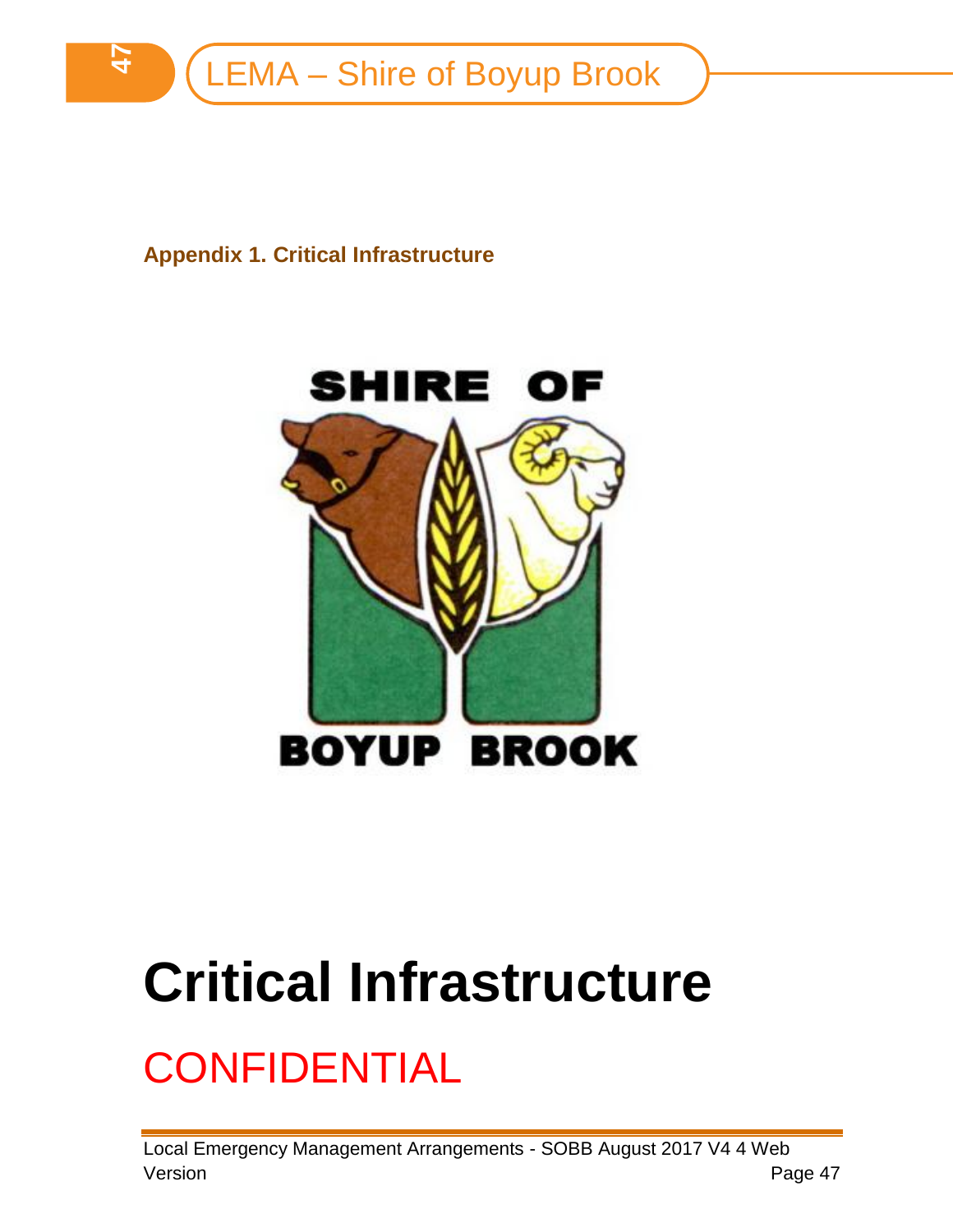**48**

**This page has intentionally been left blank as a place for the list of Critical Infrastructure to be included.**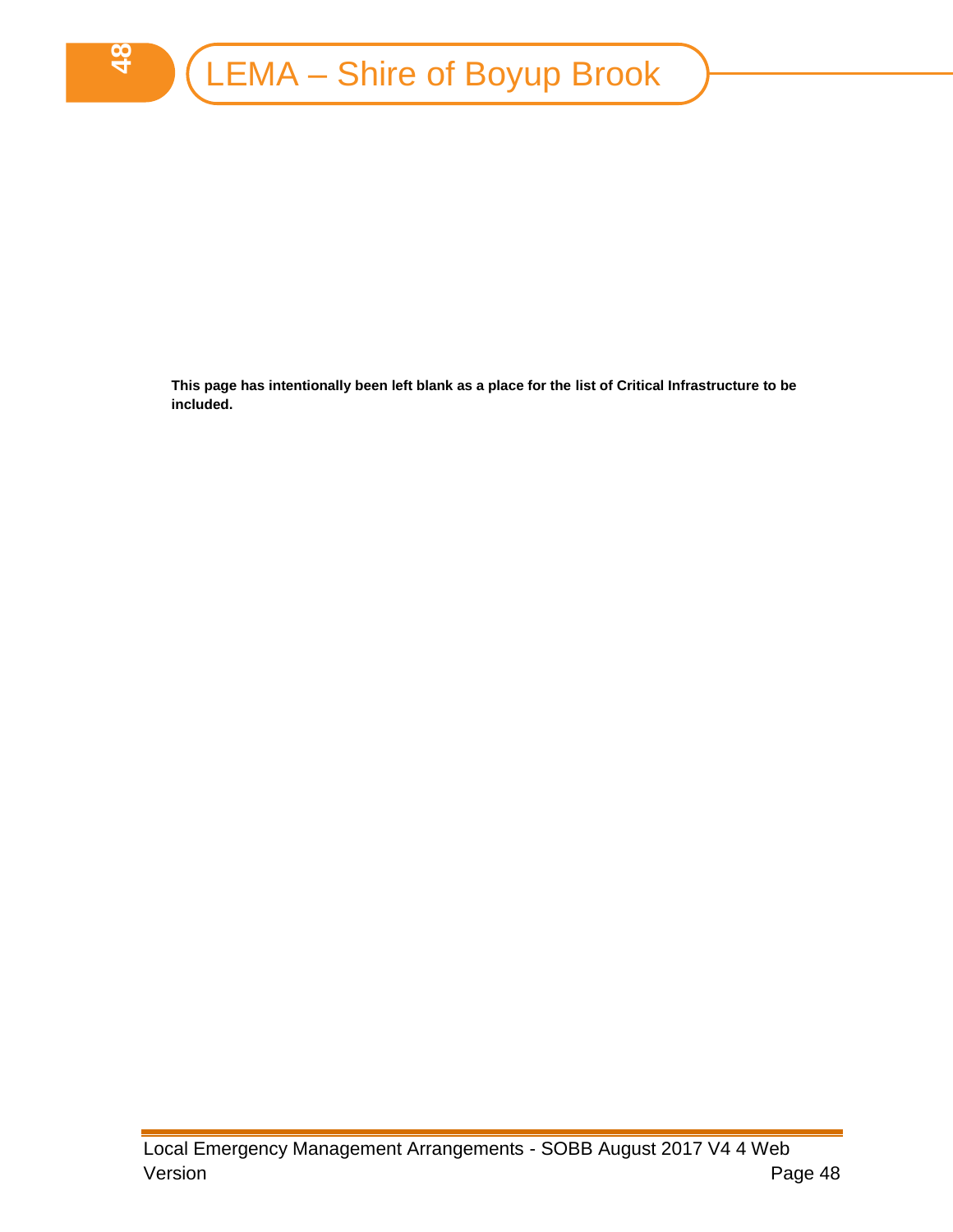

<span id="page-48-0"></span>**Appendix 2. Provision of Mutual Aid Agreement**



# Provision of Mutual Aid Agreement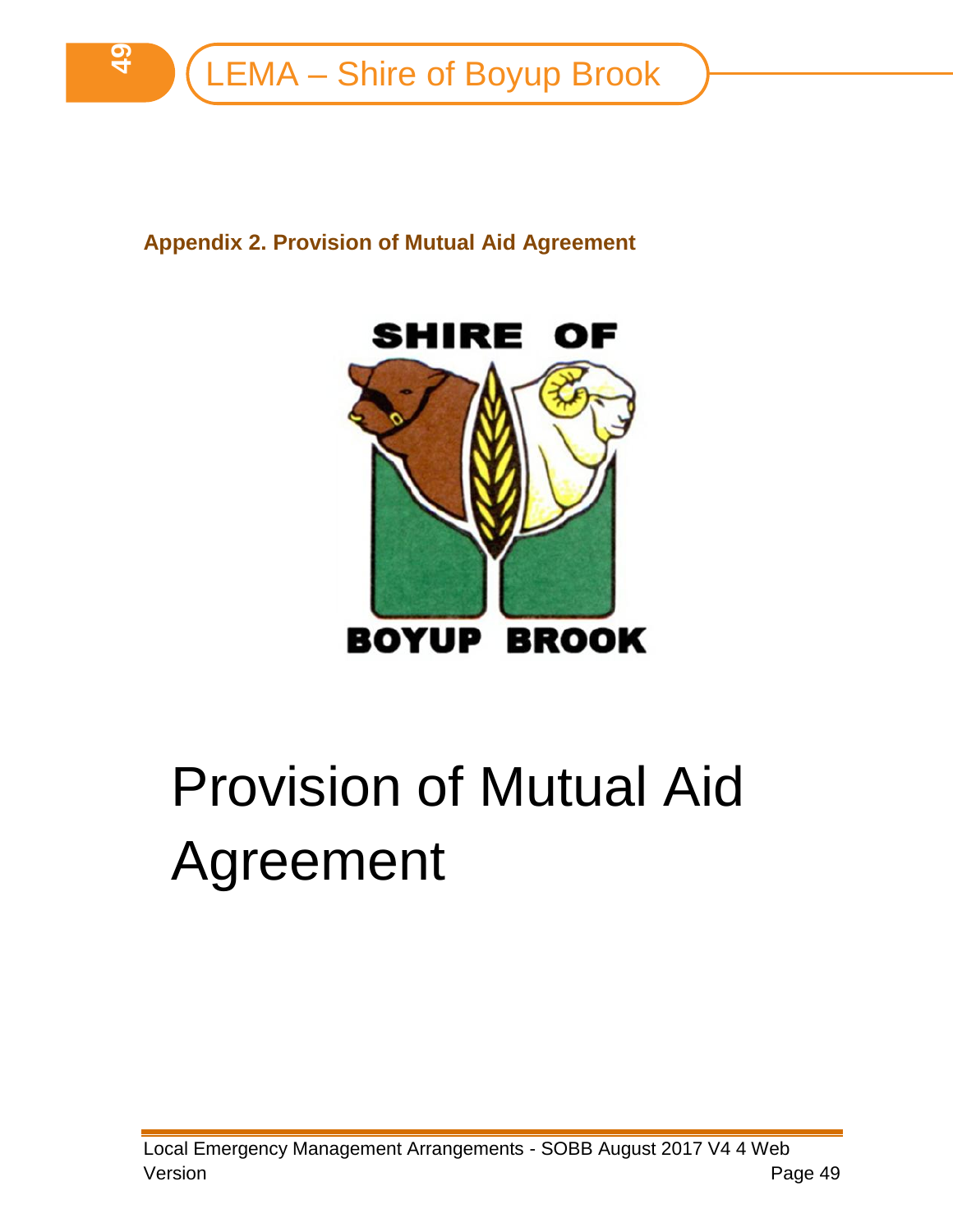**This page has intentionally been left blank as a place for the Provision of Mutual Aid Agreement to be included.**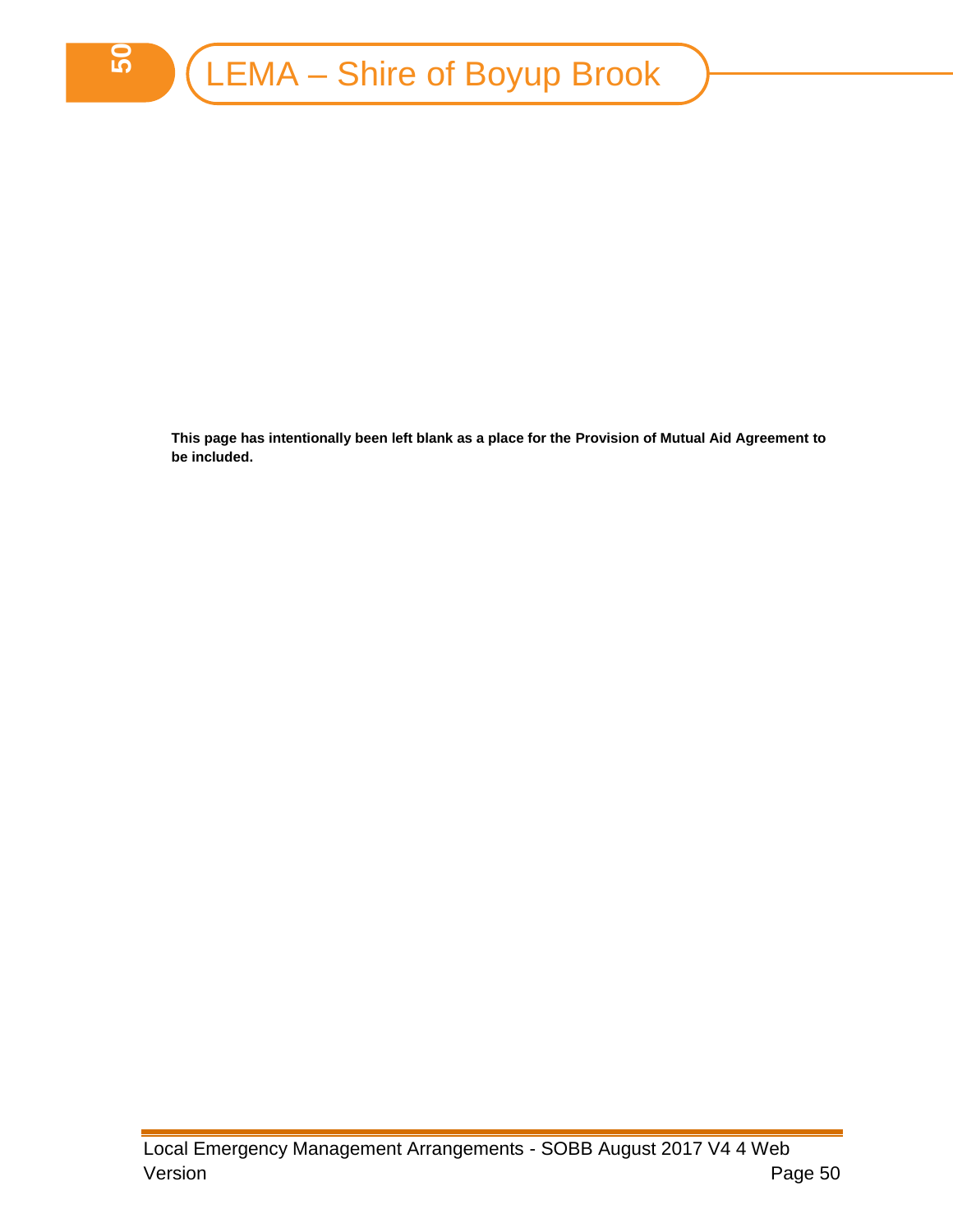<span id="page-50-0"></span>**Appendix 3. Bushfire Risk Management Plan**



# Bushfire Risk Management Plan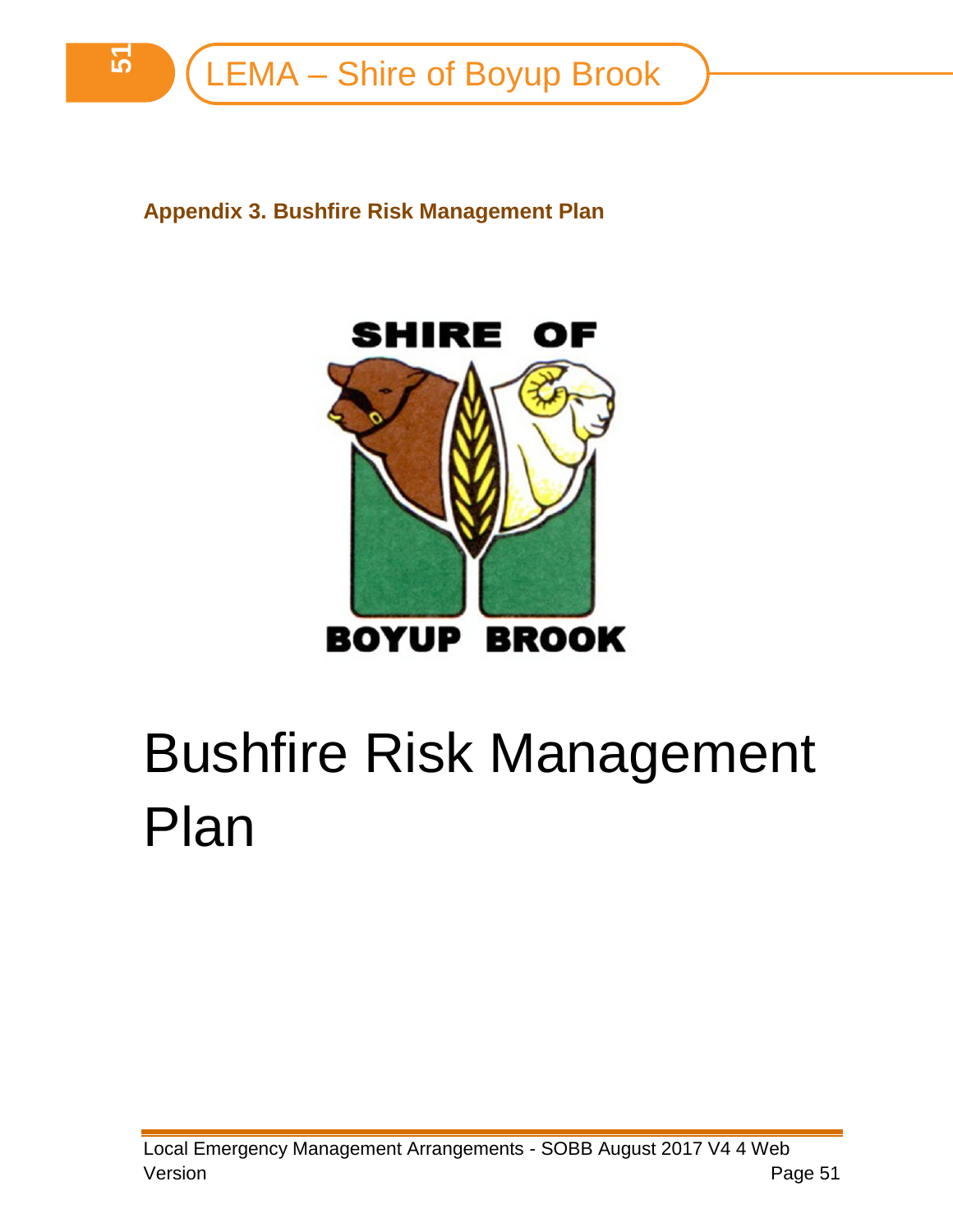**This page has intentionally been left blank as a place for the Bushfire Risk Management Plan to be included.**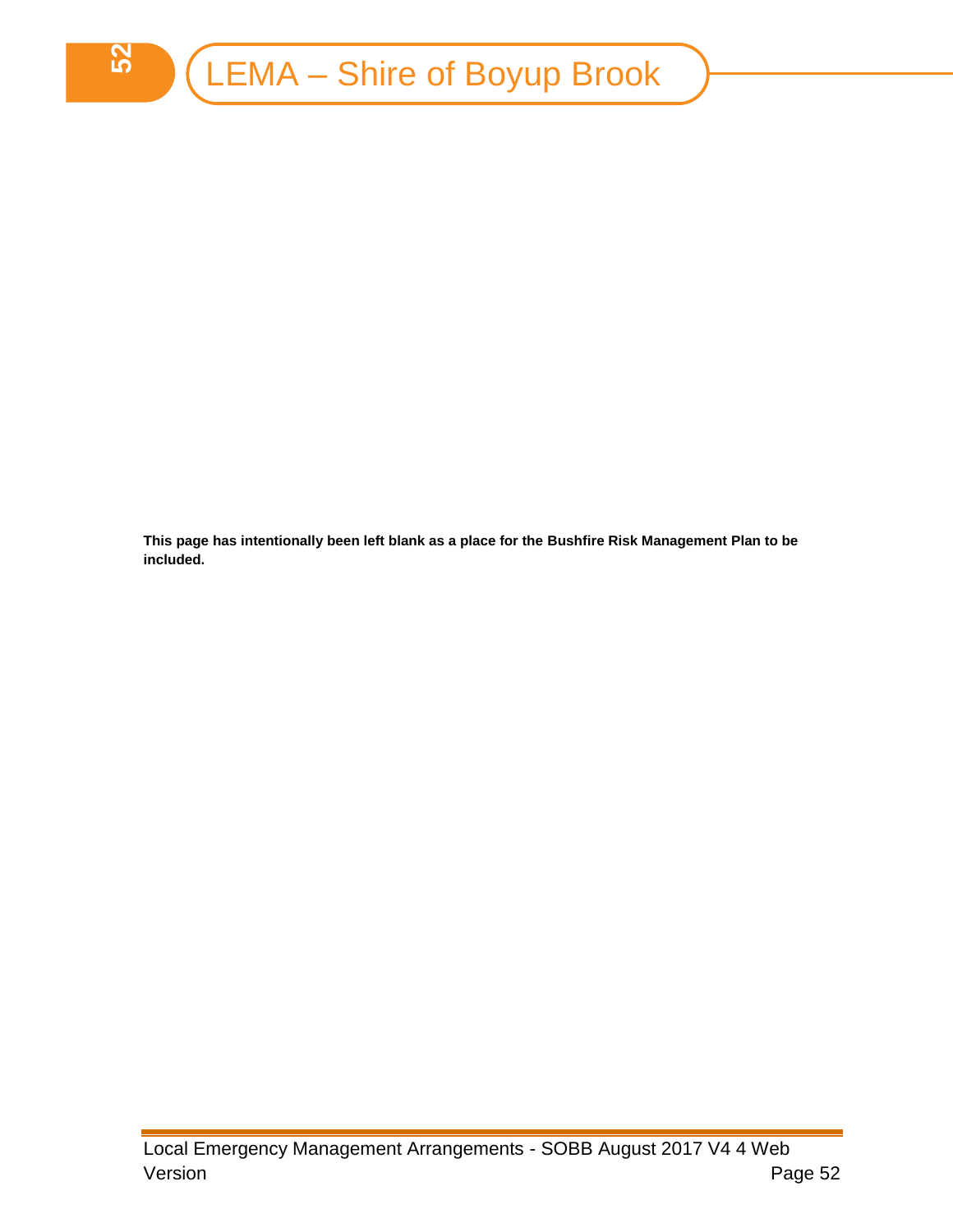

<span id="page-52-0"></span>**Appendix 4. Local Recovery Plan**



# Local Recovery Plan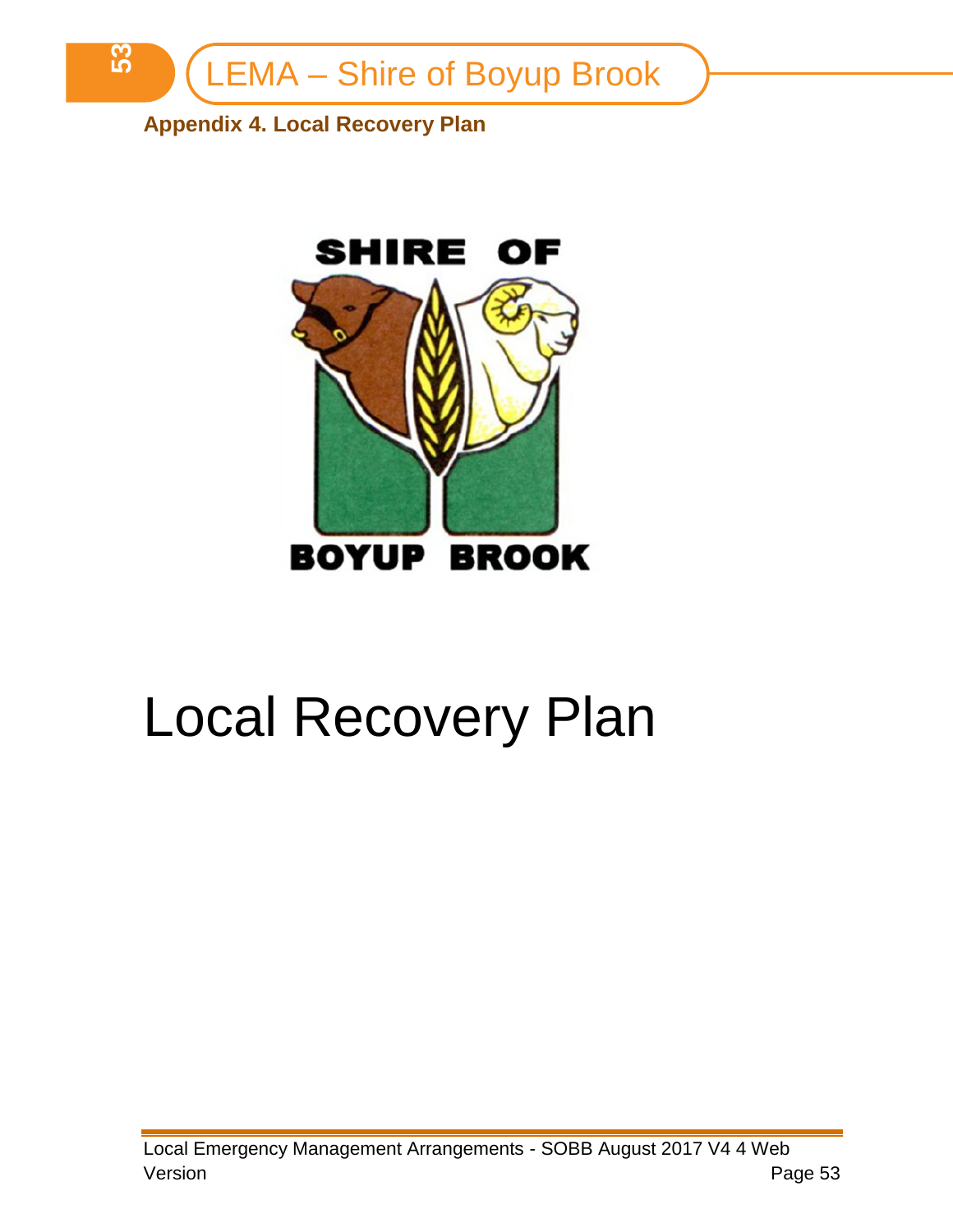

**This page has intentionally been left blank as a place for the Local Recovery Plan to be included.**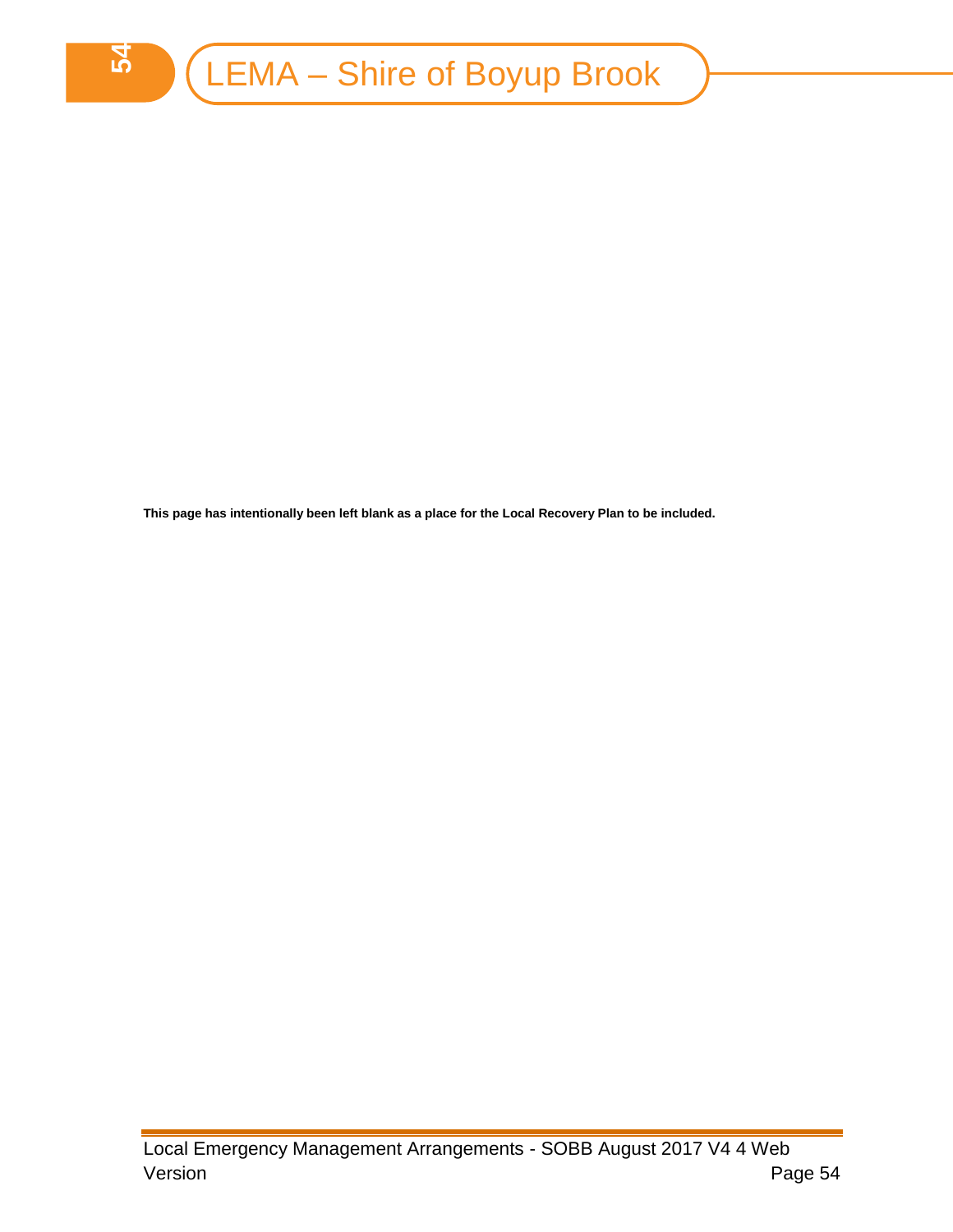

<span id="page-54-0"></span>**Appendix 5. Welfare Plan**



# Welfare Plan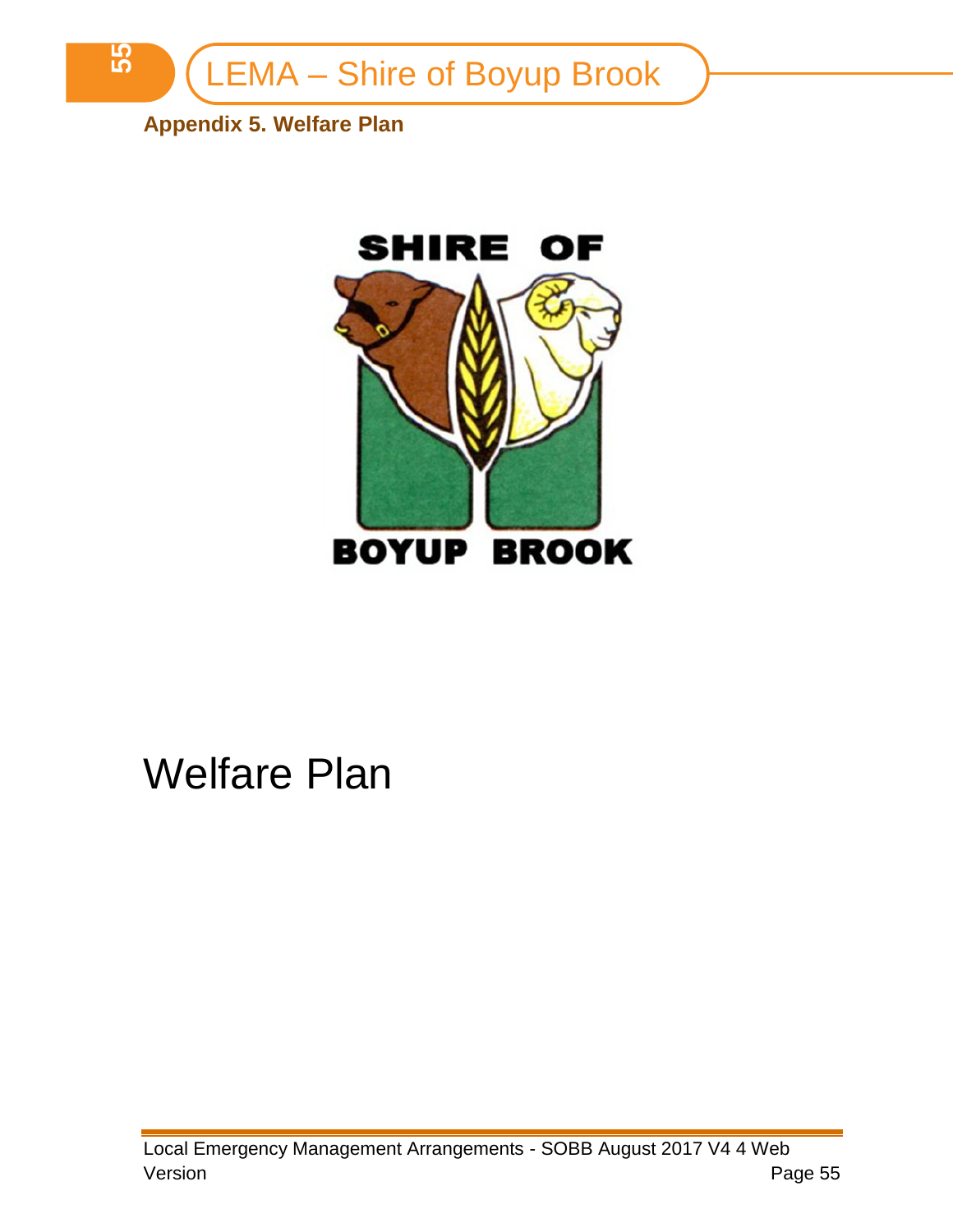**This page has intentionally been left blank as a place for the Local Recovery Plan to be included.**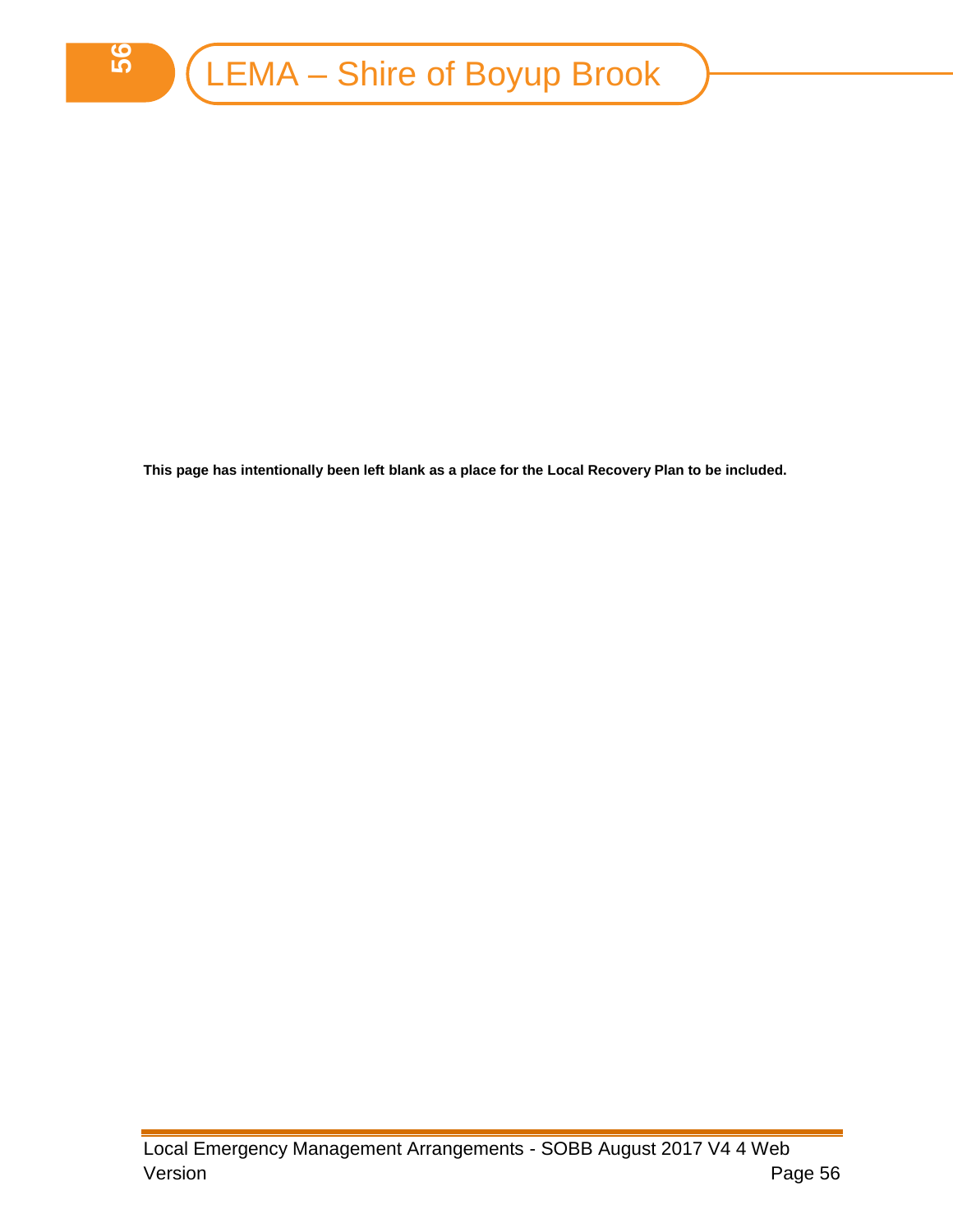# <span id="page-56-0"></span>**Appendix 6. Map of the District**

**57**

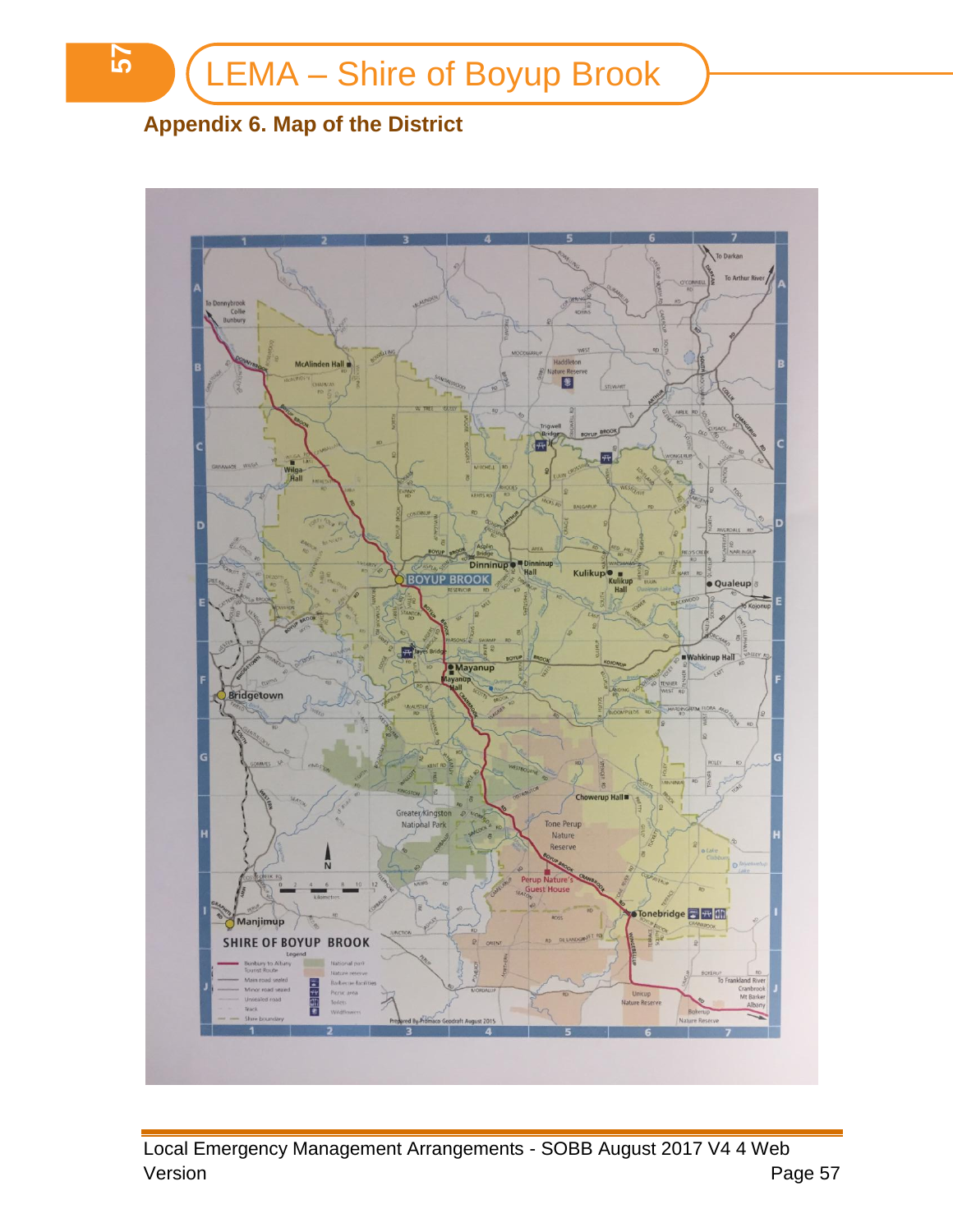

<span id="page-57-0"></span>**Appendix 7. Local Evacuation Plan**



# **Local Evacuation Plan**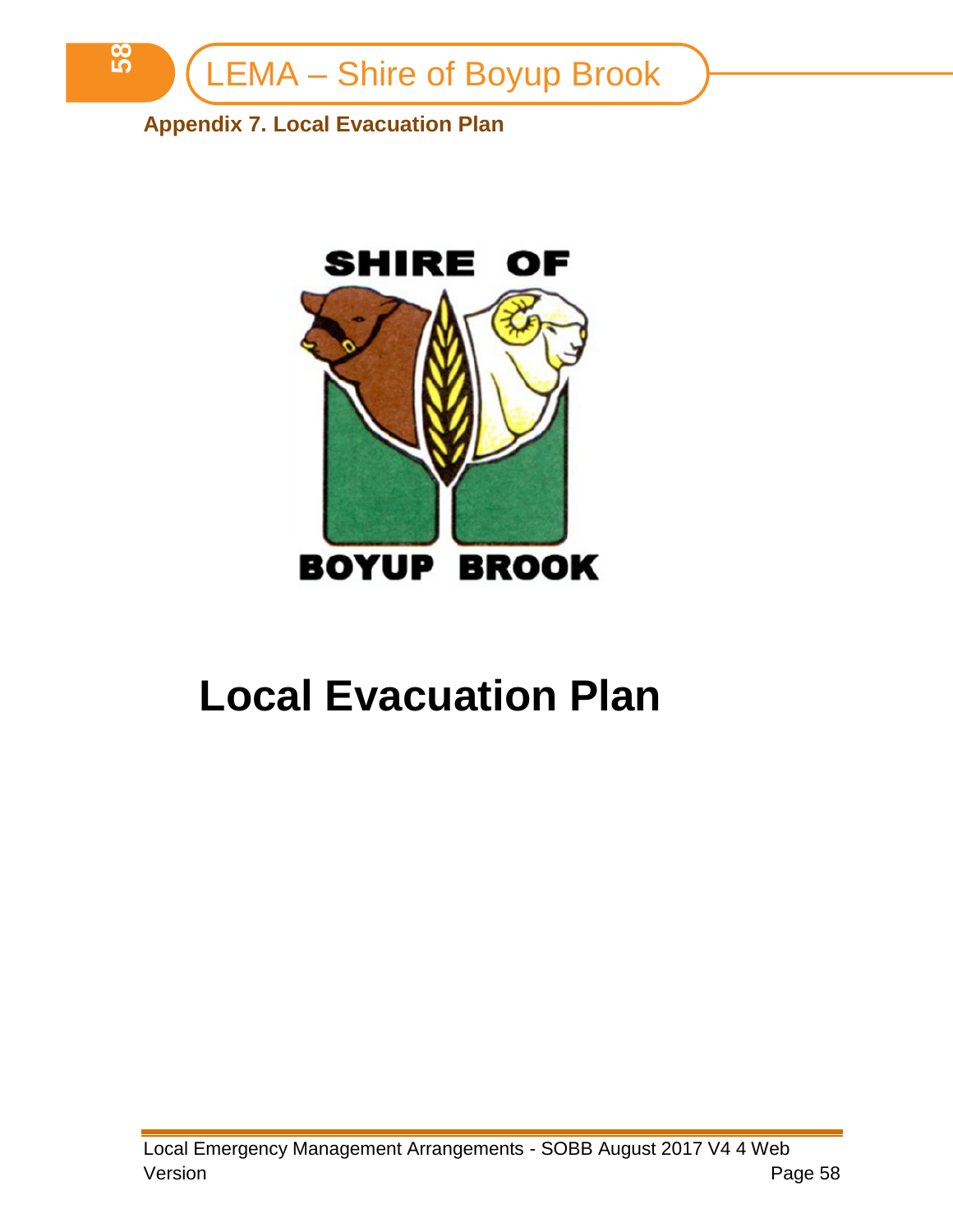**This page has intentionally been left blank as a place for the Local Evacuation Plan to be included.**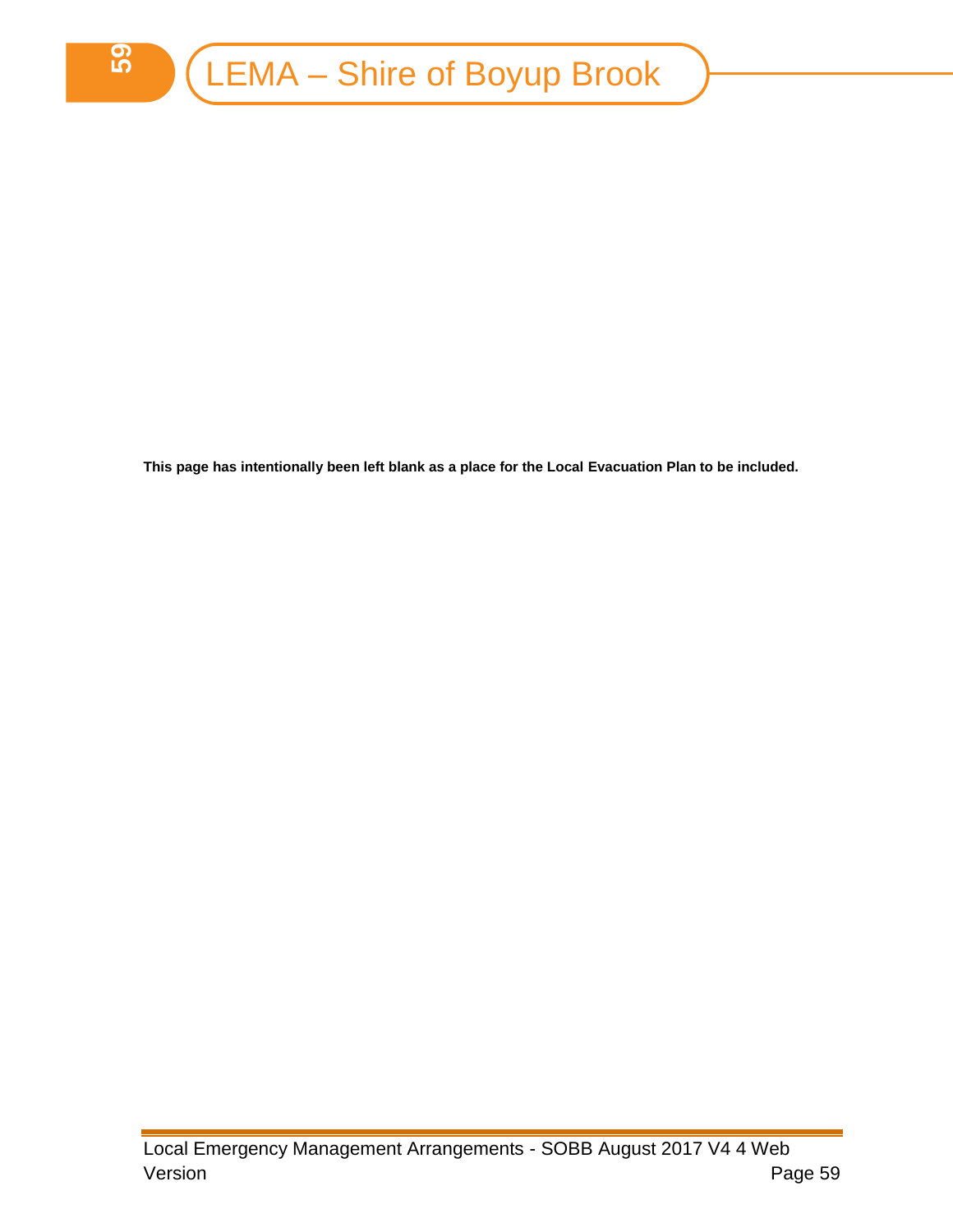

<span id="page-59-0"></span>**Appendix 8. Incident Support Group meeting Locations**



# Incident Support Group meeting locations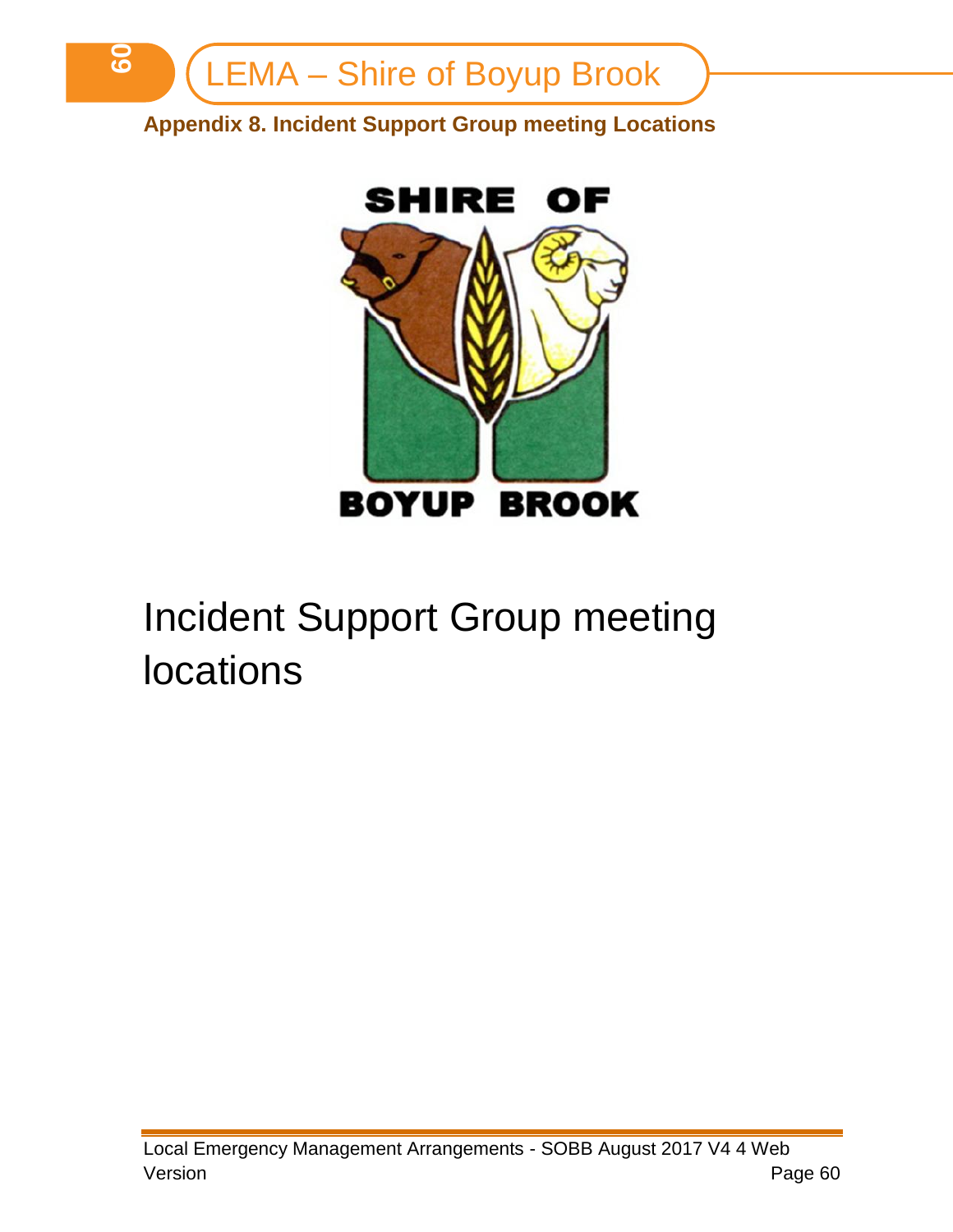#### **Location one**

#### **Address: Shire Offices – Abel St Boyup Brook**

Consider listing facilities available.

|                         | <b>Name</b> | <b>Phone</b> | <b>Phone</b> |
|-------------------------|-------------|--------------|--------------|
| 1 <sup>st</sup> Contact | Daly Winter | 97651200     | 0458699923   |
| 2 <sup>nd</sup> Contact | Alan Lamb   | 97651200     | 0429651200   |

#### **Location two**

#### **Address: Boyup Brook Fire Station – Abel St Boyup Brook**

|                         | <b>Name</b>      | <b>Phone</b> | <b>Phone</b> |
|-------------------------|------------------|--------------|--------------|
| 1 <sup>st</sup> Contact | Gyula Bogar      |              | 0427651437   |
| 2 <sup>nd</sup> Contact | David Millington |              | 0429651575   |

<u>نہ</u>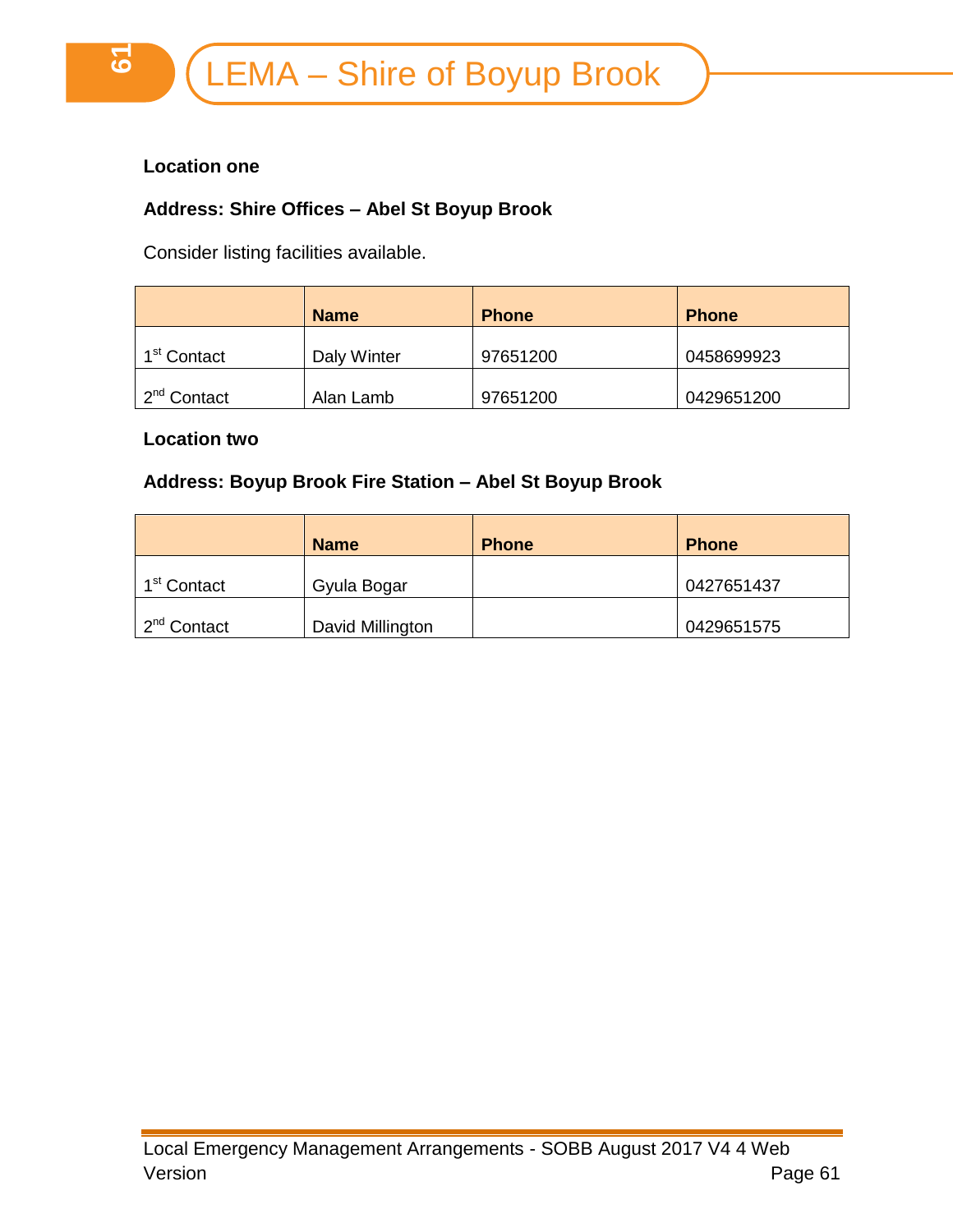

# <span id="page-61-0"></span>**Appendix 9. Special Considerations**



# Special Considerations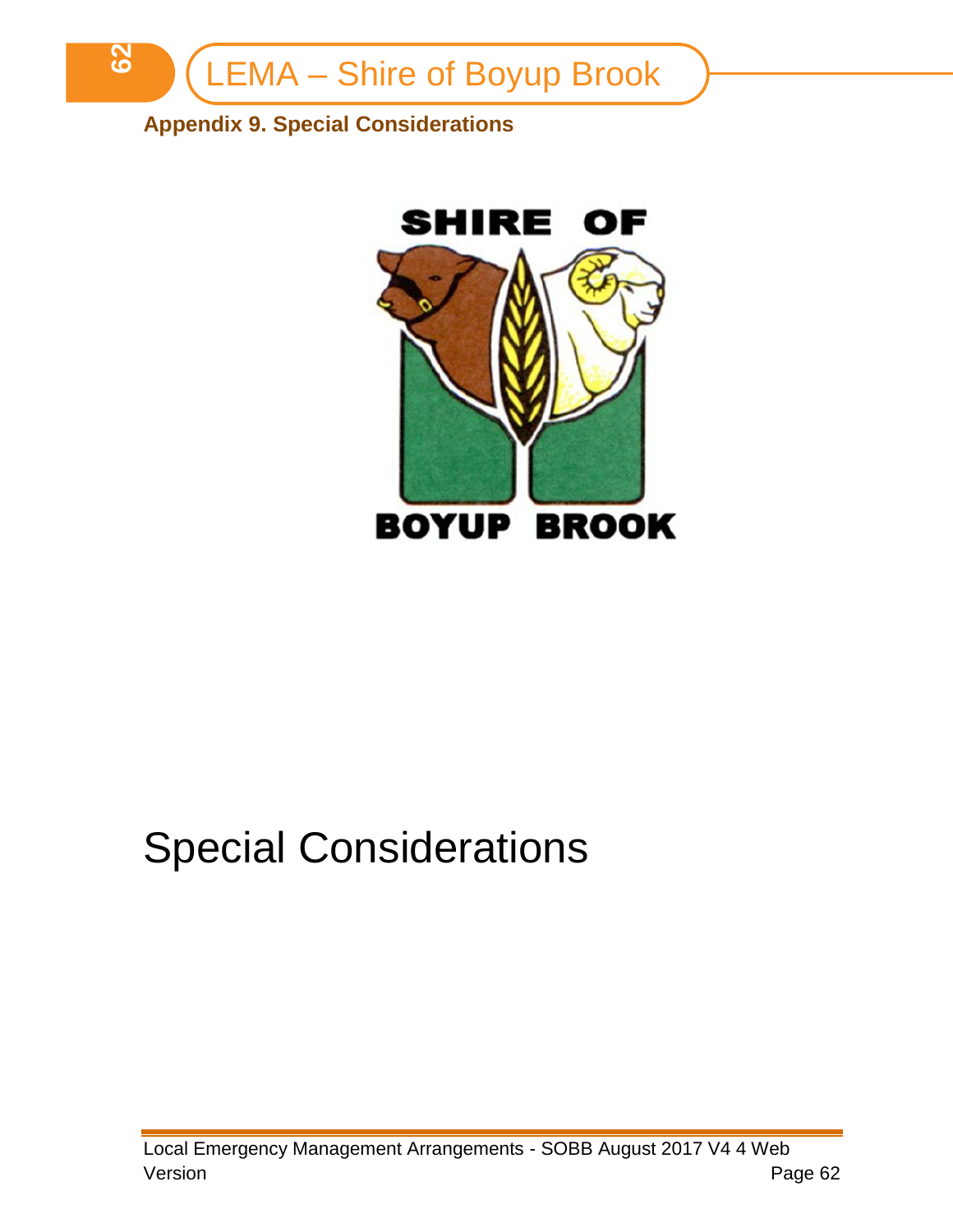# **Special Considerations**

**63**

| <b>Description</b>            | <b>Time of Year</b> | <b>Impact / No of People</b>                                                          |
|-------------------------------|---------------------|---------------------------------------------------------------------------------------|
| <b>Country Music Festival</b> | February            | Influx of approx: 3000<br>visitors to the town – approx.<br>800 additional camp sites |
| Mayanup Camp Draft            | March               | Influx of approx. 200 to the<br>shire.                                                |
| Wilga Endurance Ride          | March               | Influx of approx. 150 people<br>to the shire                                          |
| Harvey Dicksons Rodeo         | October             | Influx of approx. 2000 to the<br>shire, approx. 150 additional<br>camp sites          |
| <b>Blackwood Marathon</b>     | November            | Influx of approx. 2100 day<br>visitors to the town                                    |
| Dinninup Show                 | November            | Influx of approx. 500 day<br>visitors to the shire                                    |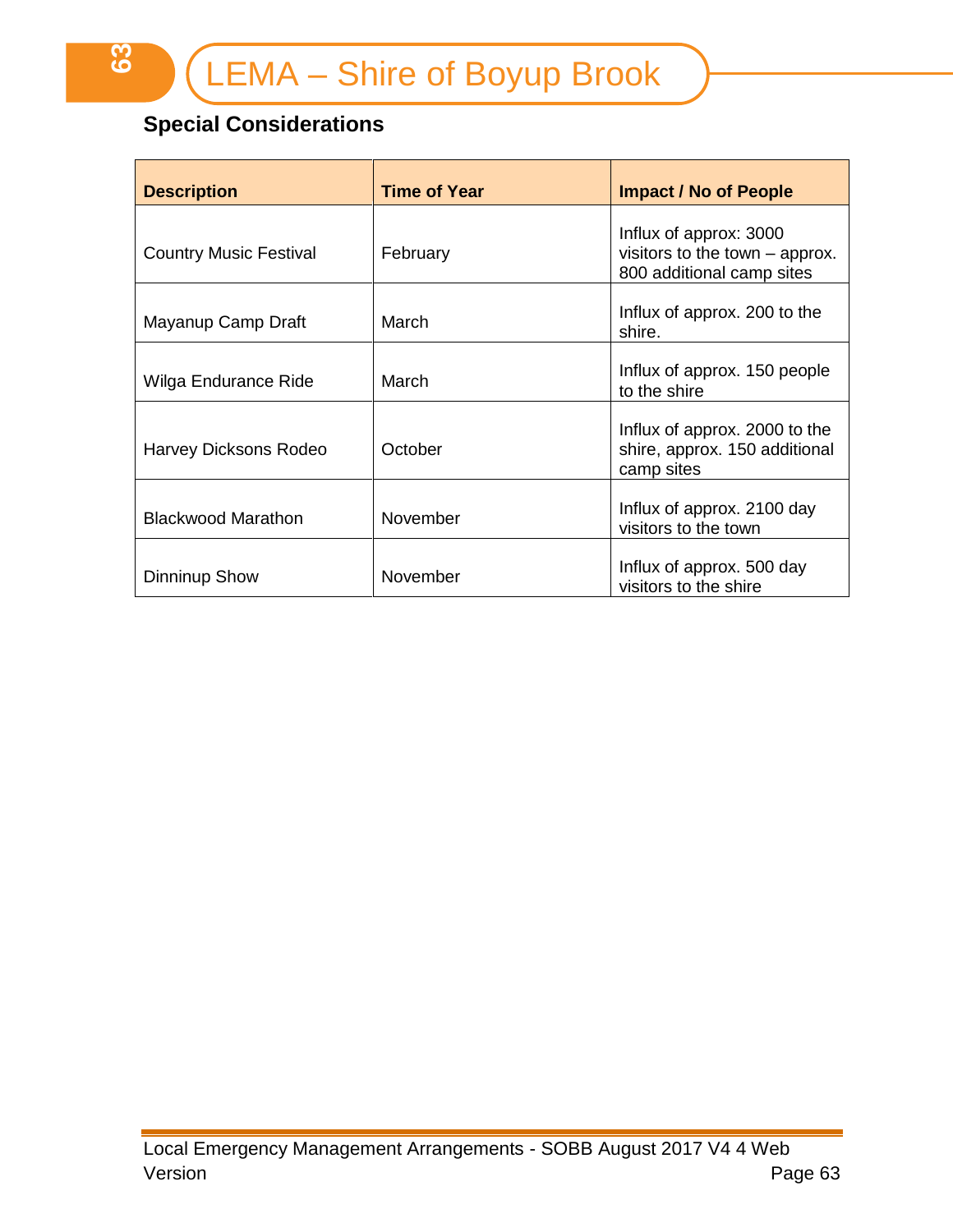

<span id="page-63-0"></span>**Appendix 10. Special Needs Groups**



# Special Needs Groups

# **CONFIDENTIAL**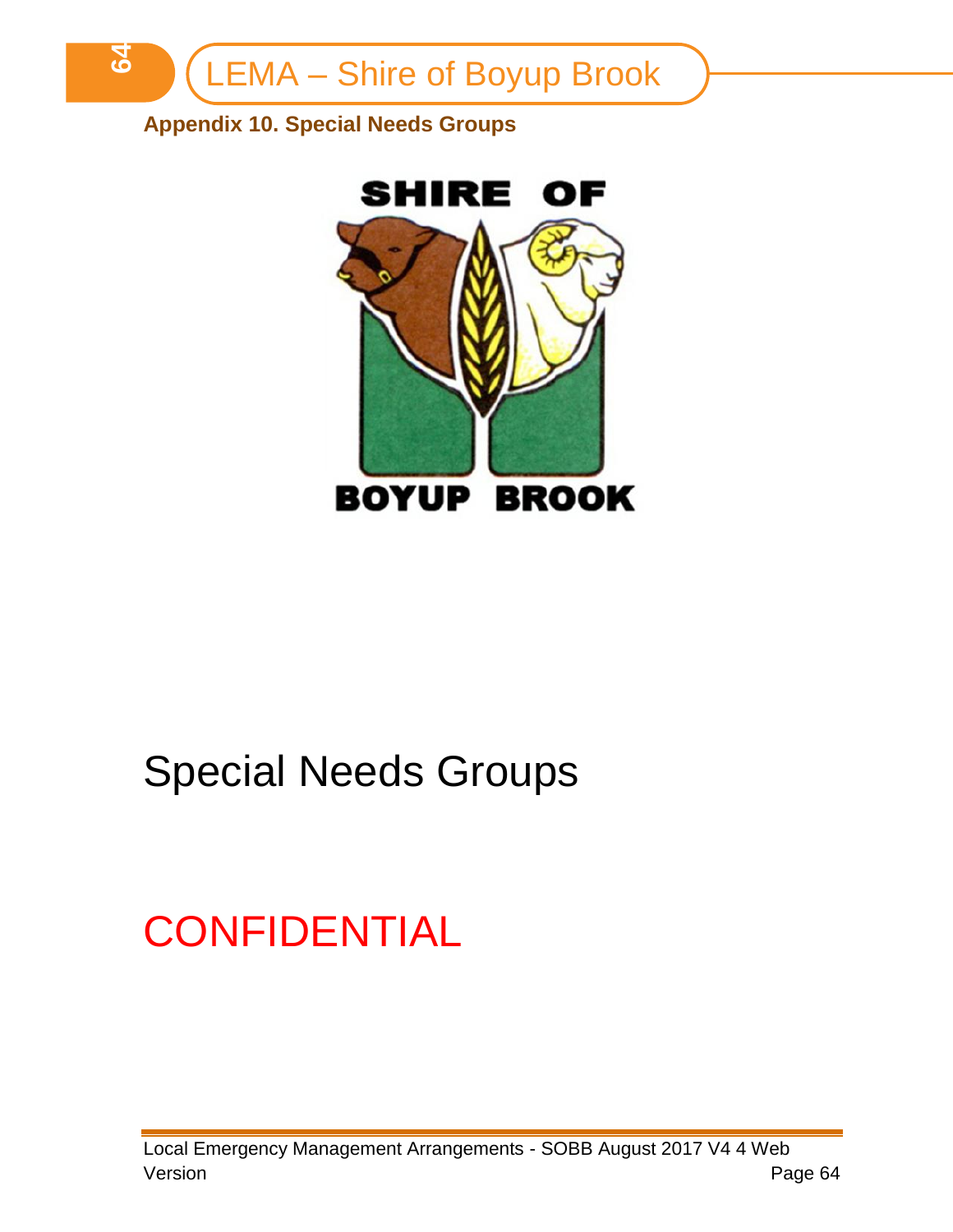**This page has intentionally been left blank as a place for the list of Special Needs Groups to be included.**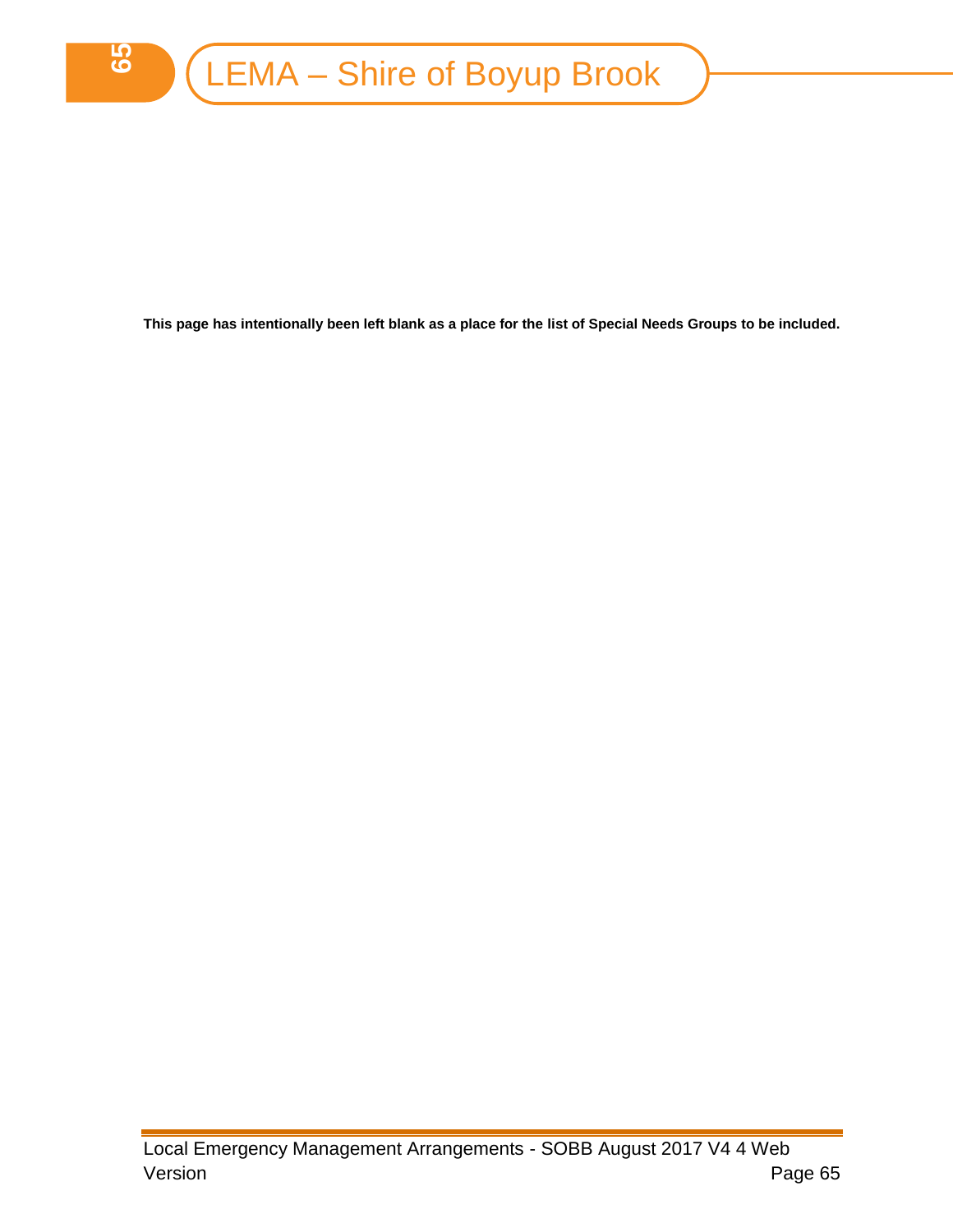<span id="page-65-0"></span>

**Appendix 11. Local Public Warning Systems**



# Local Public Warning Systems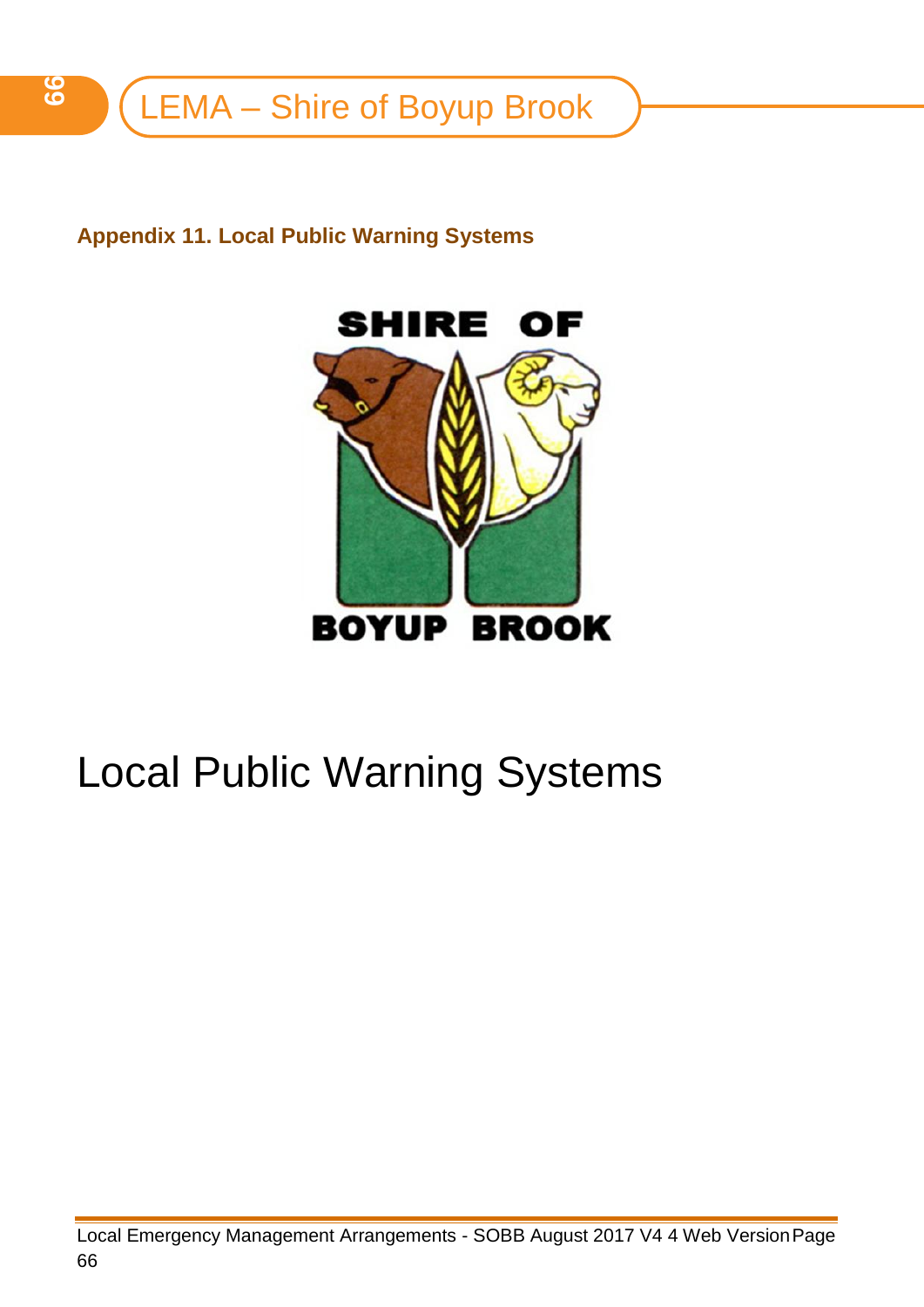## Local Public Warning Systems

| <b>Description</b>                                                                                                                  | <b>Contact Person</b>                                     | <b>Contact Number</b>  |
|-------------------------------------------------------------------------------------------------------------------------------------|-----------------------------------------------------------|------------------------|
| SMS Harvest Ban alert system                                                                                                        | Shire CEO/ Shire Mgr<br><b>Community and Reg Services</b> | 97651200               |
| Australian Broadcasting<br>Commission (ABC) Radio and<br>Television                                                                 | Regional Program Manager<br><b>Bunbury</b>                | 9792 2710 or 9792 2799 |
| <b>State Alert System</b>                                                                                                           | <b>DFES</b>                                               | 133337                 |
| DFES website $-$<br>www.dfes.wa.gov.au                                                                                              | <b>DFES</b>                                               | 133337                 |
| Email Alert System (during<br>office hours) issued to relevant<br>emergency services operators                                      | Shire CEO/ Shire Mgr<br><b>Community and Reg Services</b> | 97651200               |
| <b>State Emergency Management</b><br>Committee (SEMC) Policy<br>Statement 2 - Standard<br><b>Emergency Warning Signal</b><br>(SEWS) |                                                           |                        |
| Bureau of Meteorology website<br>- www.bom.au/weather/wa                                                                            | <b>BOM WA</b>                                             | 08 92632222            |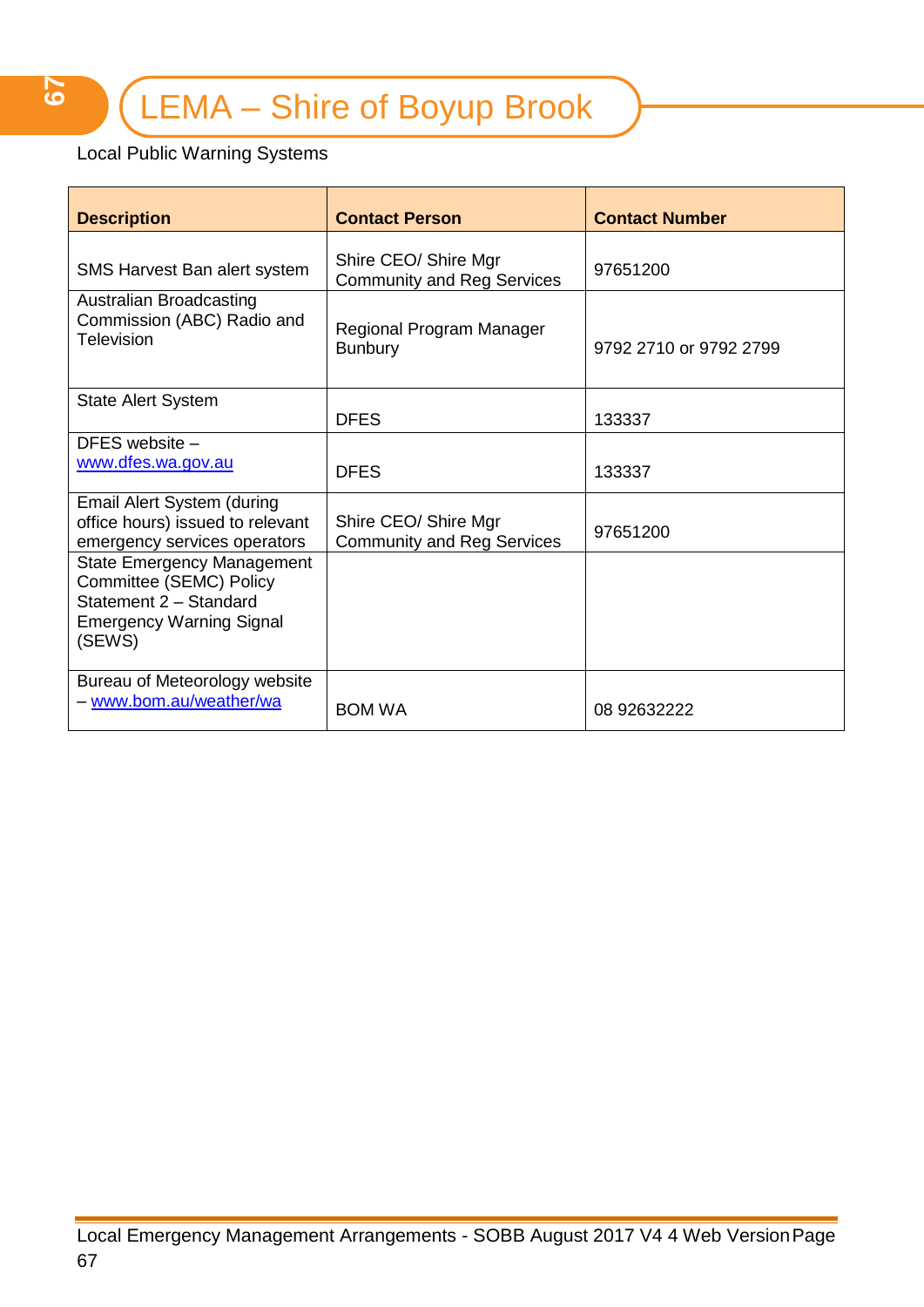<span id="page-67-0"></span>**Appendix 12. Resources and Contacts**



# Resources and Contacts

**CONFIDENTIAL**